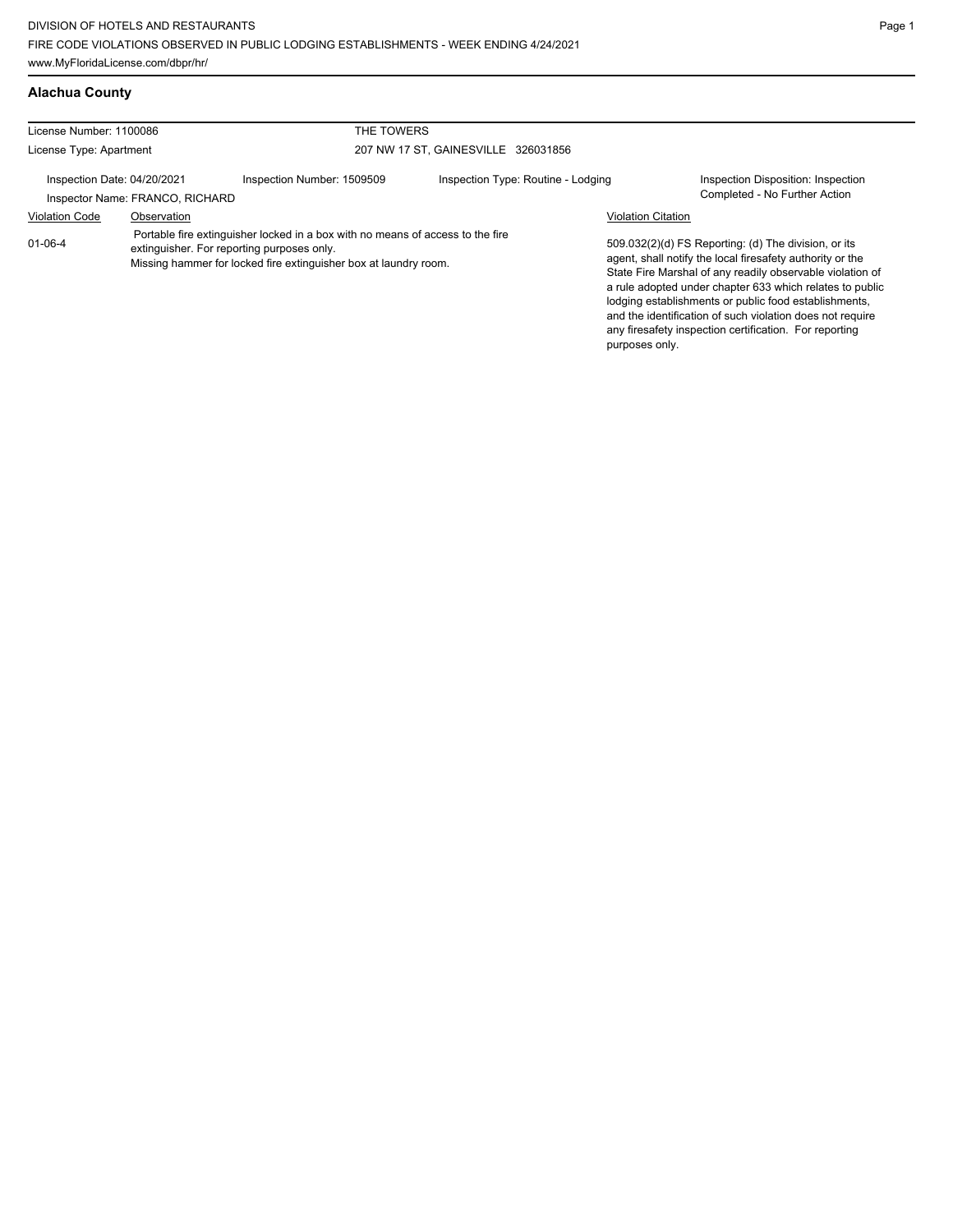**Bay County**

any firesafety inspection certification. For reporting

| License Number: 1300977                                                                                                                                 |                                |                            | <b>TURTLE LAKE APARTMENTS</b>                                                                                                                                                                                                                                                                                                                                    |                                                                     |  |
|---------------------------------------------------------------------------------------------------------------------------------------------------------|--------------------------------|----------------------------|------------------------------------------------------------------------------------------------------------------------------------------------------------------------------------------------------------------------------------------------------------------------------------------------------------------------------------------------------------------|---------------------------------------------------------------------|--|
| License Type: Apartment                                                                                                                                 |                                |                            | 4324 W 20TH STREET, PANAMA CITY 32405                                                                                                                                                                                                                                                                                                                            |                                                                     |  |
| Inspection Date: 04/21/2021                                                                                                                             | Inspector Name: LYNN, NICKOLAS | Inspection Number: 1511757 | Inspection Type: Complaint Full                                                                                                                                                                                                                                                                                                                                  | Inspection Disposition: Inspection<br>Completed - No Further Action |  |
| <b>Violation Code</b>                                                                                                                                   | Observation                    |                            |                                                                                                                                                                                                                                                                                                                                                                  | <b>Violation Citation</b>                                           |  |
| Portable fire extinguisher pressure gauge indicates the extinguisher is<br>$01 - 01 - 4$<br>overcharged. For reporting purposes only. Outside unit L318 |                                |                            | 509.032(2)(d) FS Reporting: (d) The division, or its<br>agent, shall notify the local firesafety authority or the<br>State Fire Marshal of any readily observable violation of<br>a rule adopted under chapter 633 which relates to public<br>lodging establishments or public food establishments,<br>and the identification of such violation does not require |                                                                     |  |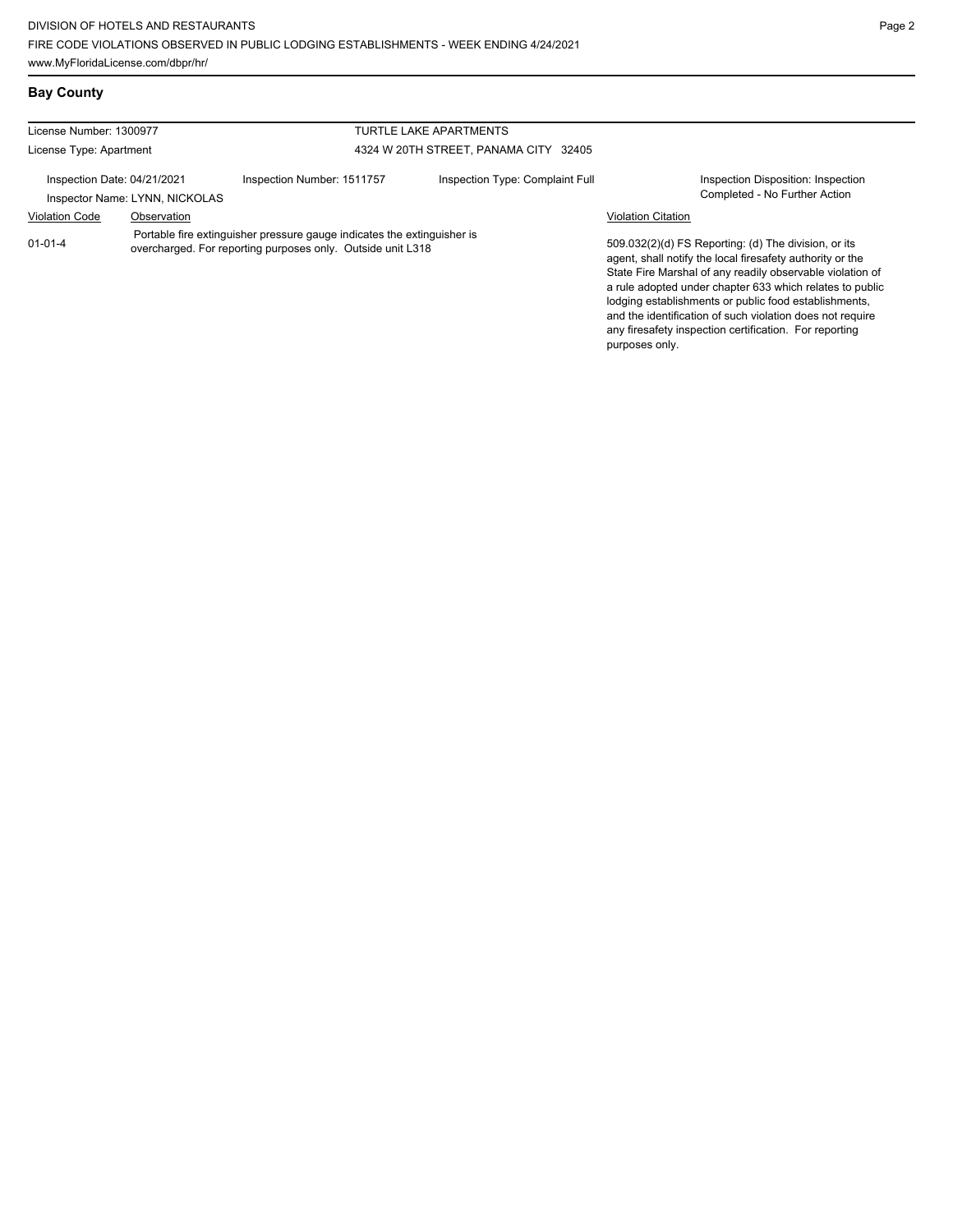| <b>Broward County</b> |  |
|-----------------------|--|
|                       |  |

| License Number: 1620883                              |                                                                   |                                                                                                                                      |                        | OCEAN POINTE HOLLYWOOD, LLC                      |                                             |                                                                                                                                                                                                                                                                                                                                                                                                                                                                                                                                                                                                                                                  |
|------------------------------------------------------|-------------------------------------------------------------------|--------------------------------------------------------------------------------------------------------------------------------------|------------------------|--------------------------------------------------|---------------------------------------------|--------------------------------------------------------------------------------------------------------------------------------------------------------------------------------------------------------------------------------------------------------------------------------------------------------------------------------------------------------------------------------------------------------------------------------------------------------------------------------------------------------------------------------------------------------------------------------------------------------------------------------------------------|
| License Type: Motel                                  |                                                                   |                                                                                                                                      |                        | 415 SOUTH OCEAN DRIVE, HOLLYWOOD 33019           |                                             |                                                                                                                                                                                                                                                                                                                                                                                                                                                                                                                                                                                                                                                  |
| Inspection Date: 04/19/2021                          |                                                                   | Inspection Number: 1216081                                                                                                           |                        | Inspection Type: Routine - Lodging               |                                             | Inspection Disposition: Warning<br>Issued                                                                                                                                                                                                                                                                                                                                                                                                                                                                                                                                                                                                        |
| <b>Violation Code</b>                                | Inspector Name: KAMM, DARYL<br><b>Observation</b>                 |                                                                                                                                      |                        |                                                  | <b>Violation Citation</b>                   |                                                                                                                                                                                                                                                                                                                                                                                                                                                                                                                                                                                                                                                  |
| $05-02-5$                                            | purposes only.                                                    | Hearing-impaired smoke detector is not functioning when tested. For reporting                                                        |                        |                                                  | purposes only.                              | 509.032(2)(d) FS Reporting: The division, or its agent,<br>shall notify the local firesafety authority or the State Fire<br>Marshal of any readily observable violation of a rule<br>adopted under chapter 633 which relates to public<br>lodging establishments or public food establishments,<br>and the identification of such violation does not require<br>any firesafety inspection certification. For reporting                                                                                                                                                                                                                           |
| License Number: 1621619                              |                                                                   |                                                                                                                                      | AOME #1                |                                                  |                                             |                                                                                                                                                                                                                                                                                                                                                                                                                                                                                                                                                                                                                                                  |
| License Type: Apartment                              |                                                                   |                                                                                                                                      |                        | 11401 NW 45TH ST., CORAL SPRINGS 33065           |                                             |                                                                                                                                                                                                                                                                                                                                                                                                                                                                                                                                                                                                                                                  |
| Inspection Date: 04/20/2021                          | Inspector Name: MONTILLA, NATHALIE                                | Inspection Number: 1512037                                                                                                           |                        | Inspection Type: Lodging-Licensing<br>Inspection |                                             | Inspection Disposition: Inspection<br>Completed - No Further Action                                                                                                                                                                                                                                                                                                                                                                                                                                                                                                                                                                              |
| Violation Code                                       | Observation                                                       |                                                                                                                                      |                        |                                                  | <b>Violation Citation</b>                   |                                                                                                                                                                                                                                                                                                                                                                                                                                                                                                                                                                                                                                                  |
| $01 - 02 - 4$                                        | recharge. For reporting purposes only.<br>Next to apartment 11403 | Portable fire extinguisher pressure gauge indicates the extinguisher is in need of                                                   |                        |                                                  | purposes only.                              | 509.032(2)(d) FS Reporting: (d) The division, or its<br>agent, shall notify the local firesafety authority or the<br>State Fire Marshal of any readily observable violation of<br>a rule adopted under chapter 633 which relates to public<br>lodging establishments or public food establishments,<br>and the identification of such violation does not require<br>any firesafety inspection certification. For reporting                                                                                                                                                                                                                       |
| License Number: 1620706                              |                                                                   |                                                                                                                                      | <b>BLUE PARROT INN</b> |                                                  |                                             |                                                                                                                                                                                                                                                                                                                                                                                                                                                                                                                                                                                                                                                  |
| License Type: Apartment                              |                                                                   |                                                                                                                                      |                        | 2617 NE 13 CT, FORT LAUDERDALE 33304             |                                             |                                                                                                                                                                                                                                                                                                                                                                                                                                                                                                                                                                                                                                                  |
| Inspection Date: 04/19/2021                          | Inspector Name: BRANN, JUSTIN                                     | Inspection Number: 1504485                                                                                                           |                        | Inspection Type: Routine - Lodging               |                                             | Inspection Disposition: Warning<br>Issued                                                                                                                                                                                                                                                                                                                                                                                                                                                                                                                                                                                                        |
| <b>Violation Code</b>                                | Observation                                                       |                                                                                                                                      |                        |                                                  | <b>Violation Citation</b>                   |                                                                                                                                                                                                                                                                                                                                                                                                                                                                                                                                                                                                                                                  |
| $01 - 02 - 4$                                        | recharge. For reporting purposes only.<br>NE corner by Apt 4.     | Portable fire extinguisher pressure gauge indicates the extinguisher is in need of                                                   |                        |                                                  | purposes only.                              | 509.032(2)(d) FS Reporting: (d) The division, or its<br>agent, shall notify the local firesafety authority or the<br>State Fire Marshal of any readily observable violation of<br>a rule adopted under chapter 633 which relates to public<br>lodging establishments or public food establishments,<br>and the identification of such violation does not require<br>any firesafety inspection certification. For reporting                                                                                                                                                                                                                       |
| License Number: 1617319                              |                                                                   |                                                                                                                                      | COURTYARD MARRIOTT     |                                                  |                                             |                                                                                                                                                                                                                                                                                                                                                                                                                                                                                                                                                                                                                                                  |
| License Type: Hotel                                  |                                                                   |                                                                                                                                      |                        | 440 S SEABREEZE BLVD, FORT LAUDERDALE 33316      |                                             |                                                                                                                                                                                                                                                                                                                                                                                                                                                                                                                                                                                                                                                  |
| Inspection Date: 04/17/2021<br><b>Violation Code</b> | Inspector Name: EVANS, EUGENE<br><b>Observation</b>               | Inspection Number: 1159012                                                                                                           |                        | <b>Inspection Type: Complaint Full</b>           | <b>Violation Citation</b>                   | Inspection Disposition: Inspection<br>Completed - No Further Action                                                                                                                                                                                                                                                                                                                                                                                                                                                                                                                                                                              |
| $08 - 01 - 4$                                        |                                                                   | Boiler certificate or insurance inspector's boiler report expired. For reporting<br>purposes only. All certificates expired 8/4/2019 |                        |                                                  | certification. For reporting purposes only. | 61C-1.004(10) FAC and 509.032(2)(d) FS Reporting:<br>61C-1.004(10) The insurance inpector's boiler report is<br>required annually for power boilers and high<br>pressure/high temperature boilers and biannually for low<br>pressure steam or vapor heating boilers. 509.032(2)(d)<br>The division, or its agent, shall notify the local firesafety<br>authority or the State Fire Marshal of any readily<br>observable violation of a rule adopted under chapter 633<br>which relates to public lodging establishments or public<br>food establishments, and the identification of such<br>violation does not require any firesafety inspection |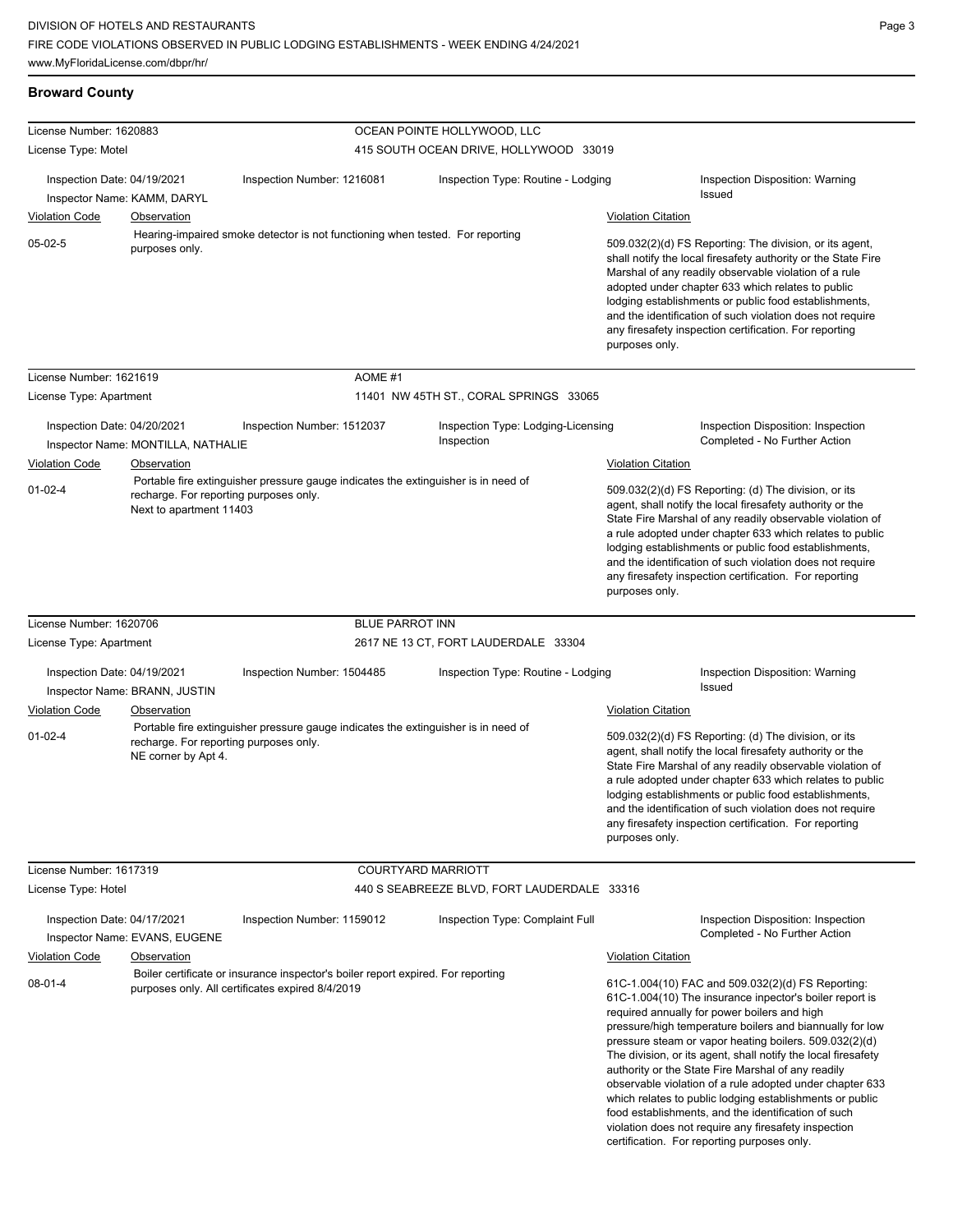any firesafety inspection certification. For reporting

purposes only.

## **Broward County**

| License Number: 1621622                                            |                                                                                                                                                           | <b>VILLA TERESA</b>        |                                                  |                                                                                                                                                                                                                                                                                                                                                                  |  |  |
|--------------------------------------------------------------------|-----------------------------------------------------------------------------------------------------------------------------------------------------------|----------------------------|--------------------------------------------------|------------------------------------------------------------------------------------------------------------------------------------------------------------------------------------------------------------------------------------------------------------------------------------------------------------------------------------------------------------------|--|--|
| License Type: Apartment                                            |                                                                                                                                                           |                            | 601-607 NE 29TH DR. WILTON MANORS 33334          |                                                                                                                                                                                                                                                                                                                                                                  |  |  |
| Inspection Date: 04/21/2021<br>Inspector Name: BENJAMIN, ALEXANDER |                                                                                                                                                           | Inspection Number: 1511838 | Inspection Type: Lodging-Licensing<br>Inspection | Inspection Disposition: Inspection<br>Completed - No Further Action                                                                                                                                                                                                                                                                                              |  |  |
| <b>Violation Code</b>                                              | Observation                                                                                                                                               |                            |                                                  | <b>Violation Citation</b>                                                                                                                                                                                                                                                                                                                                        |  |  |
| $01 - 02 - 4$                                                      | Portable fire extinguisher pressure gauge indicates the extinguisher is in need of<br>recharge. For reporting purposes only. Building 607 next to unit 20 |                            |                                                  | 509.032(2)(d) FS Reporting: (d) The division, or its<br>agent, shall notify the local firesafety authority or the<br>State Fire Marshal of any readily observable violation of<br>a rule adopted under chapter 633 which relates to public<br>lodging establishments or public food establishments,<br>and the identification of such violation does not require |  |  |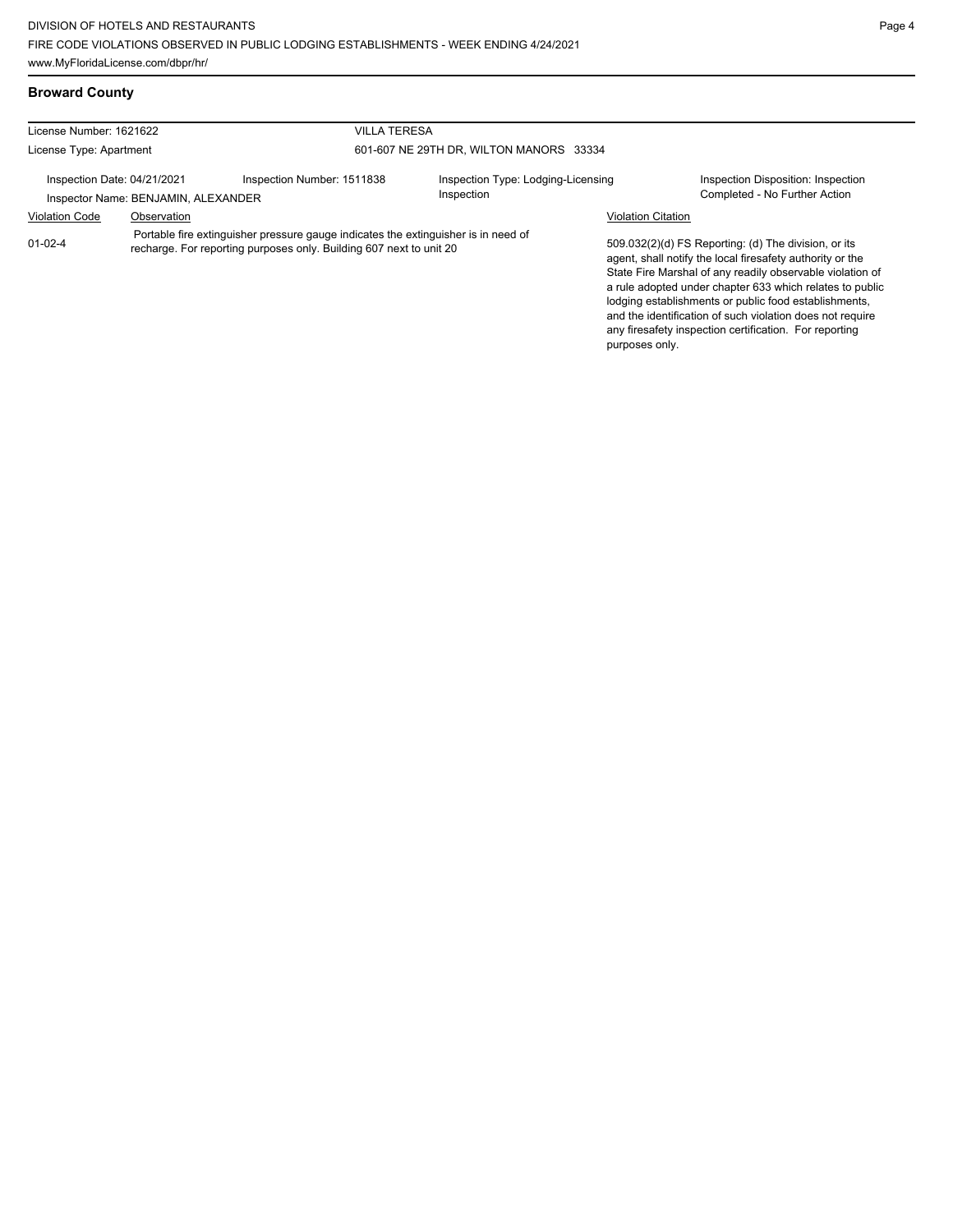## **Collier County**

| License Number: 2100395                                       |                             |                                                                                                                                                                                                   | <b>BISCAYNE APARTMENTS</b>                                                                                                                                                                                                                                                                                                                                       |                                                                                                                                                                                                                                                                                                                                                                                                                                              |                                                                     |  |
|---------------------------------------------------------------|-----------------------------|---------------------------------------------------------------------------------------------------------------------------------------------------------------------------------------------------|------------------------------------------------------------------------------------------------------------------------------------------------------------------------------------------------------------------------------------------------------------------------------------------------------------------------------------------------------------------|----------------------------------------------------------------------------------------------------------------------------------------------------------------------------------------------------------------------------------------------------------------------------------------------------------------------------------------------------------------------------------------------------------------------------------------------|---------------------------------------------------------------------|--|
| License Type: Apartment                                       |                             |                                                                                                                                                                                                   | 4960 BISCAYNE DR, NAPLES 34112                                                                                                                                                                                                                                                                                                                                   |                                                                                                                                                                                                                                                                                                                                                                                                                                              |                                                                     |  |
| Inspection Date: 04/23/2021<br>Inspector Name: PICO, JORGE    |                             | Inspection Number: 1490821                                                                                                                                                                        | Inspection Type: Routine - Lodging                                                                                                                                                                                                                                                                                                                               |                                                                                                                                                                                                                                                                                                                                                                                                                                              | Inspection Disposition: Inspection<br>Completed - No Further Action |  |
|                                                               |                             |                                                                                                                                                                                                   |                                                                                                                                                                                                                                                                                                                                                                  |                                                                                                                                                                                                                                                                                                                                                                                                                                              |                                                                     |  |
| <b>Violation Code</b>                                         | Observation                 |                                                                                                                                                                                                   |                                                                                                                                                                                                                                                                                                                                                                  | <b>Violation Citation</b>                                                                                                                                                                                                                                                                                                                                                                                                                    |                                                                     |  |
| $01 - 02 - 4$                                                 |                             | Portable fire extinguisher pressure gauge indicates the extinguisher is in need of<br>recharge. For reporting purposes only.<br>Observed fire extinguisher by apartment 4960 in the recharge zone |                                                                                                                                                                                                                                                                                                                                                                  | 509.032(2)(d) FS Reporting: (d) The division, or its<br>agent, shall notify the local firesafety authority or the<br>State Fire Marshal of any readily observable violation of<br>a rule adopted under chapter 633 which relates to public<br>lodging establishments or public food establishments,<br>and the identification of such violation does not require<br>any firesafety inspection certification. For reporting<br>purposes only. |                                                                     |  |
| License Number: 2100965                                       |                             | <b>TANY CO LLC</b>                                                                                                                                                                                |                                                                                                                                                                                                                                                                                                                                                                  |                                                                                                                                                                                                                                                                                                                                                                                                                                              |                                                                     |  |
| License Type: Apartment                                       |                             | 4058 BAYSHORE DR, NAPLES 34112                                                                                                                                                                    |                                                                                                                                                                                                                                                                                                                                                                  |                                                                                                                                                                                                                                                                                                                                                                                                                                              |                                                                     |  |
|                                                               | Inspection Date: 04/23/2021 | Inspection Number: 1509121                                                                                                                                                                        | Inspection Type: Routine - Lodging                                                                                                                                                                                                                                                                                                                               |                                                                                                                                                                                                                                                                                                                                                                                                                                              | Inspection Disposition: Inspection<br>Completed - No Further Action |  |
| Inspector Name: PICO, JORGE                                   |                             |                                                                                                                                                                                                   |                                                                                                                                                                                                                                                                                                                                                                  |                                                                                                                                                                                                                                                                                                                                                                                                                                              |                                                                     |  |
| Violation Code                                                | Observation                 | Portable fire extinguisher obstructed/not accessible. For reporting purposes only.                                                                                                                |                                                                                                                                                                                                                                                                                                                                                                  | <b>Violation Citation</b><br>509.032(2)(d) FS Reporting: (d) The division, or its                                                                                                                                                                                                                                                                                                                                                            |                                                                     |  |
| $01 - 05 - 4$                                                 |                             | Observed fire extinguisher at building 4060 by apartment 605, building 4062 by<br>apartment 642, missing the hammer to break the glass                                                            |                                                                                                                                                                                                                                                                                                                                                                  | agent, shall notify the local firesafety authority or the<br>State Fire Marshal of any readily observable violation of<br>a rule adopted under chapter 633 which relates to public<br>lodging establishments or public food establishments,<br>and the identification of such violation does not require<br>any firesafety inspection certification. For reporting<br>purposes only.                                                         |                                                                     |  |
| License Number: 2100215                                       |                             |                                                                                                                                                                                                   | PAL ENTERPRISES LLC                                                                                                                                                                                                                                                                                                                                              |                                                                                                                                                                                                                                                                                                                                                                                                                                              |                                                                     |  |
| License Type: Apartment                                       |                             |                                                                                                                                                                                                   | 529 TALLWOOD ST, MARCO ISLAND 34145                                                                                                                                                                                                                                                                                                                              |                                                                                                                                                                                                                                                                                                                                                                                                                                              |                                                                     |  |
| Inspection Date: 04/22/2021<br>Inspector Name: CUDEMOS, VIRNA |                             | Inspection Number: 1508801                                                                                                                                                                        | Inspection Type: Routine - Lodging                                                                                                                                                                                                                                                                                                                               |                                                                                                                                                                                                                                                                                                                                                                                                                                              | Inspection Disposition: Inspection<br>Completed - No Further Action |  |
| Violation Code                                                | Observation                 |                                                                                                                                                                                                   |                                                                                                                                                                                                                                                                                                                                                                  | <b>Violation Citation</b>                                                                                                                                                                                                                                                                                                                                                                                                                    |                                                                     |  |
|                                                               |                             | Portable fire extinguisher locked in a box with no means of access to the fire                                                                                                                    |                                                                                                                                                                                                                                                                                                                                                                  |                                                                                                                                                                                                                                                                                                                                                                                                                                              |                                                                     |  |
| $01 - 06 - 4$                                                 |                             | extinguisher. For reporting purposes only. Near apartment #3. **Repeat Violation**                                                                                                                | 509.032(2)(d) FS Reporting: (d) The division, or its<br>agent, shall notify the local firesafety authority or the<br>State Fire Marshal of any readily observable violation of<br>a rule adopted under chapter 633 which relates to public<br>lodging establishments or public food establishments,<br>and the identification of such violation does not require |                                                                                                                                                                                                                                                                                                                                                                                                                                              |                                                                     |  |

any firesafety inspection certification. For reporting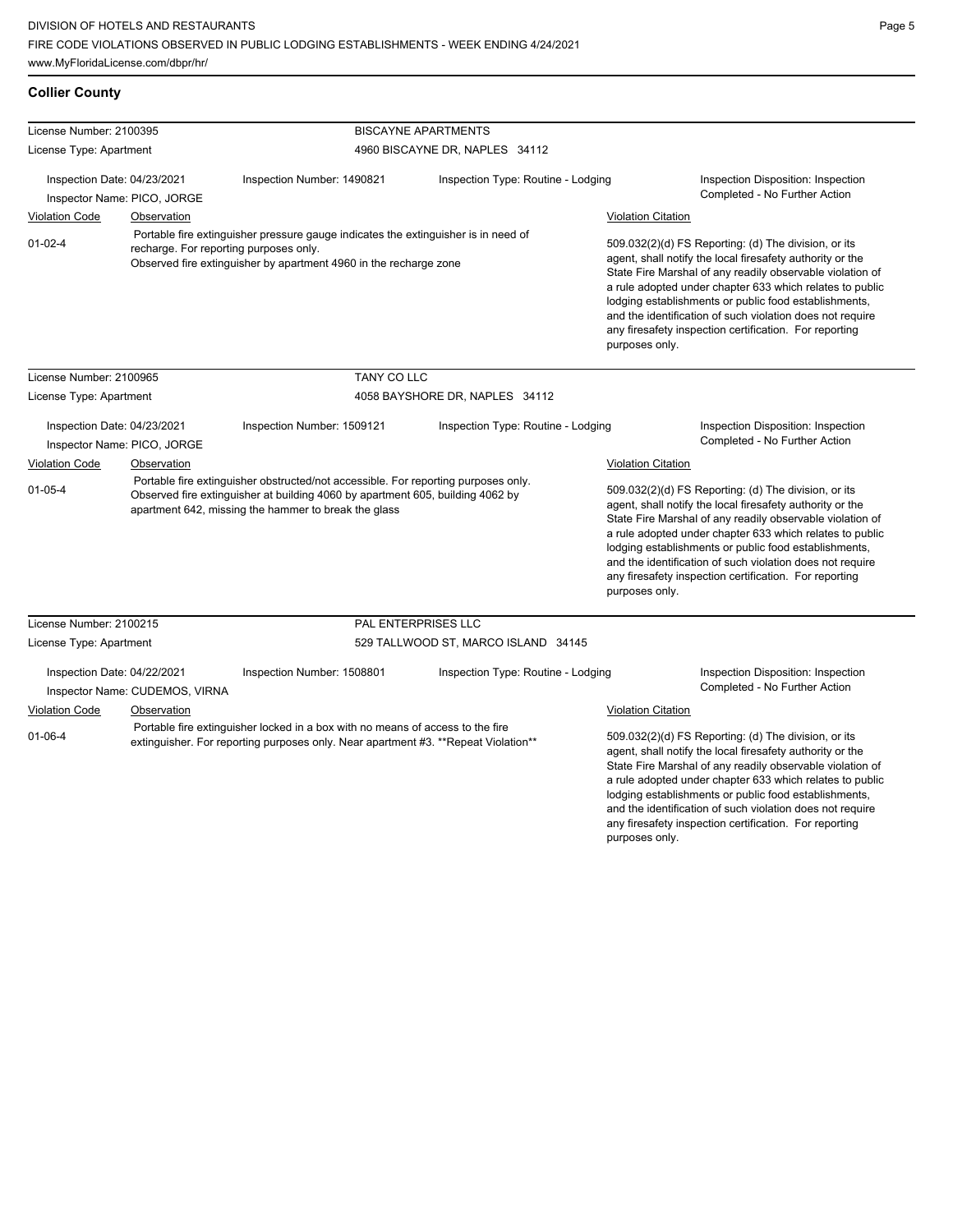**Dade County**

any firesafety inspection certification. For reporting

| License Number: 2320673     |                                            |                                                                                                                                                              | <b>BUDGET HOST INN</b>   |                                                  |                           |                                                                                                                                                                                                                                                                                                                                                                                                                            |
|-----------------------------|--------------------------------------------|--------------------------------------------------------------------------------------------------------------------------------------------------------------|--------------------------|--------------------------------------------------|---------------------------|----------------------------------------------------------------------------------------------------------------------------------------------------------------------------------------------------------------------------------------------------------------------------------------------------------------------------------------------------------------------------------------------------------------------------|
| License Type: Motel         |                                            |                                                                                                                                                              |                          | 815 N KROME AVE, FLORIDA CITY 33034              |                           |                                                                                                                                                                                                                                                                                                                                                                                                                            |
| Inspection Date: 04/22/2021 | Inspector Name: AZPURUA, JULIO             | Inspection Number: 1216864                                                                                                                                   |                          | Inspection Type: Complaint Full                  |                           | Inspection Disposition: Inspection<br>Completed - No Further Action                                                                                                                                                                                                                                                                                                                                                        |
| <b>Violation Code</b>       | Observation                                |                                                                                                                                                              |                          |                                                  | <b>Violation Citation</b> |                                                                                                                                                                                                                                                                                                                                                                                                                            |
| $04 - 01 - 4$               | purposes only.                             | Trouble/alarm light illuminated on the fire alarm control panel. For reporting                                                                               |                          |                                                  | purposes only.            | 509.032(2)(d) FS Reporting: The division, or its agent,<br>shall notify the local firesafety authority or the State Fire<br>Marshal of any readily observable violation of a rule<br>adopted under chapter 633 which relates to public<br>lodging establishments or public food establishments,<br>and the identification of such violation does not require<br>any firesafety inspection certification. For reporting     |
| License Number: 2330589     |                                            |                                                                                                                                                              | 1940 WASHINGTON LLC      |                                                  |                           |                                                                                                                                                                                                                                                                                                                                                                                                                            |
| License Type: Apartment     |                                            |                                                                                                                                                              |                          | 1940 WASHINGTON AVE, OPA-LOCKA 33054             |                           |                                                                                                                                                                                                                                                                                                                                                                                                                            |
| Inspection Date: 04/20/2021 | Inspector Name: UNZAGA, MILADYS            | Inspection Number: 1512019                                                                                                                                   |                          | Inspection Type: Lodging-Licensing<br>Inspection |                           | Inspection Disposition: Inspection<br>Completed - No Further Action                                                                                                                                                                                                                                                                                                                                                        |
| <b>Violation Code</b>       | Observation                                |                                                                                                                                                              |                          |                                                  | <b>Violation Citation</b> |                                                                                                                                                                                                                                                                                                                                                                                                                            |
| $01 - 03 - 4$               | extinguisher by unit 14.                   | Portable fire extinguisher missing from it's designated location (sign present<br>indicating designated location). For reporting purposes only. Missing fire |                          |                                                  | purposes only.            | 509.032(2)(d) FS Reporting: (d) The division, or its<br>agent, shall notify the local firesafety authority or the<br>State Fire Marshal of any readily observable violation of<br>a rule adopted under chapter 633 which relates to public<br>lodging establishments or public food establishments,<br>and the identification of such violation does not require<br>any firesafety inspection certification. For reporting |
| License Number: 2329202     |                                            |                                                                                                                                                              |                          | FAIRFIELD INN & SUITES MIAMI SOUTH               |                           |                                                                                                                                                                                                                                                                                                                                                                                                                            |
| License Type: Hotel         |                                            |                                                                                                                                                              |                          | 4101 NW 11 ST, MIAMI 33126                       |                           |                                                                                                                                                                                                                                                                                                                                                                                                                            |
| Inspection Date: 04/22/2021 | Inspector Name: SANCHEZ, JAVIER            | Inspection Number: 1157270                                                                                                                                   |                          | Inspection Type: Routine - Lodging               |                           | Inspection Disposition: Warning<br>Issued                                                                                                                                                                                                                                                                                                                                                                                  |
| <b>Violation Code</b>       | Observation                                |                                                                                                                                                              |                          |                                                  | <b>Violation Citation</b> |                                                                                                                                                                                                                                                                                                                                                                                                                            |
| $04 - 01 - 4$               | purposes only.                             | Trouble/alarm light illuminated on the fire alarm control panel. For reporting                                                                               |                          |                                                  | purposes only.            | 509.032(2)(d) FS Reporting: The division, or its agent,<br>shall notify the local firesafety authority or the State Fire<br>Marshal of any readily observable violation of a rule<br>adopted under chapter 633 which relates to public<br>lodging establishments or public food establishments,<br>and the identification of such violation does not require<br>any firesafety inspection certification. For reporting     |
| License Number: 2306501     |                                            |                                                                                                                                                              | <b>LAS PALMAS APTS</b>   |                                                  |                           |                                                                                                                                                                                                                                                                                                                                                                                                                            |
| License Type: Apartment     |                                            |                                                                                                                                                              | 501 SW 7 CT, MIAMI 33130 |                                                  |                           |                                                                                                                                                                                                                                                                                                                                                                                                                            |
| Inspection Date: 04/12/2021 | Inspector Name: CABANAS, NATALIE           | Inspection Number: 1493355                                                                                                                                   |                          | Inspection Type: Routine - Lodging               |                           | <b>Inspection Disposition: Administrative</b><br>complaint recommended                                                                                                                                                                                                                                                                                                                                                     |
| <b>Violation Code</b>       | Observation                                |                                                                                                                                                              |                          |                                                  | <b>Violation Citation</b> |                                                                                                                                                                                                                                                                                                                                                                                                                            |
| 01-06-4                     | extinguisher. For reporting purposes only. | Portable fire extinguisher locked in a box with no means of access to the fire                                                                               |                          |                                                  |                           | 509.032(2)(d) FS Reporting: (d) The division, or its<br>agent, shall notify the local firesafety authority or the<br>State Fire Marshal of any readily observable violation of<br>a rule adopted under chapter 633 which relates to public<br>lodging establishments or public food establishments,<br>and the identification of such violation does not require                                                           |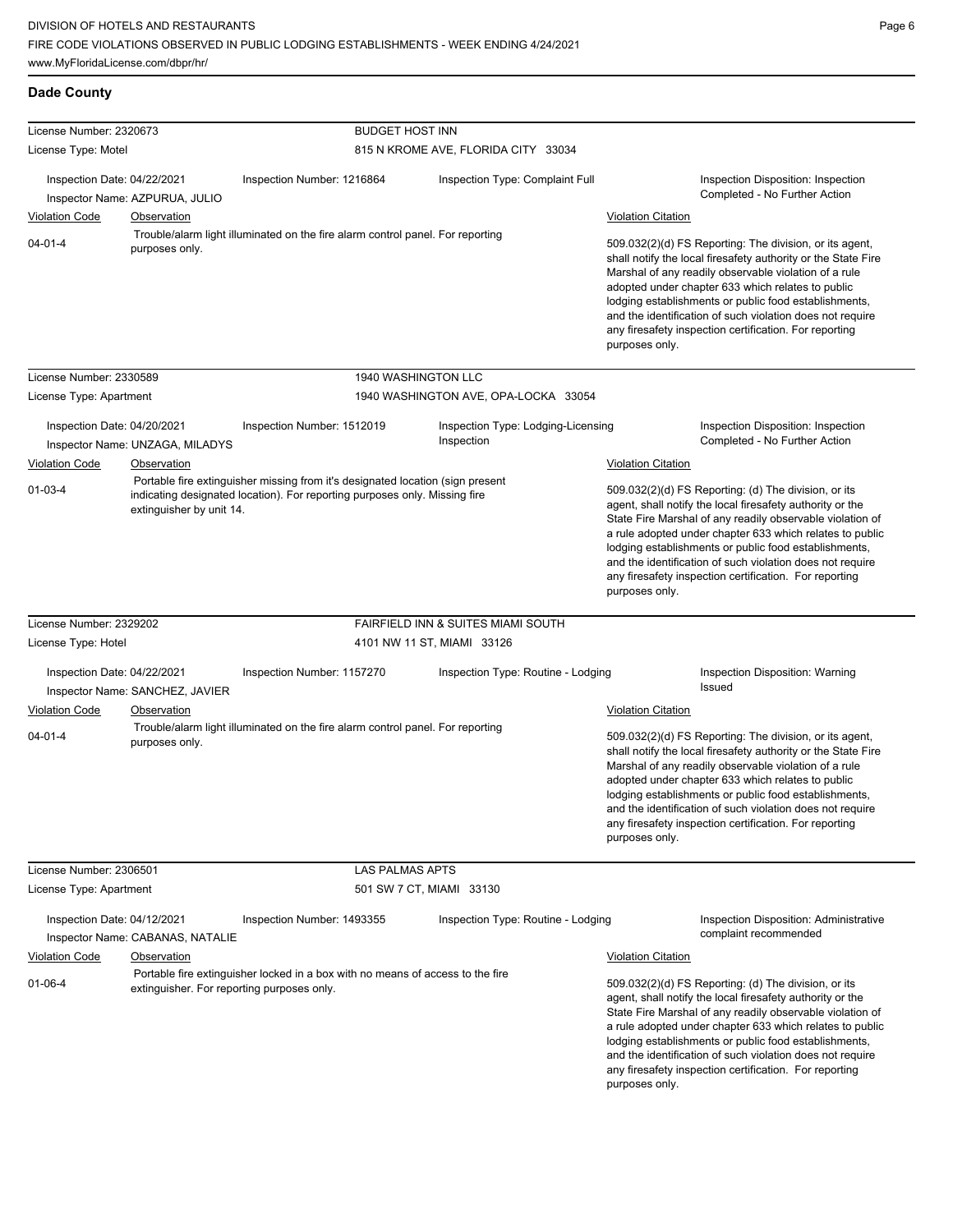**Dade County**

| License Number: 2328824                              |                                                     | <b>HAVANA MIAMI APTS</b>                                                                                                                                                                                                                           |                                     |                                                                                                                                                                                                                                                                                                                                                                                                                            |                                                                                                                                                                                                                                                                                                                                                                                                                                                                                                                                                                                                                                                                                                 |
|------------------------------------------------------|-----------------------------------------------------|----------------------------------------------------------------------------------------------------------------------------------------------------------------------------------------------------------------------------------------------------|-------------------------------------|----------------------------------------------------------------------------------------------------------------------------------------------------------------------------------------------------------------------------------------------------------------------------------------------------------------------------------------------------------------------------------------------------------------------------|-------------------------------------------------------------------------------------------------------------------------------------------------------------------------------------------------------------------------------------------------------------------------------------------------------------------------------------------------------------------------------------------------------------------------------------------------------------------------------------------------------------------------------------------------------------------------------------------------------------------------------------------------------------------------------------------------|
| License Type: Apartment                              |                                                     |                                                                                                                                                                                                                                                    | 826 SW 3 STREET, MIAMI 33130        |                                                                                                                                                                                                                                                                                                                                                                                                                            |                                                                                                                                                                                                                                                                                                                                                                                                                                                                                                                                                                                                                                                                                                 |
| Inspection Date: 04/16/2021                          | Inspector Name: TAYLOR, JOHN                        | Inspection Number: 1500304                                                                                                                                                                                                                         | Inspection Type: Routine - Lodging  |                                                                                                                                                                                                                                                                                                                                                                                                                            | Inspection Disposition: Inspection<br>Completed - No Further Action                                                                                                                                                                                                                                                                                                                                                                                                                                                                                                                                                                                                                             |
| <b>Violation Code</b>                                | <b>Observation</b>                                  |                                                                                                                                                                                                                                                    | <b>Violation Citation</b>           |                                                                                                                                                                                                                                                                                                                                                                                                                            |                                                                                                                                                                                                                                                                                                                                                                                                                                                                                                                                                                                                                                                                                                 |
| $01-06-4$                                            |                                                     | Portable fire extinguisher locked in a box with no means of access to the fire<br>extinguisher. For reporting purposes only. Located next to apt under apt 5.                                                                                      | purposes only.                      | 509.032(2)(d) FS Reporting: (d) The division, or its<br>agent, shall notify the local firesafety authority or the<br>State Fire Marshal of any readily observable violation of<br>a rule adopted under chapter 633 which relates to public<br>lodging establishments or public food establishments,<br>and the identification of such violation does not require<br>any firesafety inspection certification. For reporting |                                                                                                                                                                                                                                                                                                                                                                                                                                                                                                                                                                                                                                                                                                 |
| License Number: 2329832                              |                                                     |                                                                                                                                                                                                                                                    | WEST BRICKELL LODGING HOUSE         |                                                                                                                                                                                                                                                                                                                                                                                                                            |                                                                                                                                                                                                                                                                                                                                                                                                                                                                                                                                                                                                                                                                                                 |
| License Type: Apartment                              |                                                     |                                                                                                                                                                                                                                                    | 202 SW 7 AVE, MIAMI 33130           |                                                                                                                                                                                                                                                                                                                                                                                                                            |                                                                                                                                                                                                                                                                                                                                                                                                                                                                                                                                                                                                                                                                                                 |
| Inspection Date: 04/23/2021                          | Inspector Name: CRUZ, EDGAR                         | Inspection Number: 1508550                                                                                                                                                                                                                         | Inspection Type: Routine - Lodging  |                                                                                                                                                                                                                                                                                                                                                                                                                            | Inspection Disposition: Inspection<br>Completed - No Further Action                                                                                                                                                                                                                                                                                                                                                                                                                                                                                                                                                                                                                             |
| <b>Violation Code</b>                                | <b>Observation</b>                                  |                                                                                                                                                                                                                                                    |                                     | <b>Violation Citation</b>                                                                                                                                                                                                                                                                                                                                                                                                  |                                                                                                                                                                                                                                                                                                                                                                                                                                                                                                                                                                                                                                                                                                 |
| $04 - 01 - 4$                                        | purposes only.                                      | Trouble/alarm light illuminated on the fire alarm control panel. For reporting                                                                                                                                                                     |                                     | purposes only.                                                                                                                                                                                                                                                                                                                                                                                                             | 509.032(2)(d) FS Reporting: The division, or its agent,<br>shall notify the local firesafety authority or the State Fire<br>Marshal of any readily observable violation of a rule<br>adopted under chapter 633 which relates to public<br>lodging establishments or public food establishments,<br>and the identification of such violation does not require<br>any firesafety inspection certification. For reporting                                                                                                                                                                                                                                                                          |
| License Number: 2324851                              |                                                     | YVE HOTEL MIAMI                                                                                                                                                                                                                                    |                                     |                                                                                                                                                                                                                                                                                                                                                                                                                            |                                                                                                                                                                                                                                                                                                                                                                                                                                                                                                                                                                                                                                                                                                 |
| License Type: Hotel                                  |                                                     |                                                                                                                                                                                                                                                    | 146 BISCAYNE BLVD, MIAMI 33132      |                                                                                                                                                                                                                                                                                                                                                                                                                            |                                                                                                                                                                                                                                                                                                                                                                                                                                                                                                                                                                                                                                                                                                 |
| Inspection Date: 04/21/2021                          | Inspector Name: PAGAN, VICTOR                       | Inspection Number: 1156860                                                                                                                                                                                                                         | Inspection Type: Routine - Lodging  |                                                                                                                                                                                                                                                                                                                                                                                                                            | Inspection Disposition: Call Back -<br>Complied                                                                                                                                                                                                                                                                                                                                                                                                                                                                                                                                                                                                                                                 |
| <b>Violation Code</b>                                | Observation                                         |                                                                                                                                                                                                                                                    |                                     | <b>Violation Citation</b>                                                                                                                                                                                                                                                                                                                                                                                                  |                                                                                                                                                                                                                                                                                                                                                                                                                                                                                                                                                                                                                                                                                                 |
| $08-01-4$                                            | 2021-04-21:                                         | - From initial inspection : Boiler certificate or insurance inspector's boiler report<br>expired. For reporting purposes only. Observed boiler certification expired,<br>094175/094176 exp 5/8/20 **Repeat Violation** - From follow-up inspection |                                     |                                                                                                                                                                                                                                                                                                                                                                                                                            | 61C-1.004(10) FAC and 509.032(2)(d) FS Reporting:<br>61C-1.004(10) The insurance inpector's boiler report is<br>required annually for power boilers and high<br>pressure/high temperature boilers and biannually for low<br>pressure steam or vapor heating boilers. 509.032(2)(d)<br>The division, or its agent, shall notify the local firesafety<br>authority or the State Fire Marshal of any readily<br>observable violation of a rule adopted under chapter 633<br>which relates to public lodging establishments or public<br>food establishments, and the identification of such<br>violation does not require any firesafety inspection<br>certification. For reporting purposes only. |
| License Number: 2320639                              |                                                     |                                                                                                                                                                                                                                                    | DOUBLETREE GRAND HOTEL (THE)        |                                                                                                                                                                                                                                                                                                                                                                                                                            |                                                                                                                                                                                                                                                                                                                                                                                                                                                                                                                                                                                                                                                                                                 |
| License Type: Hotel                                  |                                                     |                                                                                                                                                                                                                                                    | 1717 N BAYSHORE DR, MIAMI 331321180 |                                                                                                                                                                                                                                                                                                                                                                                                                            |                                                                                                                                                                                                                                                                                                                                                                                                                                                                                                                                                                                                                                                                                                 |
| Inspection Date: 04/19/2021<br><b>Violation Code</b> | Inspector Name: PAGAN, VICTOR<br><b>Observation</b> | Inspection Number: 1158612                                                                                                                                                                                                                         | Inspection Type: Routine - Lodging  | <b>Violation Citation</b>                                                                                                                                                                                                                                                                                                                                                                                                  | Inspection Disposition: Inspection<br>Completed - No Further Action                                                                                                                                                                                                                                                                                                                                                                                                                                                                                                                                                                                                                             |
| 08-01-4                                              | purposes only.                                      | Boiler certificate or insurance inspector's boiler report expired. For reporting                                                                                                                                                                   |                                     |                                                                                                                                                                                                                                                                                                                                                                                                                            | 61C-1.004(10) FAC and 509.032(2)(d) FS Reporting:<br>61C-1.004(10) The insurance inpector's boiler report is<br>required annually for power boilers and high<br>pressure/high temperature boilers and biannually for low<br>pressure steam or vapor heating boilers. 509.032(2)(d)<br>The division, or its agent, shall notify the local firesafety<br>authority or the State Fire Marshal of any readily<br>observable violation of a rule adopted under chapter 633<br>which relates to public lodging establishments or public<br>food establishments, and the identification of such<br>violation does not require any firesafety inspection                                                |

certification. For reporting purposes only.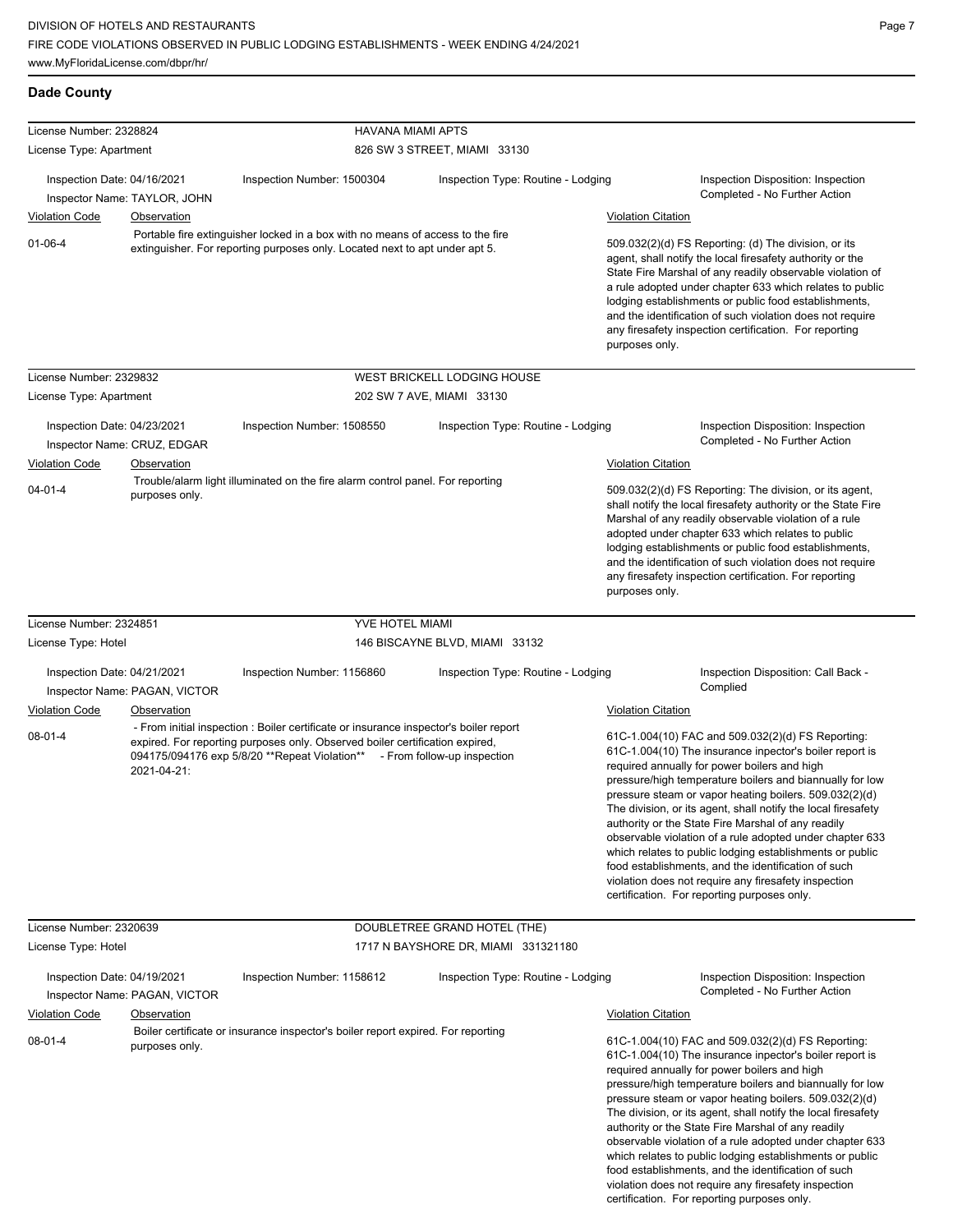any firesafety inspection certification. For reporting

| <b>Dade County</b>                                          |                                                                                                                                                                                                                                                                                 |                                                                                |                                                                                                                                                                                                                                                                                                                                                                                                                                              |                                                                                                                                                                                                                                                                                                                                                                                                                                              |                                                                 |  |  |
|-------------------------------------------------------------|---------------------------------------------------------------------------------------------------------------------------------------------------------------------------------------------------------------------------------------------------------------------------------|--------------------------------------------------------------------------------|----------------------------------------------------------------------------------------------------------------------------------------------------------------------------------------------------------------------------------------------------------------------------------------------------------------------------------------------------------------------------------------------------------------------------------------------|----------------------------------------------------------------------------------------------------------------------------------------------------------------------------------------------------------------------------------------------------------------------------------------------------------------------------------------------------------------------------------------------------------------------------------------------|-----------------------------------------------------------------|--|--|
| License Number: 2329717                                     |                                                                                                                                                                                                                                                                                 |                                                                                | 711 BEACOM APARTMENTS                                                                                                                                                                                                                                                                                                                                                                                                                        |                                                                                                                                                                                                                                                                                                                                                                                                                                              |                                                                 |  |  |
| License Type: Apartment                                     |                                                                                                                                                                                                                                                                                 |                                                                                | 711 BEACOM BLVD, MIAMI 33135                                                                                                                                                                                                                                                                                                                                                                                                                 |                                                                                                                                                                                                                                                                                                                                                                                                                                              |                                                                 |  |  |
| Inspection Date: 04/19/2021                                 |                                                                                                                                                                                                                                                                                 | Inspection Number: 1505986                                                     | Inspection Type: Routine - Lodging                                                                                                                                                                                                                                                                                                                                                                                                           |                                                                                                                                                                                                                                                                                                                                                                                                                                              | Inspection Disposition: Administrative                          |  |  |
|                                                             | Inspector Name: GARCIA, B OSCAR                                                                                                                                                                                                                                                 |                                                                                |                                                                                                                                                                                                                                                                                                                                                                                                                                              |                                                                                                                                                                                                                                                                                                                                                                                                                                              | complaint recommended                                           |  |  |
| <b>Violation Code</b>                                       | Observation                                                                                                                                                                                                                                                                     |                                                                                |                                                                                                                                                                                                                                                                                                                                                                                                                                              | <b>Violation Citation</b>                                                                                                                                                                                                                                                                                                                                                                                                                    |                                                                 |  |  |
| $01-06-4$                                                   | Portable fire extinguisher locked in a box with no means of access to the fire<br>extinguisher. For reporting purposes only. Second and first floor extinguisher.<br>**Repeat Violation** **Admin Complaint**                                                                   |                                                                                | 509.032(2)(d) FS Reporting: (d) The division, or its<br>agent, shall notify the local firesafety authority or the<br>State Fire Marshal of any readily observable violation of<br>a rule adopted under chapter 633 which relates to public<br>lodging establishments or public food establishments,<br>and the identification of such violation does not require<br>any firesafety inspection certification. For reporting<br>purposes only. |                                                                                                                                                                                                                                                                                                                                                                                                                                              |                                                                 |  |  |
| License Number: 2325586                                     |                                                                                                                                                                                                                                                                                 |                                                                                | GIBSON COVE PROPERTIES LLC                                                                                                                                                                                                                                                                                                                                                                                                                   |                                                                                                                                                                                                                                                                                                                                                                                                                                              |                                                                 |  |  |
| License Type: Apartment                                     |                                                                                                                                                                                                                                                                                 |                                                                                | 1118 - 1126 NW 1 CT, MIAMI 33136                                                                                                                                                                                                                                                                                                                                                                                                             |                                                                                                                                                                                                                                                                                                                                                                                                                                              |                                                                 |  |  |
| Inspection Date: 04/22/2021<br>Inspector Name: TAYLOR, JOHN |                                                                                                                                                                                                                                                                                 | Inspection Number: 1508994                                                     | Inspection Type: Routine - Lodging                                                                                                                                                                                                                                                                                                                                                                                                           |                                                                                                                                                                                                                                                                                                                                                                                                                                              | Inspection Disposition: Administrative<br>complaint recommended |  |  |
|                                                             |                                                                                                                                                                                                                                                                                 |                                                                                |                                                                                                                                                                                                                                                                                                                                                                                                                                              |                                                                                                                                                                                                                                                                                                                                                                                                                                              | <b>Violation Citation</b>                                       |  |  |
| $01 - 03 - 4$                                               | <b>Violation Code</b><br>Observation<br>Portable fire extinguisher missing from it's designated location (sign present<br>indicating designated location). For reporting purposes only. Located next to apt 2<br>in building 1118 and next to apt 2 and apt 5 in building 1126. |                                                                                |                                                                                                                                                                                                                                                                                                                                                                                                                                              | 509.032(2)(d) FS Reporting: (d) The division, or its<br>agent, shall notify the local firesafety authority or the<br>State Fire Marshal of any readily observable violation of<br>a rule adopted under chapter 633 which relates to public<br>lodging establishments or public food establishments,<br>and the identification of such violation does not require<br>any firesafety inspection certification. For reporting<br>purposes only. |                                                                 |  |  |
| License Number: 2305236                                     |                                                                                                                                                                                                                                                                                 |                                                                                | <b>COLONY HOTEL</b>                                                                                                                                                                                                                                                                                                                                                                                                                          |                                                                                                                                                                                                                                                                                                                                                                                                                                              |                                                                 |  |  |
| License Type: Hotel                                         |                                                                                                                                                                                                                                                                                 |                                                                                | 736 OCEAN DRIVE, MIAMI BEACH 33139                                                                                                                                                                                                                                                                                                                                                                                                           |                                                                                                                                                                                                                                                                                                                                                                                                                                              |                                                                 |  |  |
| Inspection Date: 04/20/2021                                 | Inspector Name: URIBE, GUISELLA                                                                                                                                                                                                                                                 | Inspection Number: 1158571                                                     | Inspection Type: Routine - Lodging                                                                                                                                                                                                                                                                                                                                                                                                           |                                                                                                                                                                                                                                                                                                                                                                                                                                              | Inspection Disposition: Warning<br><b>Issued</b>                |  |  |
| Violation Code                                              | Observation                                                                                                                                                                                                                                                                     |                                                                                |                                                                                                                                                                                                                                                                                                                                                                                                                                              | <b>Violation Citation</b>                                                                                                                                                                                                                                                                                                                                                                                                                    |                                                                 |  |  |
| $04 - 01 - 4$                                               | purposes only.                                                                                                                                                                                                                                                                  | Trouble/alarm light illuminated on the fire alarm control panel. For reporting |                                                                                                                                                                                                                                                                                                                                                                                                                                              | 509.032(2)(d) FS Reporting: The division, or its agent,<br>shall notify the local firesafety authority or the State Fire<br>Marshal of any readily observable violation of a rule<br>adopted under chapter 633 which relates to public<br>lodging establishments or public food establishments,<br>and the identification of such violation does not require                                                                                 |                                                                 |  |  |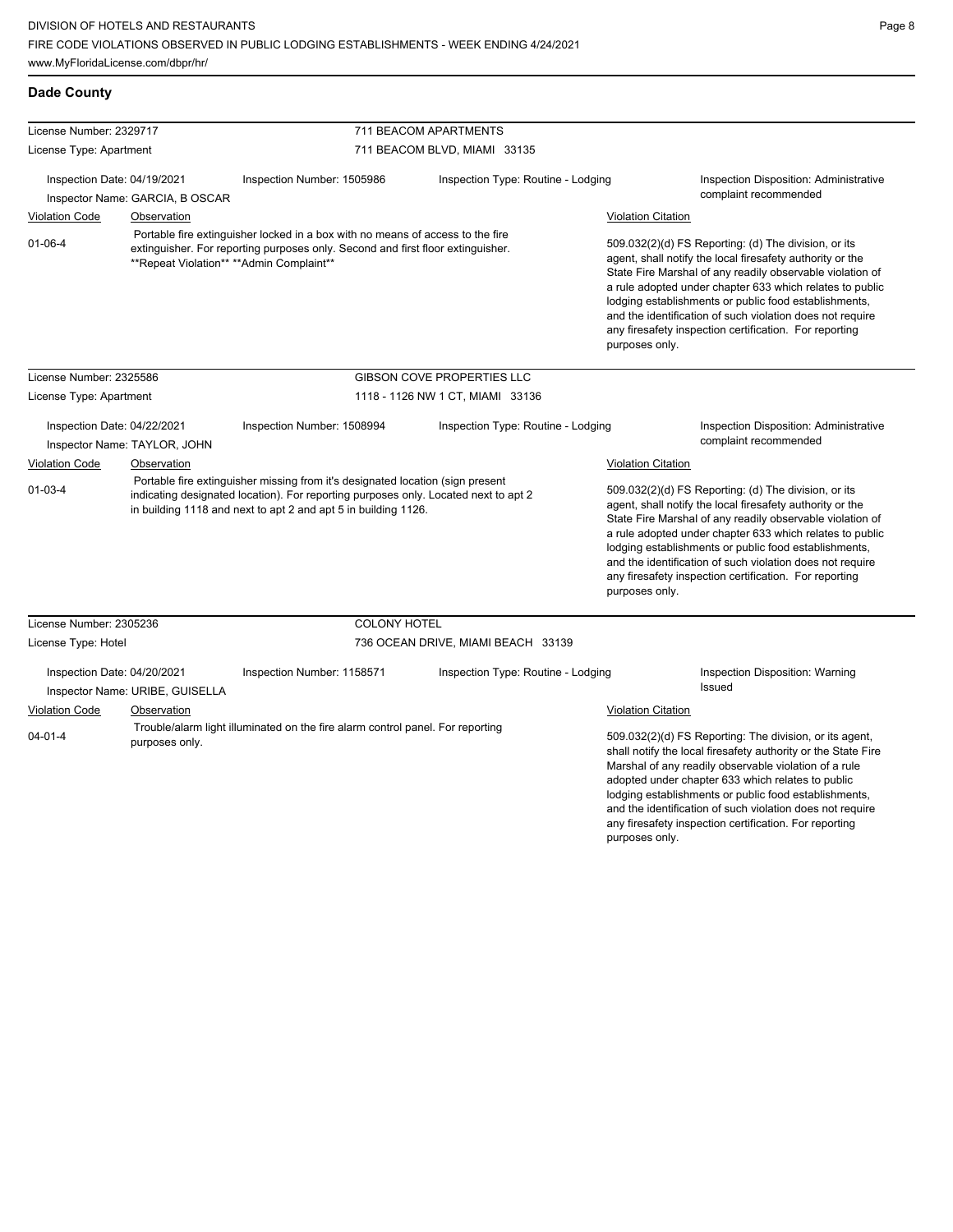## **Dade County**

| License Number: 2305372                                                                                                                                                       |                                                                                                                 |                                                                                | CHESTERFIELD / LEON / LILY HOTELS   |                                                                                                                                                                                                                                                                                                                                                                                                                                              |  |  |
|-------------------------------------------------------------------------------------------------------------------------------------------------------------------------------|-----------------------------------------------------------------------------------------------------------------|--------------------------------------------------------------------------------|-------------------------------------|----------------------------------------------------------------------------------------------------------------------------------------------------------------------------------------------------------------------------------------------------------------------------------------------------------------------------------------------------------------------------------------------------------------------------------------------|--|--|
| License Type: Hotel                                                                                                                                                           |                                                                                                                 |                                                                                | 855 COLLINS AVE, MIAMI BEACH 33139  |                                                                                                                                                                                                                                                                                                                                                                                                                                              |  |  |
|                                                                                                                                                                               |                                                                                                                 |                                                                                |                                     |                                                                                                                                                                                                                                                                                                                                                                                                                                              |  |  |
| Inspection Date: 04/20/2021                                                                                                                                                   |                                                                                                                 | Inspection Number: 1159030                                                     | Inspection Type: Complaint Full     | Inspection Disposition: Warning<br>Issued                                                                                                                                                                                                                                                                                                                                                                                                    |  |  |
|                                                                                                                                                                               | Inspector Name: WILLIAMS, ALFREDA                                                                               |                                                                                |                                     |                                                                                                                                                                                                                                                                                                                                                                                                                                              |  |  |
| <b>Violation Code</b>                                                                                                                                                         | Observation                                                                                                     |                                                                                |                                     | <b>Violation Citation</b>                                                                                                                                                                                                                                                                                                                                                                                                                    |  |  |
| Portable fire extinguisher locked in a box with no means of access to the fire<br>$01 - 06 - 4$<br>extinguisher. For reporting purposes only.<br>Across from room 515 and 402 |                                                                                                                 |                                                                                |                                     | 509.032(2)(d) FS Reporting: (d) The division, or its<br>agent, shall notify the local firesafety authority or the<br>State Fire Marshal of any readily observable violation of<br>a rule adopted under chapter 633 which relates to public<br>lodging establishments or public food establishments,<br>and the identification of such violation does not require<br>any firesafety inspection certification. For reporting<br>purposes only. |  |  |
| $04 - 01 - 4$                                                                                                                                                                 | purposes only.                                                                                                  | Trouble/alarm light illuminated on the fire alarm control panel. For reporting |                                     | 509.032(2)(d) FS Reporting: The division, or its agent,<br>shall notify the local firesafety authority or the State Fire<br>Marshal of any readily observable violation of a rule<br>adopted under chapter 633 which relates to public<br>lodging establishments or public food establishments,<br>and the identification of such violation does not require<br>any firesafety inspection certification. For reporting<br>purposes only.     |  |  |
| License Number: 2305624                                                                                                                                                       |                                                                                                                 | THE STILES HOTEL                                                               |                                     |                                                                                                                                                                                                                                                                                                                                                                                                                                              |  |  |
| License Type: Hotel                                                                                                                                                           |                                                                                                                 |                                                                                | 1120 COLLINS AVE, MIAMI BEACH 33139 |                                                                                                                                                                                                                                                                                                                                                                                                                                              |  |  |
| Inspection Date: 04/21/2021                                                                                                                                                   |                                                                                                                 | Inspection Number: 1158722                                                     | Inspection Type: Routine - Lodging  | Inspection Disposition: Warning                                                                                                                                                                                                                                                                                                                                                                                                              |  |  |
|                                                                                                                                                                               | Inspector Name: WILLIAMS, ALFREDA                                                                               |                                                                                |                                     | Issued                                                                                                                                                                                                                                                                                                                                                                                                                                       |  |  |
| <b>Violation Code</b>                                                                                                                                                         | <b>Observation</b>                                                                                              |                                                                                |                                     | <b>Violation Citation</b>                                                                                                                                                                                                                                                                                                                                                                                                                    |  |  |
| $04 - 01 - 4$                                                                                                                                                                 | purposes only.                                                                                                  | Trouble/alarm light illuminated on the fire alarm control panel. For reporting |                                     | 509.032(2)(d) FS Reporting: The division, or its agent,<br>shall notify the local firesafety authority or the State Fire<br>Marshal of any readily observable violation of a rule<br>adopted under chapter 633 which relates to public<br>lodging establishments or public food establishments,<br>and the identification of such violation does not require<br>any firesafety inspection certification. For reporting<br>purposes only.     |  |  |
| License Number: 2329301                                                                                                                                                       |                                                                                                                 | HOTEL COLORETTA                                                                |                                     |                                                                                                                                                                                                                                                                                                                                                                                                                                              |  |  |
| License Type: Hotel                                                                                                                                                           |                                                                                                                 |                                                                                | 355 WASHINGTON, MIAMI BEACH 33139   |                                                                                                                                                                                                                                                                                                                                                                                                                                              |  |  |
| Inspection Date: 04/21/2021<br>Inspector Name: WILLIAMS, ALFREDA                                                                                                              |                                                                                                                 | Inspection Number: 1156498                                                     | Inspection Type: Routine - Lodging  | Inspection Disposition: Warning<br>Issued<br><b>Violation Citation</b>                                                                                                                                                                                                                                                                                                                                                                       |  |  |
| <b>Violation Code</b><br>$04 - 01 - 4$                                                                                                                                        | Observation<br>Trouble/alarm light illuminated on the fire alarm control panel. For reporting<br>purposes only. |                                                                                |                                     | 509.032(2)(d) FS Reporting: The division, or its agent,<br>shall notify the local firesafety authority or the State Fire<br>Marshal of any readily observable violation of a rule<br>adopted under chapter 633 which relates to public<br>lodging establishments or public food establishments,<br>and the identification of such violation does not require<br>any firesafety inspection certification. For reporting<br>purposes only.     |  |  |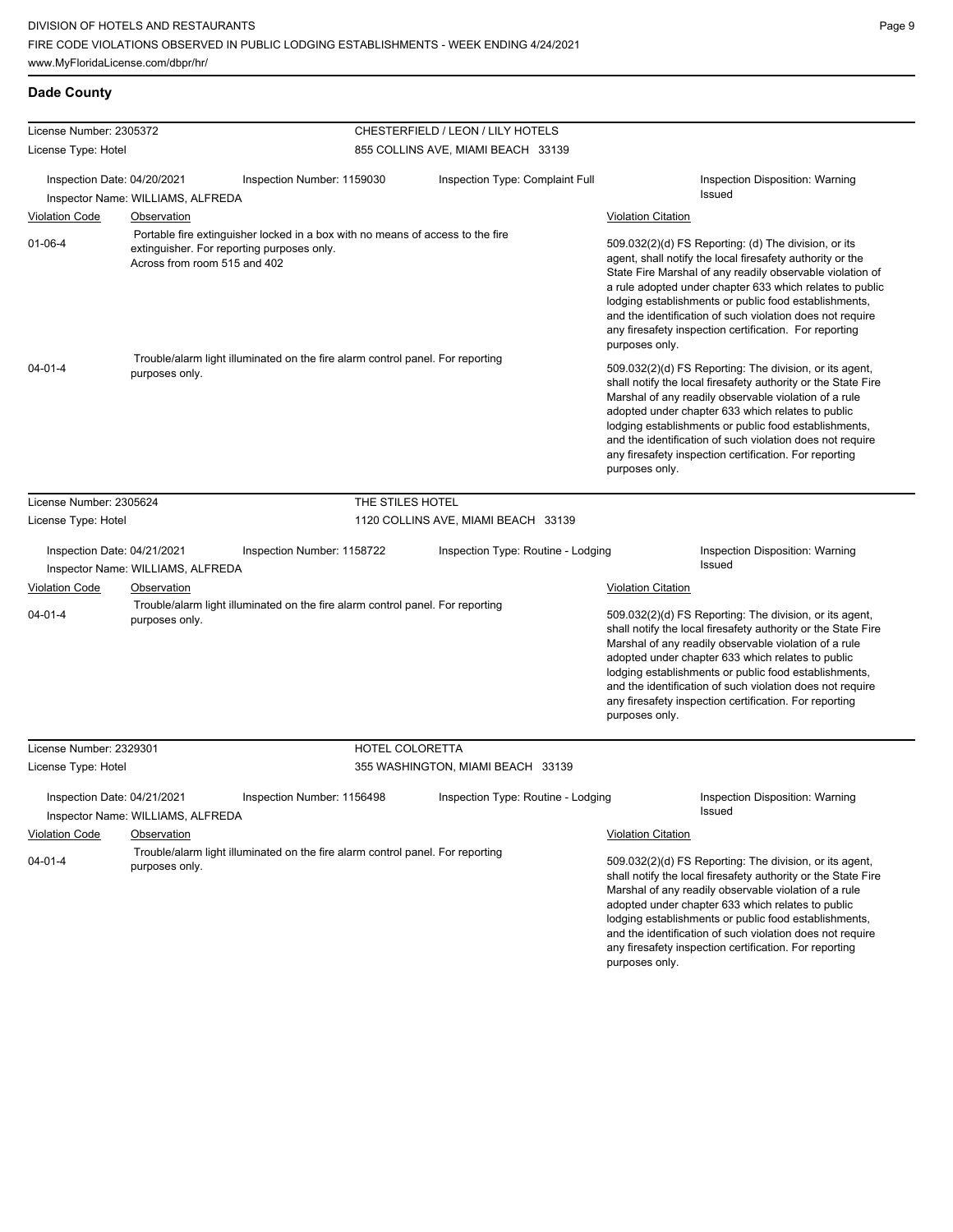## **Dade County**

| License Number: 2329456                                          |                                   |                                                                                                                                                                                                                                                                                                    | <b>WEST AVENUE</b>                    |                                                                                                                                                                                                                                                                                                                                                                                                                                                                                                                                                                                                                                                                                                                                                                                                                                                                                          |                                                                     |  |  |
|------------------------------------------------------------------|-----------------------------------|----------------------------------------------------------------------------------------------------------------------------------------------------------------------------------------------------------------------------------------------------------------------------------------------------|---------------------------------------|------------------------------------------------------------------------------------------------------------------------------------------------------------------------------------------------------------------------------------------------------------------------------------------------------------------------------------------------------------------------------------------------------------------------------------------------------------------------------------------------------------------------------------------------------------------------------------------------------------------------------------------------------------------------------------------------------------------------------------------------------------------------------------------------------------------------------------------------------------------------------------------|---------------------------------------------------------------------|--|--|
| License Type: Hotel                                              |                                   |                                                                                                                                                                                                                                                                                                    | 1323-1327 WEST AVE, MIAMI BEACH 33139 |                                                                                                                                                                                                                                                                                                                                                                                                                                                                                                                                                                                                                                                                                                                                                                                                                                                                                          |                                                                     |  |  |
| Inspection Date: 04/19/2021<br>Inspector Name: WILLIAMS, ALFREDA |                                   | Inspection Number: 1157465                                                                                                                                                                                                                                                                         | Inspection Type: Routine - Lodging    |                                                                                                                                                                                                                                                                                                                                                                                                                                                                                                                                                                                                                                                                                                                                                                                                                                                                                          | Inspection Disposition: Warning<br>Issued                           |  |  |
| <b>Violation Code</b>                                            | Observation                       |                                                                                                                                                                                                                                                                                                    |                                       | <b>Violation Citation</b>                                                                                                                                                                                                                                                                                                                                                                                                                                                                                                                                                                                                                                                                                                                                                                                                                                                                |                                                                     |  |  |
| $01 - 03 - 4$<br>$04 - 01 - 4$                                   | purposes only.                    | Portable fire extinguisher missing from it's designated location (sign present<br>indicating designated location). For reporting purposes only.<br>Observed fire extinguisher missing near room 1 building 1323.<br>Trouble/alarm light illuminated on the fire alarm control panel. For reporting |                                       | 509.032(2)(d) FS Reporting: (d) The division, or its<br>agent, shall notify the local firesafety authority or the<br>State Fire Marshal of any readily observable violation of<br>a rule adopted under chapter 633 which relates to public<br>lodging establishments or public food establishments,<br>and the identification of such violation does not require<br>any firesafety inspection certification. For reporting<br>purposes only.<br>509.032(2)(d) FS Reporting: The division, or its agent,<br>shall notify the local firesafety authority or the State Fire<br>Marshal of any readily observable violation of a rule<br>adopted under chapter 633 which relates to public<br>lodging establishments or public food establishments,<br>and the identification of such violation does not require<br>any firesafety inspection certification. For reporting<br>purposes only. |                                                                     |  |  |
|                                                                  |                                   |                                                                                                                                                                                                                                                                                                    |                                       |                                                                                                                                                                                                                                                                                                                                                                                                                                                                                                                                                                                                                                                                                                                                                                                                                                                                                          |                                                                     |  |  |
| License Number: 2329573                                          |                                   |                                                                                                                                                                                                                                                                                                    | WHITELAW HOTEL SOUTH BEACH LLC        |                                                                                                                                                                                                                                                                                                                                                                                                                                                                                                                                                                                                                                                                                                                                                                                                                                                                                          |                                                                     |  |  |
| License Type: Apartment                                          |                                   |                                                                                                                                                                                                                                                                                                    | 820 COLLINS AVE, MIAMI BEACH 33139    |                                                                                                                                                                                                                                                                                                                                                                                                                                                                                                                                                                                                                                                                                                                                                                                                                                                                                          |                                                                     |  |  |
| Inspection Date: 04/20/2021                                      | Inspector Name: WILLIAMS, ALFREDA | Inspection Number: 1498465                                                                                                                                                                                                                                                                         | Inspection Type: Routine - Lodging    |                                                                                                                                                                                                                                                                                                                                                                                                                                                                                                                                                                                                                                                                                                                                                                                                                                                                                          | Inspection Disposition: Inspection<br>Completed - No Further Action |  |  |
| <b>Violation Code</b><br>Observation                             |                                   |                                                                                                                                                                                                                                                                                                    |                                       | <b>Violation Citation</b>                                                                                                                                                                                                                                                                                                                                                                                                                                                                                                                                                                                                                                                                                                                                                                                                                                                                |                                                                     |  |  |
| $04 - 01 - 4$<br>purposes only.                                  |                                   | Trouble/alarm light illuminated on the fire alarm control panel. For reporting                                                                                                                                                                                                                     |                                       | 509.032(2)(d) FS Reporting: The division, or its agent,<br>shall notify the local firesafety authority or the State Fire<br>Marshal of any readily observable violation of a rule<br>adopted under chapter 633 which relates to public<br>lodging establishments or public food establishments,<br>and the identification of such violation does not require<br>any firesafety inspection certification. For reporting<br>purposes only.                                                                                                                                                                                                                                                                                                                                                                                                                                                 |                                                                     |  |  |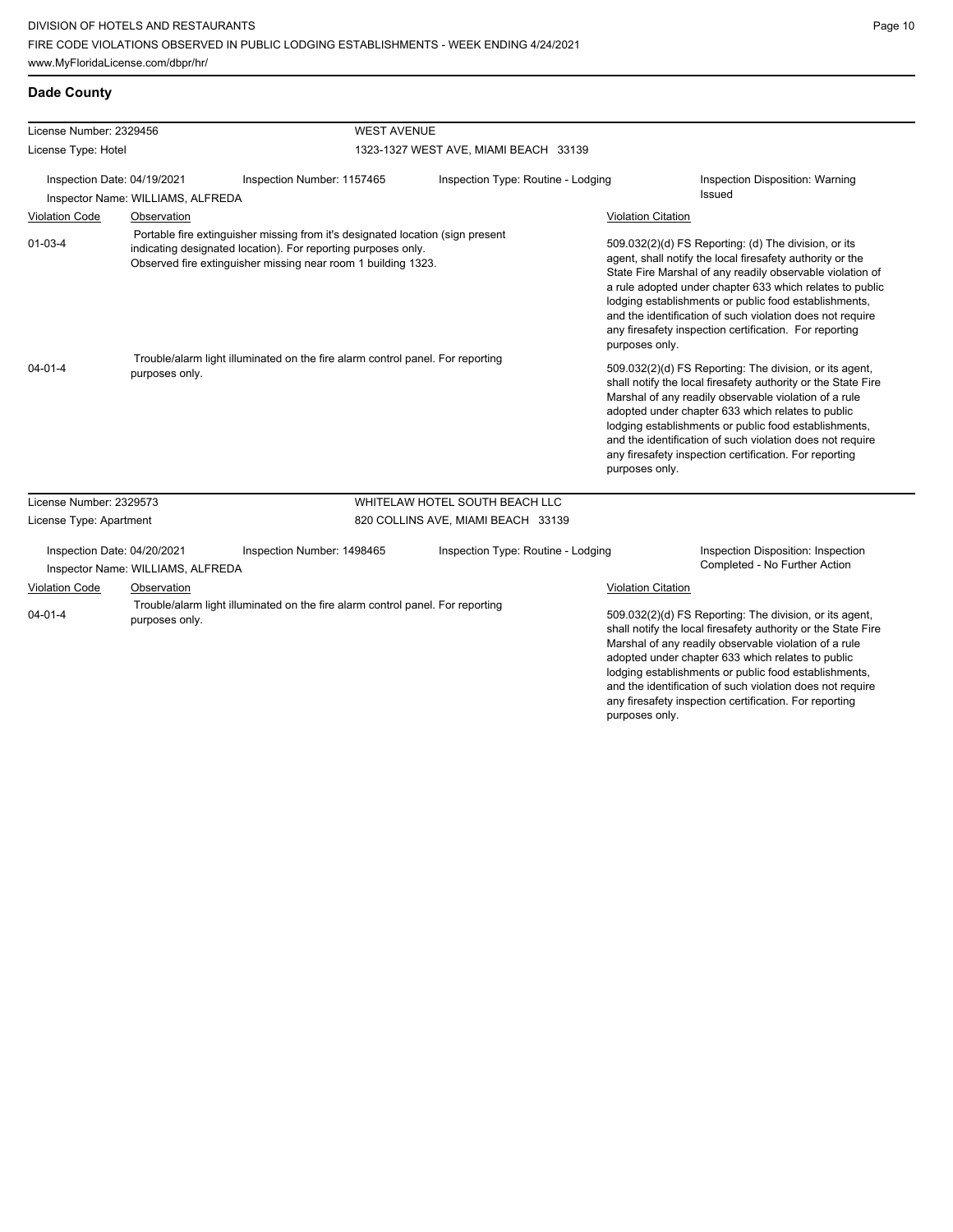food establishments, and the identification of such violation does not require any firesafety inspection certification. For reporting purposes only.

| License Number: 2306670                                                                                                                                                                                                                                                  |                                                                                                                                                                            |                                                                                                                                                                                                                   |                        | SURFCOMBER HOTEL (THE)                                                                             |                                                                                                                                                                                                                                                                                                                                                                                                                                                                                                                                                                                                                                                                                                 |                                                                                                                                                                                                                                                                                                                                                                                                                             |  |
|--------------------------------------------------------------------------------------------------------------------------------------------------------------------------------------------------------------------------------------------------------------------------|----------------------------------------------------------------------------------------------------------------------------------------------------------------------------|-------------------------------------------------------------------------------------------------------------------------------------------------------------------------------------------------------------------|------------------------|----------------------------------------------------------------------------------------------------|-------------------------------------------------------------------------------------------------------------------------------------------------------------------------------------------------------------------------------------------------------------------------------------------------------------------------------------------------------------------------------------------------------------------------------------------------------------------------------------------------------------------------------------------------------------------------------------------------------------------------------------------------------------------------------------------------|-----------------------------------------------------------------------------------------------------------------------------------------------------------------------------------------------------------------------------------------------------------------------------------------------------------------------------------------------------------------------------------------------------------------------------|--|
| License Type: Hotel                                                                                                                                                                                                                                                      |                                                                                                                                                                            |                                                                                                                                                                                                                   |                        | 1717 COLLINS AVE, MIAMI BEACH 331392081                                                            |                                                                                                                                                                                                                                                                                                                                                                                                                                                                                                                                                                                                                                                                                                 |                                                                                                                                                                                                                                                                                                                                                                                                                             |  |
| Inspection Date: 04/14/2021                                                                                                                                                                                                                                              |                                                                                                                                                                            | Inspection Number: 1158987                                                                                                                                                                                        |                        | Inspection Type: Complaint Full                                                                    |                                                                                                                                                                                                                                                                                                                                                                                                                                                                                                                                                                                                                                                                                                 | Inspection Disposition: Inspection<br>Completed - No Further Action                                                                                                                                                                                                                                                                                                                                                         |  |
|                                                                                                                                                                                                                                                                          | Inspector Name: HODGE, KRISTEN                                                                                                                                             |                                                                                                                                                                                                                   |                        |                                                                                                    |                                                                                                                                                                                                                                                                                                                                                                                                                                                                                                                                                                                                                                                                                                 |                                                                                                                                                                                                                                                                                                                                                                                                                             |  |
| <b>Violation Code</b>                                                                                                                                                                                                                                                    | <b>Observation</b>                                                                                                                                                         |                                                                                                                                                                                                                   |                        |                                                                                                    | <b>Violation Citation</b>                                                                                                                                                                                                                                                                                                                                                                                                                                                                                                                                                                                                                                                                       |                                                                                                                                                                                                                                                                                                                                                                                                                             |  |
| $04 - 01 - 4$                                                                                                                                                                                                                                                            | desk. For reporting purposes only.                                                                                                                                         | Trouble/alarm light illuminated on the fire alarm control panel located behind front                                                                                                                              |                        |                                                                                                    | 509.032(2)(d) FS Reporting: The division, or its agent,<br>shall notify the local firesafety authority or the State Fire<br>Marshal of any readily observable violation of a rule<br>adopted under chapter 633 which relates to public<br>lodging establishments or public food establishments,<br>and the identification of such violation does not require<br>any firesafety inspection certification. For reporting<br>purposes only.                                                                                                                                                                                                                                                        |                                                                                                                                                                                                                                                                                                                                                                                                                             |  |
| $08 - 01 - 4$                                                                                                                                                                                                                                                            |                                                                                                                                                                            | - From initial inspection : Boiler certificate or insurance inspector's boiler report                                                                                                                             |                        |                                                                                                    |                                                                                                                                                                                                                                                                                                                                                                                                                                                                                                                                                                                                                                                                                                 |                                                                                                                                                                                                                                                                                                                                                                                                                             |  |
|                                                                                                                                                                                                                                                                          | expired. For reporting purposes only.<br>Exp. 07/19/2020 - From follow-up inspection 2021-04-14: Observed boiler<br>jurisdiction number's 133023; 133024; 121685 All expir |                                                                                                                                                                                                                   |                        |                                                                                                    | 61C-1.004(10) FAC and 509.032(2)(d) FS Reporting:<br>61C-1.004(10) The insurance inpector's boiler report is<br>required annually for power boilers and high<br>pressure/high temperature boilers and biannually for low<br>pressure steam or vapor heating boilers. 509.032(2)(d)<br>The division, or its agent, shall notify the local firesafety<br>authority or the State Fire Marshal of any readily<br>observable violation of a rule adopted under chapter 633<br>which relates to public lodging establishments or public<br>food establishments, and the identification of such<br>violation does not require any firesafety inspection<br>certification. For reporting purposes only. |                                                                                                                                                                                                                                                                                                                                                                                                                             |  |
| $08 - 01 - 4$                                                                                                                                                                                                                                                            |                                                                                                                                                                            | Boiler certificate or insurance inspector's boiler report expired. Observed boiler<br>jurisdiction number's 133023; 133024; 121685 All expired on 7/19/2020. For<br>reporting purposes only. **Repeat Violation** |                        |                                                                                                    | required annually for power boilers and high<br>authority or the State Fire Marshal of any readily<br>food establishments, and the identification of such<br>violation does not require any firesafety inspection<br>certification. For reporting purposes only.                                                                                                                                                                                                                                                                                                                                                                                                                                | 61C-1.004(10) FAC and 509.032(2)(d) FS Reporting:<br>61C-1.004(10) The insurance inpector's boiler report is<br>pressure/high temperature boilers and biannually for low<br>pressure steam or vapor heating boilers. 509.032(2)(d)<br>The division, or its agent, shall notify the local firesafety<br>observable violation of a rule adopted under chapter 633<br>which relates to public lodging establishments or public |  |
| License Number: 2329265                                                                                                                                                                                                                                                  |                                                                                                                                                                            |                                                                                                                                                                                                                   | <b>NEW POINT MIAMI</b> |                                                                                                    |                                                                                                                                                                                                                                                                                                                                                                                                                                                                                                                                                                                                                                                                                                 |                                                                                                                                                                                                                                                                                                                                                                                                                             |  |
| License Type: Hotel                                                                                                                                                                                                                                                      |                                                                                                                                                                            |                                                                                                                                                                                                                   |                        | 5445 COLLINS AVE STE CU 15, MIAMI BEACH 33140                                                      |                                                                                                                                                                                                                                                                                                                                                                                                                                                                                                                                                                                                                                                                                                 |                                                                                                                                                                                                                                                                                                                                                                                                                             |  |
| Inspection Date: 04/19/2021                                                                                                                                                                                                                                              | Inspector Name: UNZAGA, MILADYS                                                                                                                                            | Inspection Number: 1156923                                                                                                                                                                                        |                        | Inspection Type: Routine - Lodging                                                                 | Complied                                                                                                                                                                                                                                                                                                                                                                                                                                                                                                                                                                                                                                                                                        | Inspection Disposition: Call Back -                                                                                                                                                                                                                                                                                                                                                                                         |  |
| <b>Violation Code</b>                                                                                                                                                                                                                                                    | Observation                                                                                                                                                                |                                                                                                                                                                                                                   |                        |                                                                                                    | <b>Violation Citation</b>                                                                                                                                                                                                                                                                                                                                                                                                                                                                                                                                                                                                                                                                       |                                                                                                                                                                                                                                                                                                                                                                                                                             |  |
| - From initial inspection : Boiler certificate or insurance inspector's boiler report<br>08-01-4<br>expired. For reporting purposes only. One of the boiler has the certificate already<br>expired since 3/6/2020.(FL 092741)<br>- From follow-up inspection 2021-04-19: |                                                                                                                                                                            |                                                                                                                                                                                                                   |                        | required annually for power boilers and high<br>authority or the State Fire Marshal of any readily | 61C-1.004(10) FAC and 509.032(2)(d) FS Reporting:<br>61C-1.004(10) The insurance inpector's boiler report is<br>pressure/high temperature boilers and biannually for low<br>pressure steam or vapor heating boilers. 509.032(2)(d)<br>The division, or its agent, shall notify the local firesafety<br>observable violation of a rule adopted under chapter 633<br>which relates to public lodging establishments or public                                                                                                                                                                                                                                                                     |                                                                                                                                                                                                                                                                                                                                                                                                                             |  |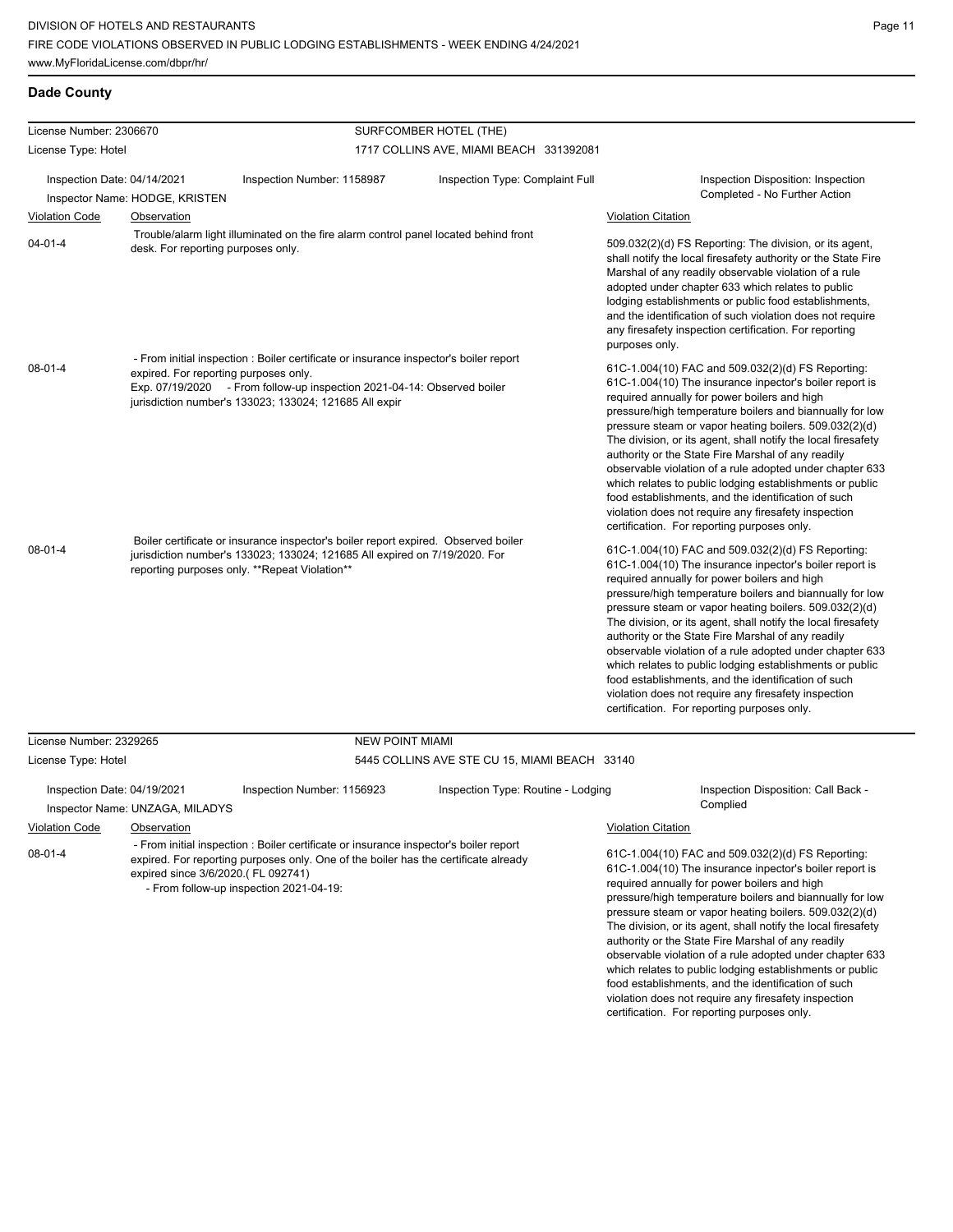**Dade County**

| License Number: 2329399     |                                 |                                                                                                                                                                                                                                                            | <b>DESIGN SUITES MIAMI BEACH</b>                 |                           |                                                                                                                                                                                                                                                                                                                                                                                                                                                                                                                                                                                                                                                                                                 |
|-----------------------------|---------------------------------|------------------------------------------------------------------------------------------------------------------------------------------------------------------------------------------------------------------------------------------------------------|--------------------------------------------------|---------------------------|-------------------------------------------------------------------------------------------------------------------------------------------------------------------------------------------------------------------------------------------------------------------------------------------------------------------------------------------------------------------------------------------------------------------------------------------------------------------------------------------------------------------------------------------------------------------------------------------------------------------------------------------------------------------------------------------------|
| License Type: Hotel         |                                 |                                                                                                                                                                                                                                                            | 5445 COLLINS AVE STE CU14, MIAMI BEACH 33140     |                           |                                                                                                                                                                                                                                                                                                                                                                                                                                                                                                                                                                                                                                                                                                 |
| Inspection Date: 04/19/2021 | Inspector Name: UNZAGA, MILADYS | Inspection Number: 1156467                                                                                                                                                                                                                                 | Inspection Type: Routine - Lodging               |                           | Inspection Disposition: Call Back -<br>Complied                                                                                                                                                                                                                                                                                                                                                                                                                                                                                                                                                                                                                                                 |
| <b>Violation Code</b>       | <b>Observation</b>              |                                                                                                                                                                                                                                                            |                                                  | <b>Violation Citation</b> |                                                                                                                                                                                                                                                                                                                                                                                                                                                                                                                                                                                                                                                                                                 |
| $08 - 01 - 4$               |                                 | - From initial inspection : Boiler certificate or insurance inspector's boiler report<br>expired. For reporting purposes only. One of the boiler has the certificate already<br>expired since 3/6/2020.(FL 092741) - From follow-up inspection 2021-04-19: |                                                  |                           | 61C-1.004(10) FAC and 509.032(2)(d) FS Reporting:<br>61C-1.004(10) The insurance inpector's boiler report is<br>required annually for power boilers and high<br>pressure/high temperature boilers and biannually for low<br>pressure steam or vapor heating boilers. 509.032(2)(d)<br>The division, or its agent, shall notify the local firesafety<br>authority or the State Fire Marshal of any readily<br>observable violation of a rule adopted under chapter 633<br>which relates to public lodging establishments or public<br>food establishments, and the identification of such<br>violation does not require any firesafety inspection<br>certification. For reporting purposes only. |
| License Number: 2330598     |                                 |                                                                                                                                                                                                                                                            | PIERRE ON THE BAY APTS                           |                           |                                                                                                                                                                                                                                                                                                                                                                                                                                                                                                                                                                                                                                                                                                 |
| License Type: Apartment     |                                 |                                                                                                                                                                                                                                                            | 2050-2070 BAY DR, MIAMI BEACH 33141              |                           |                                                                                                                                                                                                                                                                                                                                                                                                                                                                                                                                                                                                                                                                                                 |
| Inspection Date: 04/23/2021 | Inspector Name: PRIETO, VICENTE | Inspection Number: 1512087                                                                                                                                                                                                                                 | Inspection Type: Lodging-Licensing<br>Inspection |                           | Inspection Disposition: Inspection<br>Completed - No Further Action                                                                                                                                                                                                                                                                                                                                                                                                                                                                                                                                                                                                                             |
| <b>Violation Code</b>       | Observation                     | Portable fire extinguisher obstructed/not accessible. For reporting purposes only.                                                                                                                                                                         |                                                  | <b>Violation Citation</b> |                                                                                                                                                                                                                                                                                                                                                                                                                                                                                                                                                                                                                                                                                                 |
| $01 - 05 - 4$               |                                 | Missing breaking device in fire extinguisher box by unit 305.                                                                                                                                                                                              |                                                  | purposes only.            | 509.032(2)(d) FS Reporting: (d) The division, or its<br>agent, shall notify the local firesafety authority or the<br>State Fire Marshal of any readily observable violation of<br>a rule adopted under chapter 633 which relates to public<br>lodging establishments or public food establishments,<br>and the identification of such violation does not require<br>any firesafety inspection certification. For reporting                                                                                                                                                                                                                                                                      |
| License Number: 2306730     |                                 |                                                                                                                                                                                                                                                            | SHERRY FRONTENAC HOTEL                           |                           |                                                                                                                                                                                                                                                                                                                                                                                                                                                                                                                                                                                                                                                                                                 |
| License Type: Hotel         |                                 |                                                                                                                                                                                                                                                            | 6565 COLLINS AVE, MIAMI BEACH 331414613          |                           |                                                                                                                                                                                                                                                                                                                                                                                                                                                                                                                                                                                                                                                                                                 |
| Inspection Date: 04/20/2021 | Inspector Name: TAYLOR, JOHN    | Inspection Number: 1159027                                                                                                                                                                                                                                 | Inspection Type: Complaint Full                  |                           | Inspection Disposition: Warning<br>Issued                                                                                                                                                                                                                                                                                                                                                                                                                                                                                                                                                                                                                                                       |
| <b>Violation Code</b>       | <b>Observation</b>              |                                                                                                                                                                                                                                                            |                                                  | <b>Violation Citation</b> |                                                                                                                                                                                                                                                                                                                                                                                                                                                                                                                                                                                                                                                                                                 |
| $04 - 01 - 4$               | purposes only.                  | Trouble/alarm light illuminated on the fire alarm control panel. For reporting                                                                                                                                                                             |                                                  | purposes only.            | 509.032(2)(d) FS Reporting: The division, or its agent,<br>shall notify the local firesafety authority or the State Fire<br>Marshal of any readily observable violation of a rule<br>adopted under chapter 633 which relates to public<br>lodging establishments or public food establishments,<br>and the identification of such violation does not require<br>any firesafety inspection certification. For reporting                                                                                                                                                                                                                                                                          |
| License Number: 2307661     |                                 | <b>VENUS MOTEL</b>                                                                                                                                                                                                                                         |                                                  |                           |                                                                                                                                                                                                                                                                                                                                                                                                                                                                                                                                                                                                                                                                                                 |
| License Type: Motel         |                                 |                                                                                                                                                                                                                                                            | 6891 SW 8 ST, MIAMI 331444742                    |                           |                                                                                                                                                                                                                                                                                                                                                                                                                                                                                                                                                                                                                                                                                                 |
| Inspection Date: 04/20/2021 | Inspector Name: MARTINEZ, YANET | Inspection Number: 1214757                                                                                                                                                                                                                                 | Inspection Type: Routine - Lodging               |                           | Inspection Disposition: Inspection<br>Completed - No Further Action                                                                                                                                                                                                                                                                                                                                                                                                                                                                                                                                                                                                                             |
| <b>Violation Code</b>       | Observation                     |                                                                                                                                                                                                                                                            |                                                  | <b>Violation Citation</b> |                                                                                                                                                                                                                                                                                                                                                                                                                                                                                                                                                                                                                                                                                                 |
| $01 - 02 - 4$               |                                 | Portable fire extinguisher pressure gauge indicates the extinguisher is in need of<br>recharge. For reporting purposes only. Located on first floor between unit 6 and 5.                                                                                  |                                                  | purposes only.            | 509.032(2)(d) FS Reporting: (d) The division, or its<br>agent, shall notify the local firesafety authority or the<br>State Fire Marshal of any readily observable violation of<br>a rule adopted under chapter 633 which relates to public<br>lodging establishments or public food establishments,<br>and the identification of such violation does not require<br>any firesafety inspection certification. For reporting                                                                                                                                                                                                                                                                      |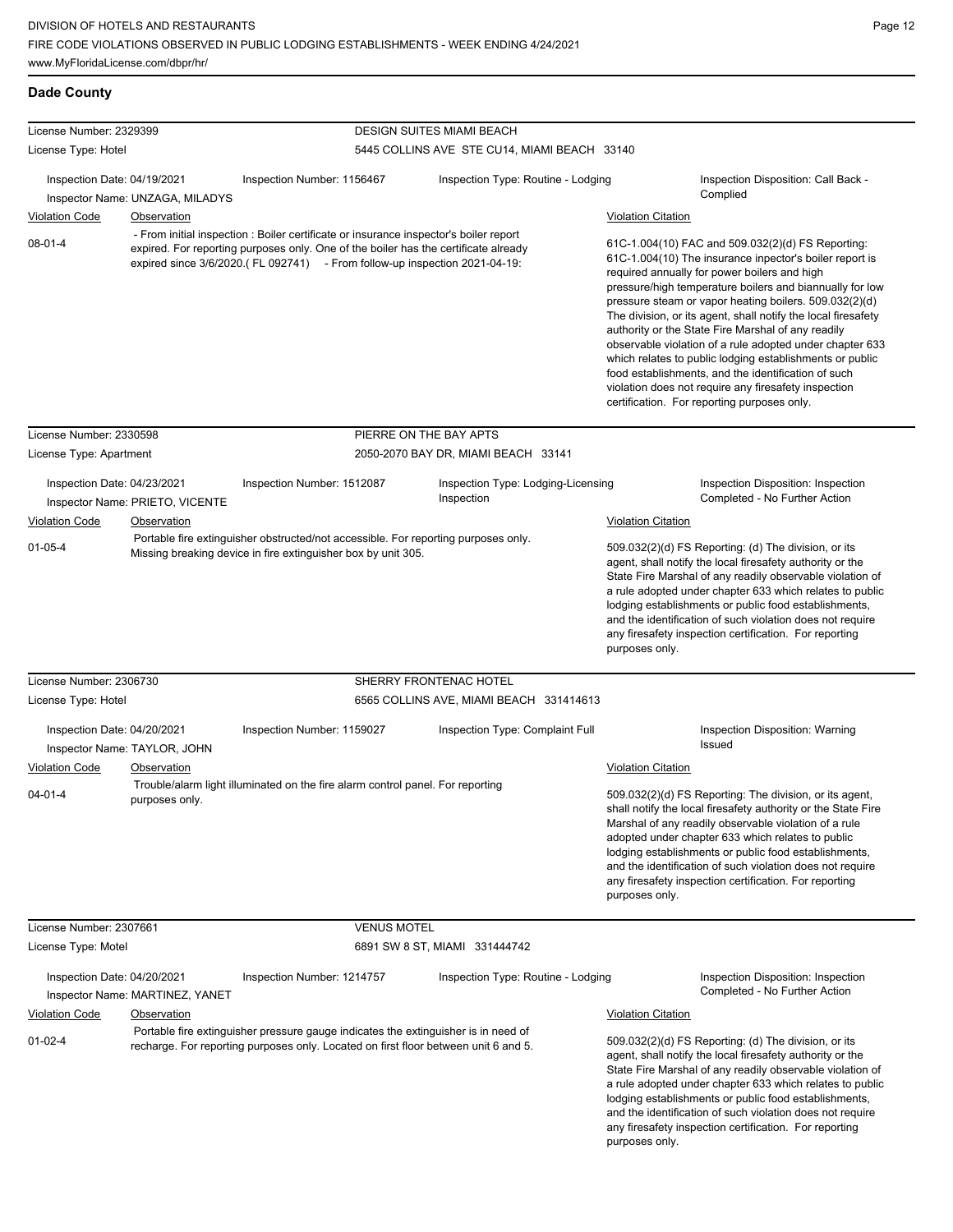| <b>Highlands County</b>                |                                 |                                                                                |                                        |                                             |                                                                                                                                                                                                                                                                                                                                                                                                                            |
|----------------------------------------|---------------------------------|--------------------------------------------------------------------------------|----------------------------------------|---------------------------------------------|----------------------------------------------------------------------------------------------------------------------------------------------------------------------------------------------------------------------------------------------------------------------------------------------------------------------------------------------------------------------------------------------------------------------------|
| License Number: 3800126                |                                 |                                                                                | HUNNEWELL'S COTTAGES ON LAKE BRENTWOOD |                                             |                                                                                                                                                                                                                                                                                                                                                                                                                            |
| License Type: Motel                    |                                 |                                                                                | 2060 US HWY 27 NORTH, AVON PARK 33825  |                                             |                                                                                                                                                                                                                                                                                                                                                                                                                            |
| Inspection Date: 04/23/2021            | Inspector Name: PETROW, MICHAEL | Inspection Number: 1215700                                                     | Inspection Type: Routine - Lodging     |                                             | Inspection Disposition: Warning<br><b>Issued</b>                                                                                                                                                                                                                                                                                                                                                                           |
| <b>Violation Code</b>                  | <b>Observation</b>              |                                                                                |                                        | <b>Violation Citation</b>                   |                                                                                                                                                                                                                                                                                                                                                                                                                            |
| $05-02-5$                              | purposes only.                  | Hearing-impaired smoke detector is not functioning when tested. For reporting  |                                        | purposes only.                              | 509.032(2)(d) FS Reporting: The division, or its agent,<br>shall notify the local firesafety authority or the State Fire<br>Marshal of any readily observable violation of a rule<br>adopted under chapter 633 which relates to public<br>lodging establishments or public food establishments,<br>and the identification of such violation does not require<br>any firesafety inspection certification. For reporting     |
| License Number: 3800384                |                                 | <b>LAKESIDE VILLAS</b>                                                         |                                        |                                             |                                                                                                                                                                                                                                                                                                                                                                                                                            |
| License Type: Apartment                |                                 |                                                                                | 1680 N DELAWARE AVE, AVON PARK 33825   |                                             |                                                                                                                                                                                                                                                                                                                                                                                                                            |
| Inspection Date: 04/22/2021            | Inspector Name: PETROW, MICHAEL | Inspection Number: 1506038                                                     | Inspection Type: Routine - Lodging     |                                             | <b>Inspection Disposition: Administrative</b><br>complaint recommended                                                                                                                                                                                                                                                                                                                                                     |
| <b>Violation Code</b><br>$01 - 04 - 4$ | Observation<br>only.            | No portable fire extinguisher observed on the premises. For reporting purposes |                                        | <b>Violation Citation</b><br>purposes only. | 509.032(2)(d) FS Reporting: (d) The division, or its<br>agent, shall notify the local firesafety authority or the<br>State Fire Marshal of any readily observable violation of<br>a rule adopted under chapter 633 which relates to public<br>lodging establishments or public food establishments,<br>and the identification of such violation does not require<br>any firesafety inspection certification. For reporting |
| License Number: 3800928                |                                 |                                                                                | LAKE ISIS VILLAS APTS                  |                                             |                                                                                                                                                                                                                                                                                                                                                                                                                            |
| License Type: Apartment                |                                 |                                                                                | 1536 DELAWARE AVE, AVON PARK 33825     |                                             |                                                                                                                                                                                                                                                                                                                                                                                                                            |
| Inspection Date: 04/22/2021            | Inspector Name: PETROW, MICHAEL | Inspection Number: 1503705                                                     | Inspection Type: Routine - Lodging     |                                             | Inspection Disposition: Inspection<br>Completed - No Further Action                                                                                                                                                                                                                                                                                                                                                        |
| Violation Code                         | Observation                     |                                                                                |                                        | <b>Violation Citation</b>                   |                                                                                                                                                                                                                                                                                                                                                                                                                            |
| $01 - 04 - 4$                          | only.                           | No portable fire extinguisher observed on the premises. For reporting purposes |                                        | purposes only.                              | 509.032(2)(d) FS Reporting: (d) The division, or its<br>agent, shall notify the local firesafety authority or the<br>State Fire Marshal of any readily observable violation of<br>a rule adopted under chapter 633 which relates to public<br>lodging establishments or public food establishments,<br>and the identification of such violation does not require<br>any firesafety inspection certification. For reporting |
| License Number: 3801003                |                                 |                                                                                | SO GOOD BEER GARDEN CAFE & MOTEL       |                                             |                                                                                                                                                                                                                                                                                                                                                                                                                            |
| License Type: Apartment                |                                 |                                                                                | 1458 CUMMINGS AVE, AVON PARK 33825     |                                             |                                                                                                                                                                                                                                                                                                                                                                                                                            |
| Inspection Date: 04/22/2021            | Inspector Name: PETROW, MICHAEL | Inspection Number: 1508769                                                     | Inspection Type: Routine - Lodging     |                                             | Inspection Disposition: Inspection<br>Completed - No Further Action                                                                                                                                                                                                                                                                                                                                                        |
| <b>Violation Code</b>                  | Observation                     |                                                                                |                                        | <b>Violation Citation</b>                   |                                                                                                                                                                                                                                                                                                                                                                                                                            |
| $01 - 04 - 4$                          | only.                           | No portable fire extinguisher present on the premises. For reporting purposes  |                                        | purposes only.                              | 509.032(2)(d) FS Reporting: (d) The division, or its<br>agent, shall notify the local firesafety authority or the<br>State Fire Marshal of any readily observable violation of<br>a rule adopted under chapter 633 which relates to public<br>lodging establishments or public food establishments,<br>and the identification of such violation does not require<br>any firesafety inspection certification. For reporting |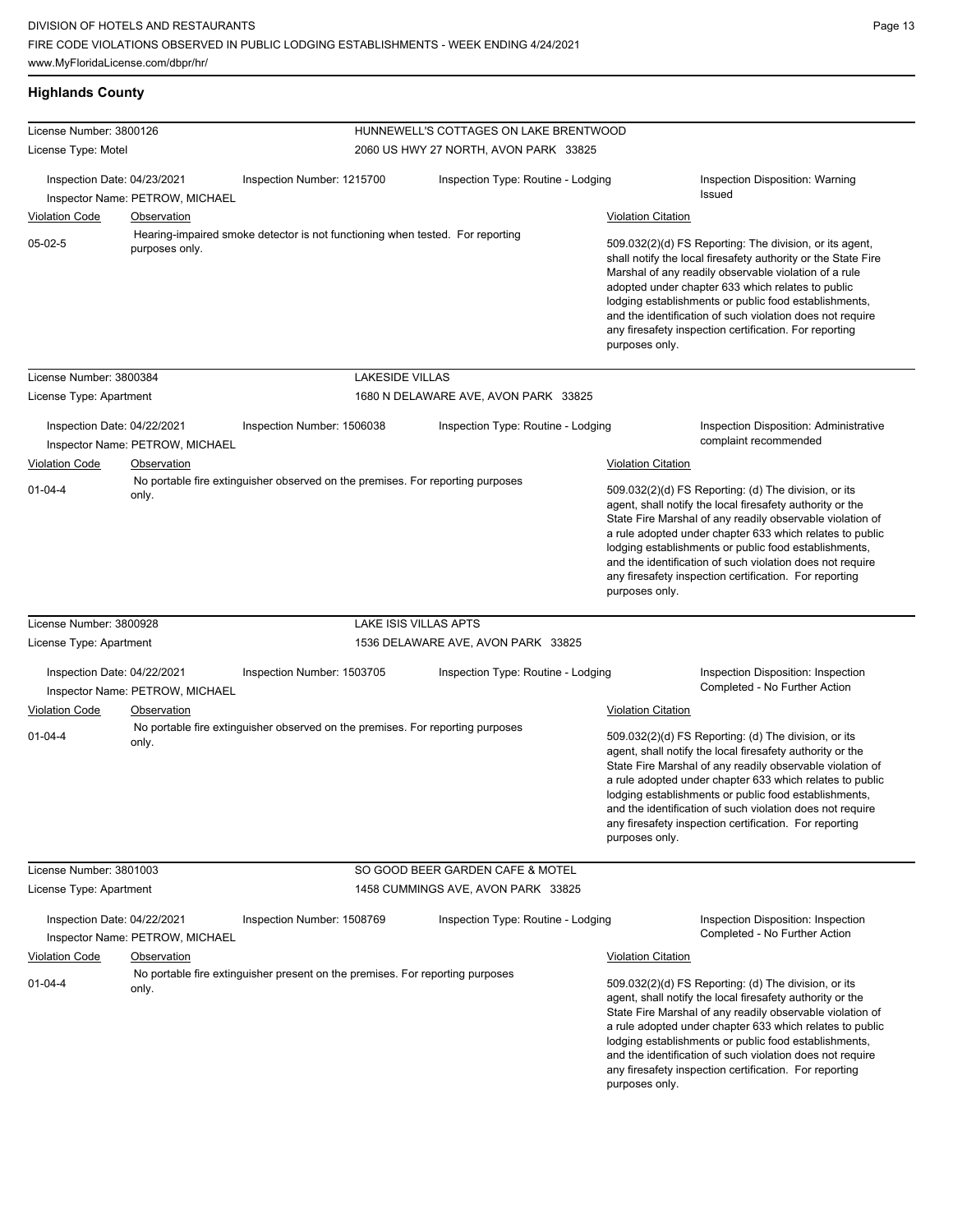| <b>Hillsborough County</b>                                    |                                                   |                                                                                                                                                                                                                                    |                                                  |                                                                                                                                                                                                                                                                                                                                                                                                                                              |                                                                                                                                                                                                                                                                                                                                                                                                                                                                                                                                                                                                                                                                                                 |  |
|---------------------------------------------------------------|---------------------------------------------------|------------------------------------------------------------------------------------------------------------------------------------------------------------------------------------------------------------------------------------|--------------------------------------------------|----------------------------------------------------------------------------------------------------------------------------------------------------------------------------------------------------------------------------------------------------------------------------------------------------------------------------------------------------------------------------------------------------------------------------------------------|-------------------------------------------------------------------------------------------------------------------------------------------------------------------------------------------------------------------------------------------------------------------------------------------------------------------------------------------------------------------------------------------------------------------------------------------------------------------------------------------------------------------------------------------------------------------------------------------------------------------------------------------------------------------------------------------------|--|
| License Number: 3913978                                       |                                                   | <b>HERON RESIDENCES</b>                                                                                                                                                                                                            |                                                  |                                                                                                                                                                                                                                                                                                                                                                                                                                              |                                                                                                                                                                                                                                                                                                                                                                                                                                                                                                                                                                                                                                                                                                 |  |
| License Type: Apartment                                       |                                                   |                                                                                                                                                                                                                                    | 815 WATER ST, TAMPA 33602                        |                                                                                                                                                                                                                                                                                                                                                                                                                                              |                                                                                                                                                                                                                                                                                                                                                                                                                                                                                                                                                                                                                                                                                                 |  |
| Inspection Date: 04/19/2021<br>Inspector Name: COLEMAN, TONYA |                                                   | Inspection Number: 1511099                                                                                                                                                                                                         | Inspection Type: Lodging-Licensing<br>Inspection |                                                                                                                                                                                                                                                                                                                                                                                                                                              | Inspection Disposition: Inspection<br>Completed - No Further Action                                                                                                                                                                                                                                                                                                                                                                                                                                                                                                                                                                                                                             |  |
| <b>Violation Code</b>                                         | Observation<br>High Priority - Balcony collapsed. |                                                                                                                                                                                                                                    |                                                  | <b>Violation Citation</b>                                                                                                                                                                                                                                                                                                                                                                                                                    |                                                                                                                                                                                                                                                                                                                                                                                                                                                                                                                                                                                                                                                                                                 |  |
| $12 - 04 - 4$                                                 |                                                   |                                                                                                                                                                                                                                    |                                                  | good repair.                                                                                                                                                                                                                                                                                                                                                                                                                                 | 61C-1.004(5) FAC High Priority: All building structural<br>components, attachments and fixtures shall be kept in                                                                                                                                                                                                                                                                                                                                                                                                                                                                                                                                                                                |  |
|                                                               |                                                   |                                                                                                                                                                                                                                    |                                                  |                                                                                                                                                                                                                                                                                                                                                                                                                                              |                                                                                                                                                                                                                                                                                                                                                                                                                                                                                                                                                                                                                                                                                                 |  |
| License Number: 3905758                                       |                                                   |                                                                                                                                                                                                                                    | RODEWAY INN AND SUITES                           |                                                                                                                                                                                                                                                                                                                                                                                                                                              |                                                                                                                                                                                                                                                                                                                                                                                                                                                                                                                                                                                                                                                                                                 |  |
| License Type: Motel                                           |                                                   |                                                                                                                                                                                                                                    | 2904 MELBOURNE BLVD, TAMPA 33605                 |                                                                                                                                                                                                                                                                                                                                                                                                                                              |                                                                                                                                                                                                                                                                                                                                                                                                                                                                                                                                                                                                                                                                                                 |  |
| Inspection Date: 04/21/2021                                   | Inspector Name: LOZANO, KELVIN                    | Inspection Number: 1216367                                                                                                                                                                                                         | Inspection Type: Routine - Lodging               |                                                                                                                                                                                                                                                                                                                                                                                                                                              | Inspection Disposition: Warning<br>Issued                                                                                                                                                                                                                                                                                                                                                                                                                                                                                                                                                                                                                                                       |  |
| <b>Violation Code</b>                                         | Observation                                       |                                                                                                                                                                                                                                    |                                                  | <b>Violation Citation</b>                                                                                                                                                                                                                                                                                                                                                                                                                    |                                                                                                                                                                                                                                                                                                                                                                                                                                                                                                                                                                                                                                                                                                 |  |
| $01 - 06 - 4$                                                 | 318, 341, 340, 320                                | Portable fire extinguisher locked in a box with no means of access to the fire<br>extinguisher. For reporting purposes only. No means to break glass next to room                                                                  |                                                  | 509.032(2)(d) FS Reporting: (d) The division, or its<br>agent, shall notify the local firesafety authority or the<br>State Fire Marshal of any readily observable violation of<br>a rule adopted under chapter 633 which relates to public<br>lodging establishments or public food establishments,<br>and the identification of such violation does not require<br>any firesafety inspection certification. For reporting<br>purposes only. |                                                                                                                                                                                                                                                                                                                                                                                                                                                                                                                                                                                                                                                                                                 |  |
| License Number: 3912109                                       |                                                   |                                                                                                                                                                                                                                    | HILTON GARDEN INN - TAMPA YBOR HISTORIC DISTRICT |                                                                                                                                                                                                                                                                                                                                                                                                                                              |                                                                                                                                                                                                                                                                                                                                                                                                                                                                                                                                                                                                                                                                                                 |  |
| License Type: Hotel                                           |                                                   |                                                                                                                                                                                                                                    | 1700 E 9 AVE, TAMPA 33605                        |                                                                                                                                                                                                                                                                                                                                                                                                                                              |                                                                                                                                                                                                                                                                                                                                                                                                                                                                                                                                                                                                                                                                                                 |  |
| Inspection Date: 04/22/2021                                   | Inspector Name: LOZANO, KELVIN                    | Inspection Number: 1159040                                                                                                                                                                                                         | Inspection Type: Routine - Lodging               |                                                                                                                                                                                                                                                                                                                                                                                                                                              | Inspection Disposition: Inspection<br>Completed - No Further Action                                                                                                                                                                                                                                                                                                                                                                                                                                                                                                                                                                                                                             |  |
| <b>Violation Code</b>                                         | Observation                                       |                                                                                                                                                                                                                                    |                                                  | <b>Violation Citation</b>                                                                                                                                                                                                                                                                                                                                                                                                                    |                                                                                                                                                                                                                                                                                                                                                                                                                                                                                                                                                                                                                                                                                                 |  |
| $08 - 01 - 4$                                                 |                                                   | Boiler certificate or insurance inspector's boiler report expired. For reporting<br>purposes only. Expiration 03/08/2020. Per operator new certificates have come in<br>the mail but chief engineer has copies and is not present. |                                                  |                                                                                                                                                                                                                                                                                                                                                                                                                                              | 61C-1.004(10) FAC and 509.032(2)(d) FS Reporting:<br>61C-1.004(10) The insurance inpector's boiler report is<br>required annually for power boilers and high<br>pressure/high temperature boilers and biannually for low<br>pressure steam or vapor heating boilers. 509.032(2)(d)<br>The division, or its agent, shall notify the local firesafety<br>authority or the State Fire Marshal of any readily<br>observable violation of a rule adopted under chapter 633<br>which relates to public lodging establishments or public<br>food establishments, and the identification of such<br>violation does not require any firesafety inspection<br>certification. For reporting purposes only. |  |
| License Number: 3902786                                       |                                                   | <b>TAMPA 8 INN</b>                                                                                                                                                                                                                 |                                                  |                                                                                                                                                                                                                                                                                                                                                                                                                                              |                                                                                                                                                                                                                                                                                                                                                                                                                                                                                                                                                                                                                                                                                                 |  |
| License Type: Motel                                           |                                                   |                                                                                                                                                                                                                                    | 4530 E COLUMBUS DR, TAMPA 336053235              |                                                                                                                                                                                                                                                                                                                                                                                                                                              |                                                                                                                                                                                                                                                                                                                                                                                                                                                                                                                                                                                                                                                                                                 |  |
| Inenection Date: 04/21/2021                                   |                                                   | Inspection Number: 1216349                                                                                                                                                                                                         | Inspection Type: Routine - Lodging               |                                                                                                                                                                                                                                                                                                                                                                                                                                              | Inspection Disposition: Inspection                                                                                                                                                                                                                                                                                                                                                                                                                                                                                                                                                                                                                                                              |  |

Inspection Date: 04/21/2021 Inspection Number: 1216349 Inspection Type: Routine - Lodging Inspection Disposition: Inspection<br>Inspector Name: I OZANO\_KELVIN Inspector Name: LOZANO, KELVIN Violation Code Observation Violation Citation 509.032(2)(d) FS Reporting: (d) The division, or its agent, shall notify the local firesafety authority or the State Fire Marshal of any readily observable violation of a rule adopted under chapter 633 which relates to public lodging establishments or public food establishments, and the identification of such violation does not require 01-06-4 Portable fire extinguisher locked in a box with no means of access to the fire extinguisher. For reporting purposes only. Next to 108, no means to break glass.

any firesafety inspection certification. For reporting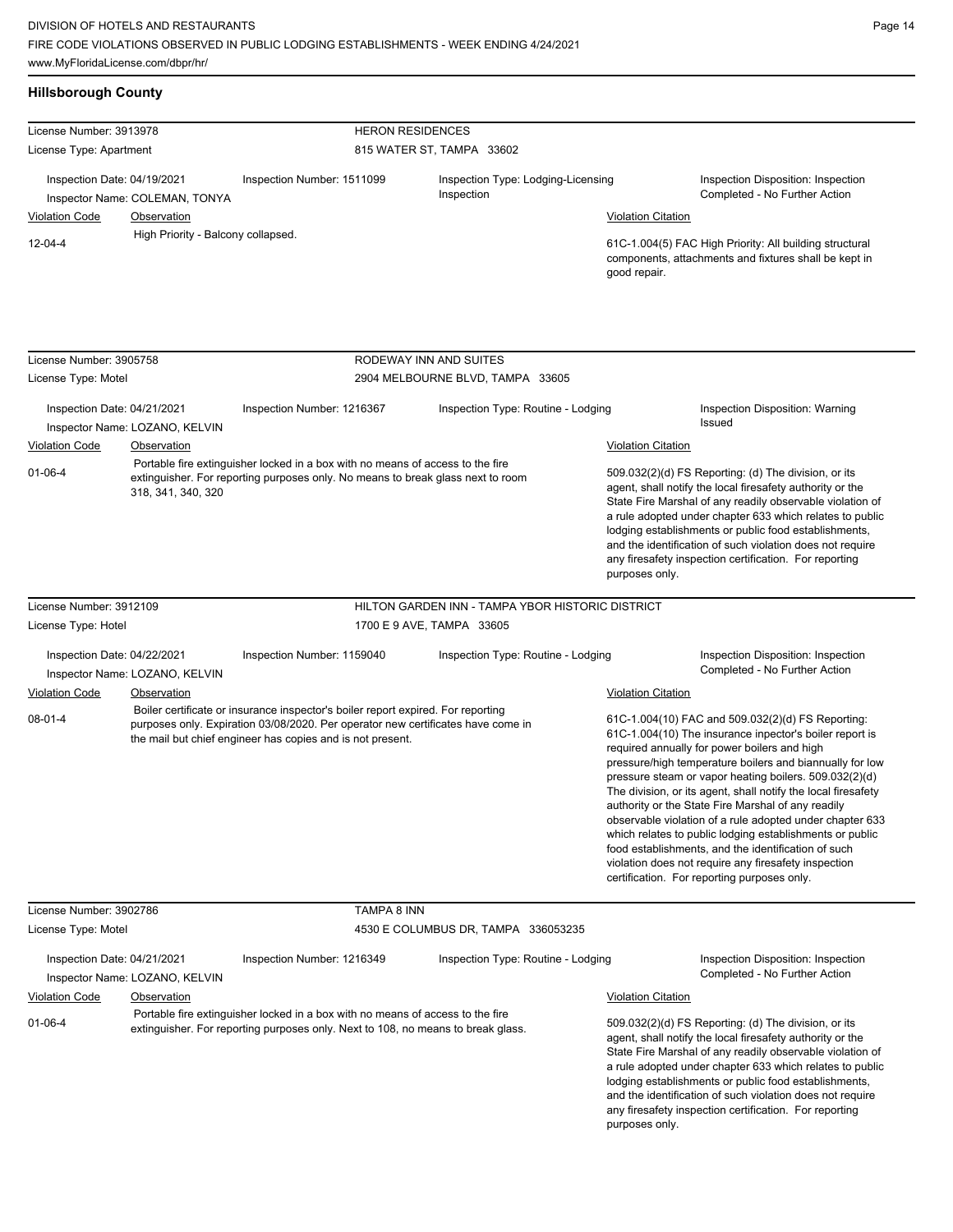## **Lee County**

| License Number: 4605688                                      |             |                                                                                                                      | DL PROPERTY FUNDING LLC                          |                           |                                                                                                                                                                                                                                                                                                                                                                                                                            |
|--------------------------------------------------------------|-------------|----------------------------------------------------------------------------------------------------------------------|--------------------------------------------------|---------------------------|----------------------------------------------------------------------------------------------------------------------------------------------------------------------------------------------------------------------------------------------------------------------------------------------------------------------------------------------------------------------------------------------------------------------------|
| License Type: Apartment                                      |             |                                                                                                                      | 3236 DORA ST, FORT MYERS 33916                   |                           |                                                                                                                                                                                                                                                                                                                                                                                                                            |
| Inspection Date: 04/23/2021<br>Inspector Name: FREED, JOSEPH |             | Inspection Number: 1509883                                                                                           | Inspection Type: Lodging-Licensing<br>Inspection |                           | Inspection Disposition: Inspection<br>Completed - No Further Action                                                                                                                                                                                                                                                                                                                                                        |
| <b>Violation Code</b>                                        | Observation |                                                                                                                      |                                                  | <b>Violation Citation</b> |                                                                                                                                                                                                                                                                                                                                                                                                                            |
| $01 - 01 - 4$                                                |             | Portable fire extinguisher pressure gauge indicates the extinguisher is<br>overcharged. For reporting purposes only. |                                                  | purposes only.            | 509.032(2)(d) FS Reporting: (d) The division, or its<br>agent, shall notify the local firesafety authority or the<br>State Fire Marshal of any readily observable violation of<br>a rule adopted under chapter 633 which relates to public<br>lodging establishments or public food establishments,<br>and the identification of such violation does not require<br>any firesafety inspection certification. For reporting |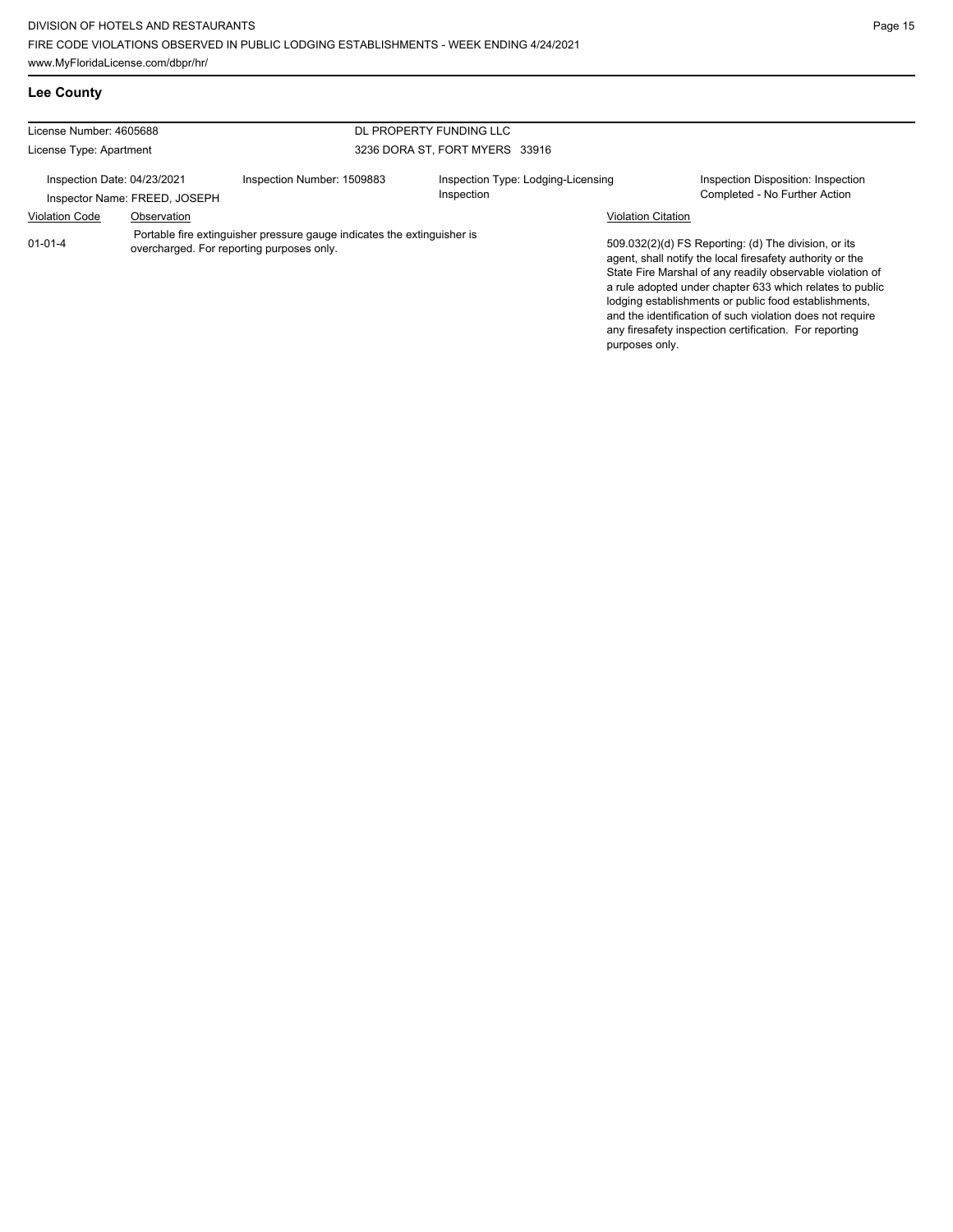| <b>Leon County</b>          |                                                  |                                                                                                                                                                                                                                |                                                                                    |                           |                                                                                                                                                                                                                                                                                                                                                                                                                                              |  |
|-----------------------------|--------------------------------------------------|--------------------------------------------------------------------------------------------------------------------------------------------------------------------------------------------------------------------------------|------------------------------------------------------------------------------------|---------------------------|----------------------------------------------------------------------------------------------------------------------------------------------------------------------------------------------------------------------------------------------------------------------------------------------------------------------------------------------------------------------------------------------------------------------------------------------|--|
| License Number: 4700124     |                                                  | <b>MAISON DEVILLE</b>                                                                                                                                                                                                          |                                                                                    |                           |                                                                                                                                                                                                                                                                                                                                                                                                                                              |  |
| License Type: Apartment     |                                                  |                                                                                                                                                                                                                                | 504 BEVERLY ST, TALLAHASSEE 32301                                                  |                           |                                                                                                                                                                                                                                                                                                                                                                                                                                              |  |
| Inspection Date: 04/19/2021 | Inspector Name: PERRY, DENNIS                    | Inspection Number: 1506163                                                                                                                                                                                                     | Inspection Type: Routine - Lodging                                                 |                           | Inspection Disposition: Inspection<br>Completed - No Further Action                                                                                                                                                                                                                                                                                                                                                                          |  |
| <b>Violation Code</b>       | <b>Observation</b>                               |                                                                                                                                                                                                                                |                                                                                    | <b>Violation Citation</b> |                                                                                                                                                                                                                                                                                                                                                                                                                                              |  |
| $01 - 02 - 4$               |                                                  | recharge. For reporting purposes only. **Repeat Violation**                                                                                                                                                                    | Portable fire extinguisher pressure gauge indicates the extinguisher is in need of |                           | 509.032(2)(d) FS Reporting: (d) The division, or its<br>agent, shall notify the local firesafety authority or the<br>State Fire Marshal of any readily observable violation of<br>a rule adopted under chapter 633 which relates to public<br>lodging establishments or public food establishments,<br>and the identification of such violation does not require<br>any firesafety inspection certification. For reporting<br>purposes only. |  |
| License Number: 4700600     |                                                  |                                                                                                                                                                                                                                | WINDRUSH VILLAGE APARTMENTS                                                        |                           |                                                                                                                                                                                                                                                                                                                                                                                                                                              |  |
| License Type: Apartment     |                                                  |                                                                                                                                                                                                                                | 410 VICTORY GARDEN DR, TALLAHASSEE 32301                                           |                           |                                                                                                                                                                                                                                                                                                                                                                                                                                              |  |
| Inspection Date: 04/19/2021 | Inspector Name: PERRY, DENNIS                    | Inspection Number: 1503728                                                                                                                                                                                                     | Inspection Type: Routine - Lodging                                                 |                           | Inspection Disposition: Warning<br>Issued                                                                                                                                                                                                                                                                                                                                                                                                    |  |
| <b>Violation Code</b>       | Observation                                      |                                                                                                                                                                                                                                |                                                                                    | <b>Violation Citation</b> |                                                                                                                                                                                                                                                                                                                                                                                                                                              |  |
| $01 - 04 - 4$               | only.<br>Missing in laundry room next to office. | No portable fire extinguisher present on the premises. For reporting purposes                                                                                                                                                  |                                                                                    | purposes only.            | 509.032(2)(d) FS Reporting: (d) The division, or its<br>agent, shall notify the local firesafety authority or the<br>State Fire Marshal of any readily observable violation of<br>a rule adopted under chapter 633 which relates to public<br>lodging establishments or public food establishments,<br>and the identification of such violation does not require<br>any firesafety inspection certification. For reporting                   |  |
| 07-01-4                     | Taken**                                          | Damaged electrical wire(s). For reporting purposes only.<br>Large main wire on side of building near unit 105. At end of inspection, inspector<br>found two workers at site and were attempting to repair. **Corrective Action |                                                                                    | purposes only.            | 509.032(2)(d) FS Reporting: (d) The division, or its<br>agent, shall notify the local firesafety authority or the<br>State Fire Marshal of any readily observable violation of<br>a rule adopted under chapter 633 which relates to public<br>lodging establishments or public food establishments,<br>and the identification of such violation does not require<br>any firesafety inspection certification. For reporting                   |  |
| License Number: 4703064     |                                                  | <b>BLUE CASCADE</b>                                                                                                                                                                                                            |                                                                                    |                           |                                                                                                                                                                                                                                                                                                                                                                                                                                              |  |
| License Type: Apartment     |                                                  |                                                                                                                                                                                                                                | 400 PUTNAM DR, TALLAHASSEE 32301                                                   |                           |                                                                                                                                                                                                                                                                                                                                                                                                                                              |  |
| Inspection Date: 04/22/2021 | Inspector Name: PERRY, DENNIS                    | Inspection Number: 1494039                                                                                                                                                                                                     | Inspection Type: Routine - Lodging                                                 |                           | Inspection Disposition: Warning<br>Issued                                                                                                                                                                                                                                                                                                                                                                                                    |  |
| <b>Violation Code</b>       | Observation                                      |                                                                                                                                                                                                                                |                                                                                    | <b>Violation Citation</b> |                                                                                                                                                                                                                                                                                                                                                                                                                                              |  |
| $07 - 01 - 4$               | Wires hanging down by unit 1023.                 | Damaged electrical wire(s). For reporting purposes only.                                                                                                                                                                       |                                                                                    |                           | 509.032(2)(d) FS Reporting: (d) The division, or its<br>agent, shall notify the local firesafety authority or the<br>State Fire Marshal of any readily observable violation of<br>a rule adopted under chapter 633 which relates to public<br>lodging establishments or public food establishments,<br>and the identification of such violation does not require<br>any firesafety inspection certification. For reporting                   |  |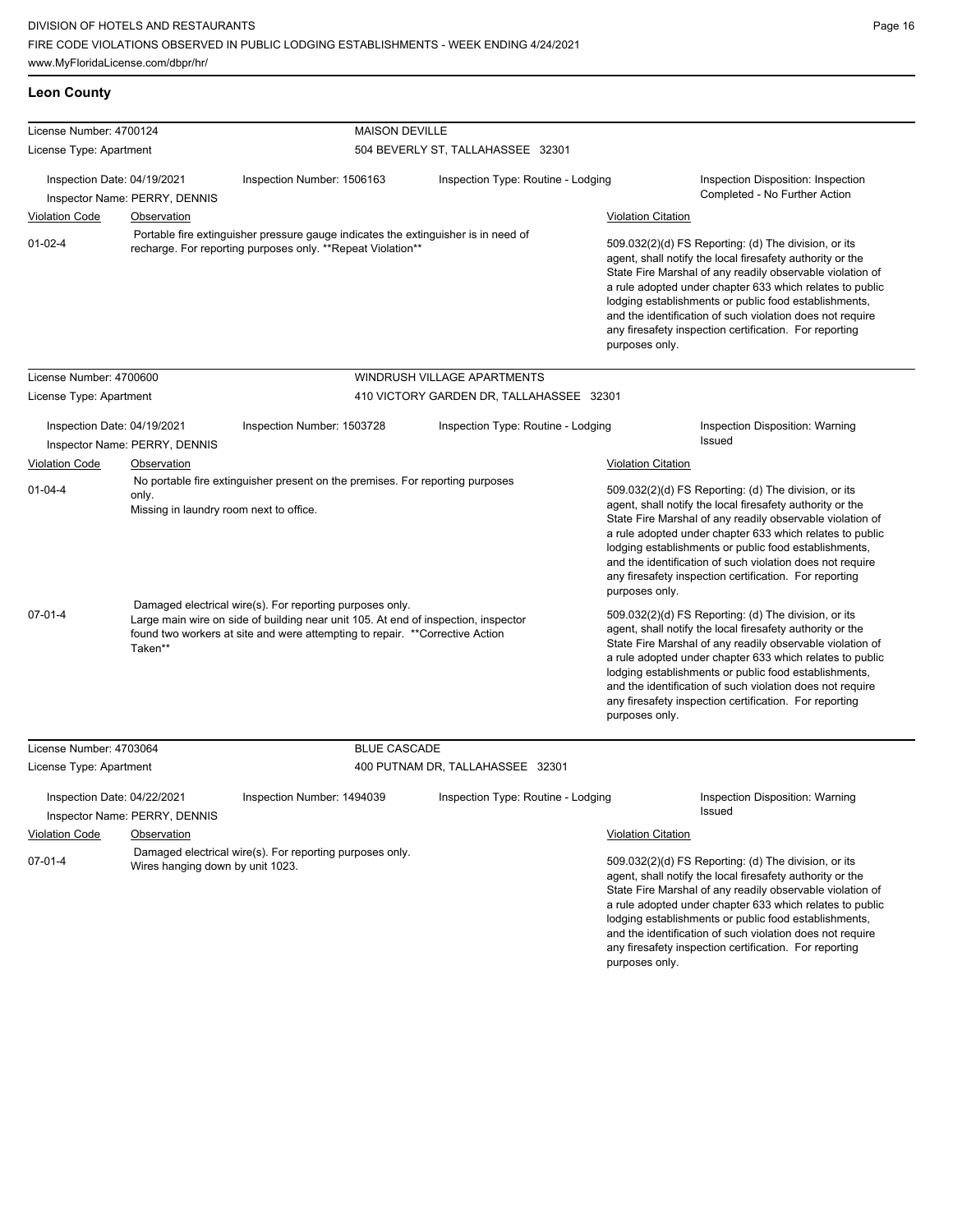**Leon County**

| License Number: 4700679            |                                 | 1944 DAWSEY ST                                                                                                                                                                                  |                                    |                                             |                                                                                                                                                                                                                                                                                                                                                                                                                            |
|------------------------------------|---------------------------------|-------------------------------------------------------------------------------------------------------------------------------------------------------------------------------------------------|------------------------------------|---------------------------------------------|----------------------------------------------------------------------------------------------------------------------------------------------------------------------------------------------------------------------------------------------------------------------------------------------------------------------------------------------------------------------------------------------------------------------------|
| License Type: Apartment            |                                 |                                                                                                                                                                                                 | 1944 DAWSEY ST, TALLAHASSEE 32303  |                                             |                                                                                                                                                                                                                                                                                                                                                                                                                            |
| Inspection Date: 04/20/2021        | Inspector Name: GRODEWALD, PAUL | Inspection Number: 1506857                                                                                                                                                                      | Inspection Type: Routine - Lodging |                                             | Inspection Disposition: Administrative<br>complaint recommended                                                                                                                                                                                                                                                                                                                                                            |
| <b>Violation Code</b><br>$01-02-4$ | Observation                     | Portable fire extinguisher pressure gauge indicates the extinguisher is in need of<br>recharge. For reporting purposes only.<br>Fire extinguisher in front of apartment 3. **Repeat Violation** |                                    | <b>Violation Citation</b><br>purposes only. | 509.032(2)(d) FS Reporting: (d) The division, or its<br>agent, shall notify the local firesafety authority or the<br>State Fire Marshal of any readily observable violation of<br>a rule adopted under chapter 633 which relates to public<br>lodging establishments or public food establishments,<br>and the identification of such violation does not require<br>any firesafety inspection certification. For reporting |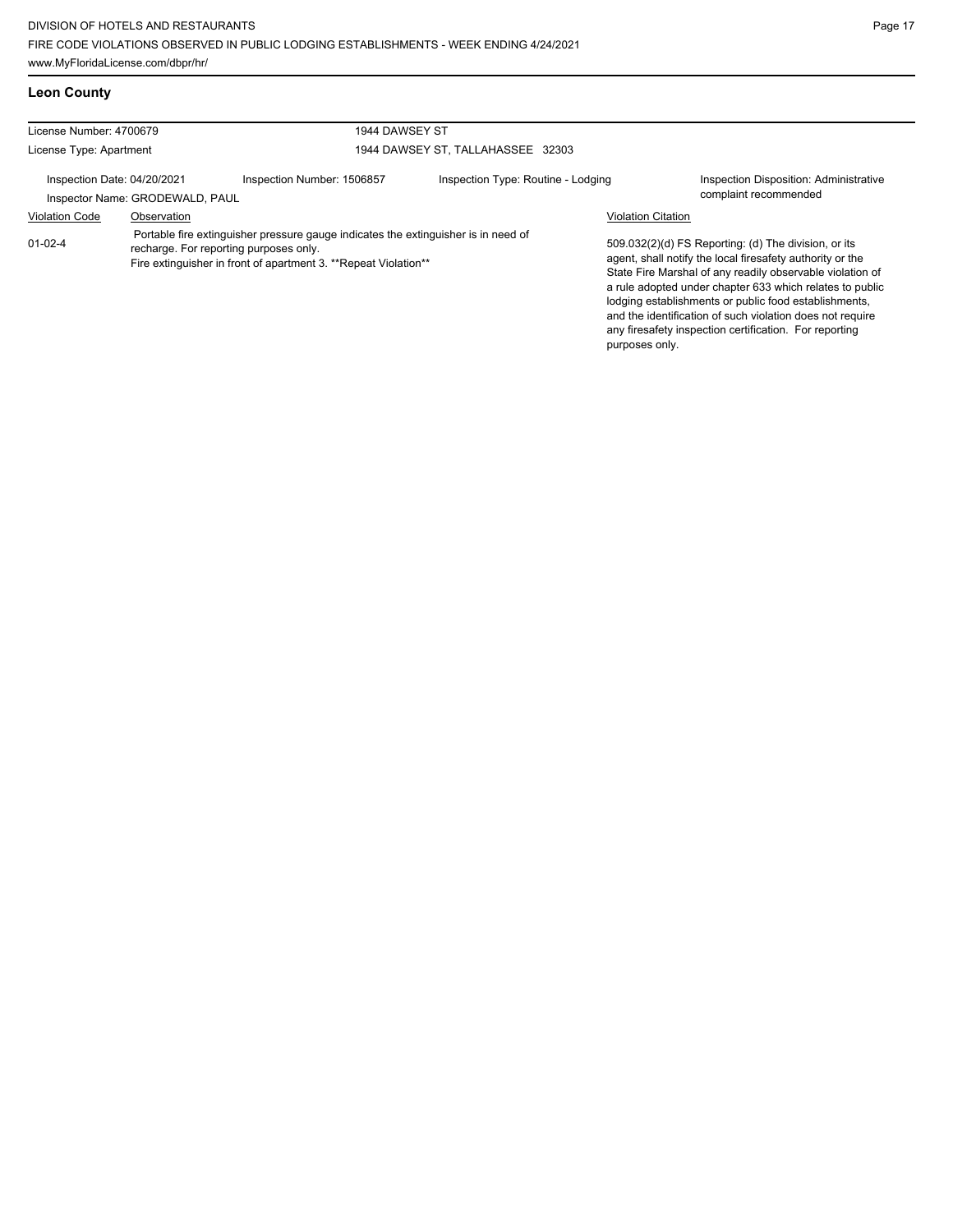## **Madison County**

| License Number: 5000144     |                                    | <b>MADISON SQUARE APARTMENTS</b>                                                                                      |                                    |                           |                                                                                                                                                                                                                                                                                                                                                                                                                            |
|-----------------------------|------------------------------------|-----------------------------------------------------------------------------------------------------------------------|------------------------------------|---------------------------|----------------------------------------------------------------------------------------------------------------------------------------------------------------------------------------------------------------------------------------------------------------------------------------------------------------------------------------------------------------------------------------------------------------------------|
| License Type: Apartment     |                                    |                                                                                                                       | 643 W BASE ST, MADISON 32340       |                           |                                                                                                                                                                                                                                                                                                                                                                                                                            |
| Inspection Date: 04/19/2021 | Inspector Name: JEFFERS, MARY-BETH | Inspection Number: 1506521                                                                                            | Inspection Type: Routine - Lodging |                           | Inspection Disposition: Administrative<br>complaint recommended                                                                                                                                                                                                                                                                                                                                                            |
| <b>Violation Code</b>       | Observation                        |                                                                                                                       |                                    | <b>Violation Citation</b> |                                                                                                                                                                                                                                                                                                                                                                                                                            |
| 07-01-4                     |                                    | Damaged electrical wire(s). For reporting purposes only.<br>Light fixture and wiring in disrepair near building 4 A-b |                                    | purposes only.            | 509.032(2)(d) FS Reporting: (d) The division, or its<br>agent, shall notify the local firesafety authority or the<br>State Fire Marshal of any readily observable violation of<br>a rule adopted under chapter 633 which relates to public<br>lodging establishments or public food establishments,<br>and the identification of such violation does not require<br>any firesafety inspection certification. For reporting |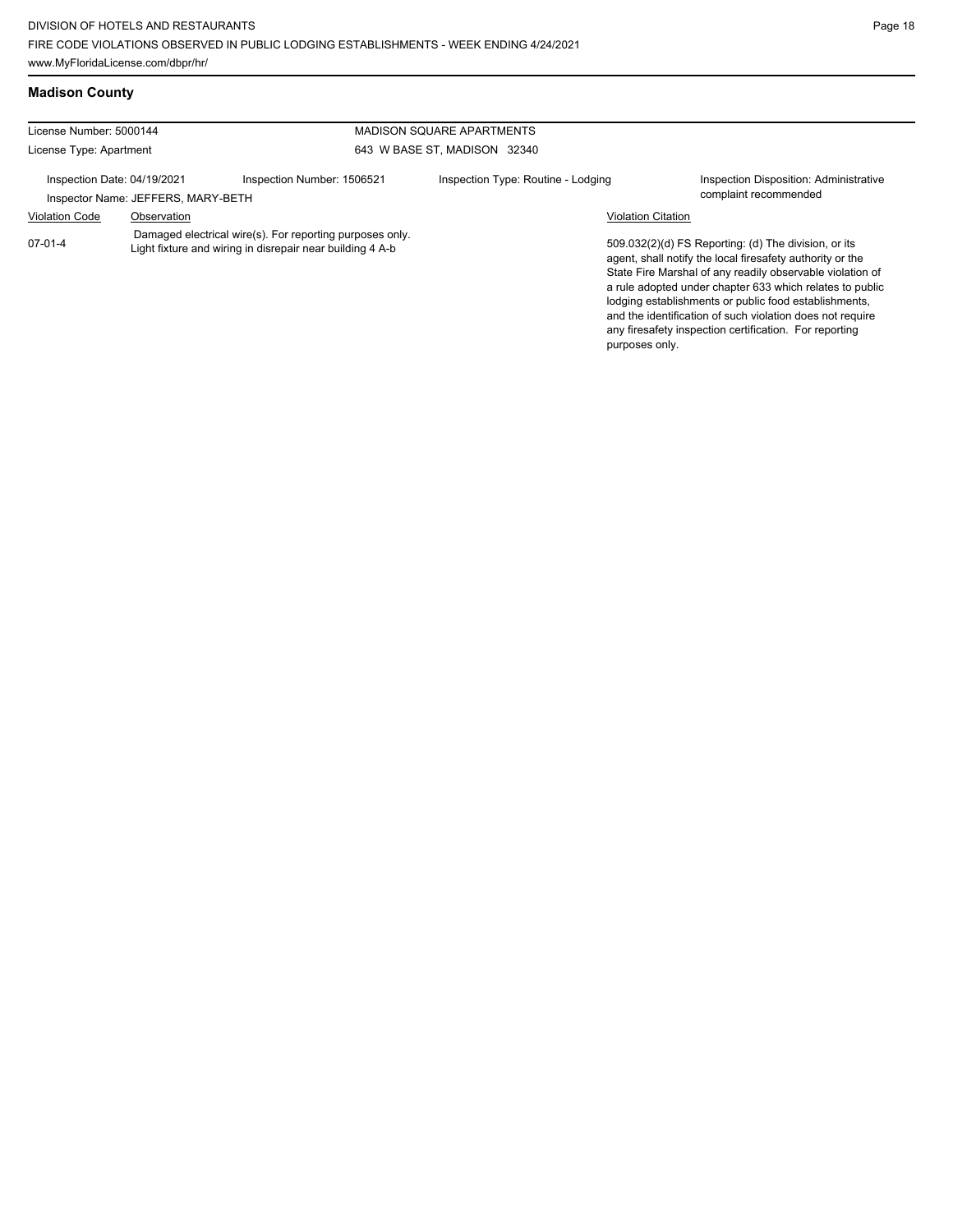# **Orange County**

| License Number: 5811120     |                                             | <b>HILTON ORLANDO</b>                                                                                                                                                                                                                       |                                                             |                                                                                                                                                                                                                                                                                                                                                                                                                                                                                                                                                                                                                                                                                                 |
|-----------------------------|---------------------------------------------|---------------------------------------------------------------------------------------------------------------------------------------------------------------------------------------------------------------------------------------------|-------------------------------------------------------------|-------------------------------------------------------------------------------------------------------------------------------------------------------------------------------------------------------------------------------------------------------------------------------------------------------------------------------------------------------------------------------------------------------------------------------------------------------------------------------------------------------------------------------------------------------------------------------------------------------------------------------------------------------------------------------------------------|
| License Type: Hotel         |                                             |                                                                                                                                                                                                                                             | 6001 DESTINATION PWKY, ORLANDO 32819                        |                                                                                                                                                                                                                                                                                                                                                                                                                                                                                                                                                                                                                                                                                                 |
| Inspection Date: 04/21/2021 | Inspector Name: BACHOO, SAVITRI             | Inspection Number: 1159004                                                                                                                                                                                                                  | Inspection Type: Routine - Lodging                          | Inspection Disposition: Inspection<br>Completed - No Further Action                                                                                                                                                                                                                                                                                                                                                                                                                                                                                                                                                                                                                             |
| <b>Violation Code</b>       | Observation                                 |                                                                                                                                                                                                                                             |                                                             | <b>Violation Citation</b>                                                                                                                                                                                                                                                                                                                                                                                                                                                                                                                                                                                                                                                                       |
| $04 - 01 - 4$               | purposes only.                              | Trouble/alarm light illuminated on the fire alarm control panel. For reporting                                                                                                                                                              |                                                             | 509.032(2)(d) FS Reporting: The division, or its agent,<br>shall notify the local firesafety authority or the State Fire<br>Marshal of any readily observable violation of a rule<br>adopted under chapter 633 which relates to public<br>lodging establishments or public food establishments,<br>and the identification of such violation does not require<br>any firesafety inspection certification. For reporting<br>purposes only.                                                                                                                                                                                                                                                        |
| 08-03-4                     | purposes only.                              | No boiler certificate or insurance inspector's boiler report available. For reporting                                                                                                                                                       |                                                             | 61C-1.004(10) FAC and 509.032(2)(d) FS Reporting:<br>61C-1.004(10) The insurance inpector's boiler report is<br>required annually for power boilers and high<br>pressure/high temperature boilers and biannually for low<br>pressure steam or vapor heating boilers. 509.032(2)(d)<br>The division, or its agent, shall notify the local firesafety<br>authority or the State Fire Marshal of any readily<br>observable violation of a rule adopted under chapter 633<br>which relates to public lodging establishments or public<br>food establishments, and the identification of such<br>violation does not require any firesafety inspection<br>certification. For reporting purposes only. |
| License Number: 5800476     |                                             |                                                                                                                                                                                                                                             | <b>CONTEMPORY RESORT HTL</b>                                |                                                                                                                                                                                                                                                                                                                                                                                                                                                                                                                                                                                                                                                                                                 |
| License Type: Hotel         |                                             |                                                                                                                                                                                                                                             | 4600 N WORLD DR, BAY LAKE 32830                             |                                                                                                                                                                                                                                                                                                                                                                                                                                                                                                                                                                                                                                                                                                 |
|                             |                                             |                                                                                                                                                                                                                                             |                                                             |                                                                                                                                                                                                                                                                                                                                                                                                                                                                                                                                                                                                                                                                                                 |
| Inspection Date: 04/23/2021 |                                             | Inspection Number: 1158800                                                                                                                                                                                                                  | Inspection Type: Routine - Lodging                          | Inspection Disposition: Call Back -                                                                                                                                                                                                                                                                                                                                                                                                                                                                                                                                                                                                                                                             |
|                             | Inspector Name: BACHOO, SAVITRI             |                                                                                                                                                                                                                                             |                                                             | Extension given, pending                                                                                                                                                                                                                                                                                                                                                                                                                                                                                                                                                                                                                                                                        |
| <b>Violation Code</b>       | Observation                                 |                                                                                                                                                                                                                                             |                                                             | <b>Violation Citation</b>                                                                                                                                                                                                                                                                                                                                                                                                                                                                                                                                                                                                                                                                       |
| 05-02-5                     | 4/28/21. Time Extend                        | - From initial inspection : Hearing-impaired smoke detector is not functioning when<br>tested. For reporting purposes only Room 4904. - From follow-up inspection<br>2021-04-23: Room 4904 is occupied. Operator will have the roomm vacant |                                                             | 509.032(2)(d) FS Reporting: The division, or its agent,<br>shall notify the local firesafety authority or the State Fire<br>Marshal of any readily observable violation of a rule<br>adopted under chapter 633 which relates to public<br>lodging establishments or public food establishments,<br>and the identification of such violation does not require<br>any firesafety inspection certification. For reporting<br>purposes only.                                                                                                                                                                                                                                                        |
| License Number: 5808761     |                                             |                                                                                                                                                                                                                                             | FAIRFIELD INN & SUITES BY MARRIOTT ORLANDO LAKE BUENA VISTA |                                                                                                                                                                                                                                                                                                                                                                                                                                                                                                                                                                                                                                                                                                 |
| License Type: Hotel         |                                             |                                                                                                                                                                                                                                             | 12191 S APOPKA VINELAND RD, ORLANDO 32836                   |                                                                                                                                                                                                                                                                                                                                                                                                                                                                                                                                                                                                                                                                                                 |
| Inspection Date: 04/19/2021 | Inspector Name: SPEIGHTS, BLANCHIE MACHELLE | Inspection Number: 1158960                                                                                                                                                                                                                  | Inspection Type: Routine - Lodging                          | Inspection Disposition: Inspection<br>Completed - No Further Action                                                                                                                                                                                                                                                                                                                                                                                                                                                                                                                                                                                                                             |
| <b>Violation Code</b>       | <b>Observation</b>                          | Boiler certificate or insurance inspector's boiler report expired. For reporting                                                                                                                                                            |                                                             | <b>Violation Citation</b>                                                                                                                                                                                                                                                                                                                                                                                                                                                                                                                                                                                                                                                                       |
| $08 - 01 - 4$               | purposes only.                              | Boiler certification has expired 6/15/2020 135342, 135341 ** Repeat Violation**                                                                                                                                                             |                                                             | 61C-1.004(10) FAC and 509.032(2)(d) FS Reporting:<br>61C-1.004(10) The insurance inpector's boiler report is<br>required annually for power boilers and high<br>pressure/high temperature boilers and biannually for low<br>pressure steam or vapor heating boilers. 509.032(2)(d)<br>The division, or its agent, shall notify the local firesafety<br>authority or the State Fire Marshal of any readily<br>observable violation of a rule adopted under chapter 633<br>which relates to public lodging establishments or public<br>food establishments, and the identification of such<br>violation does not require any firesafety inspection<br>certification. For reporting purposes only. |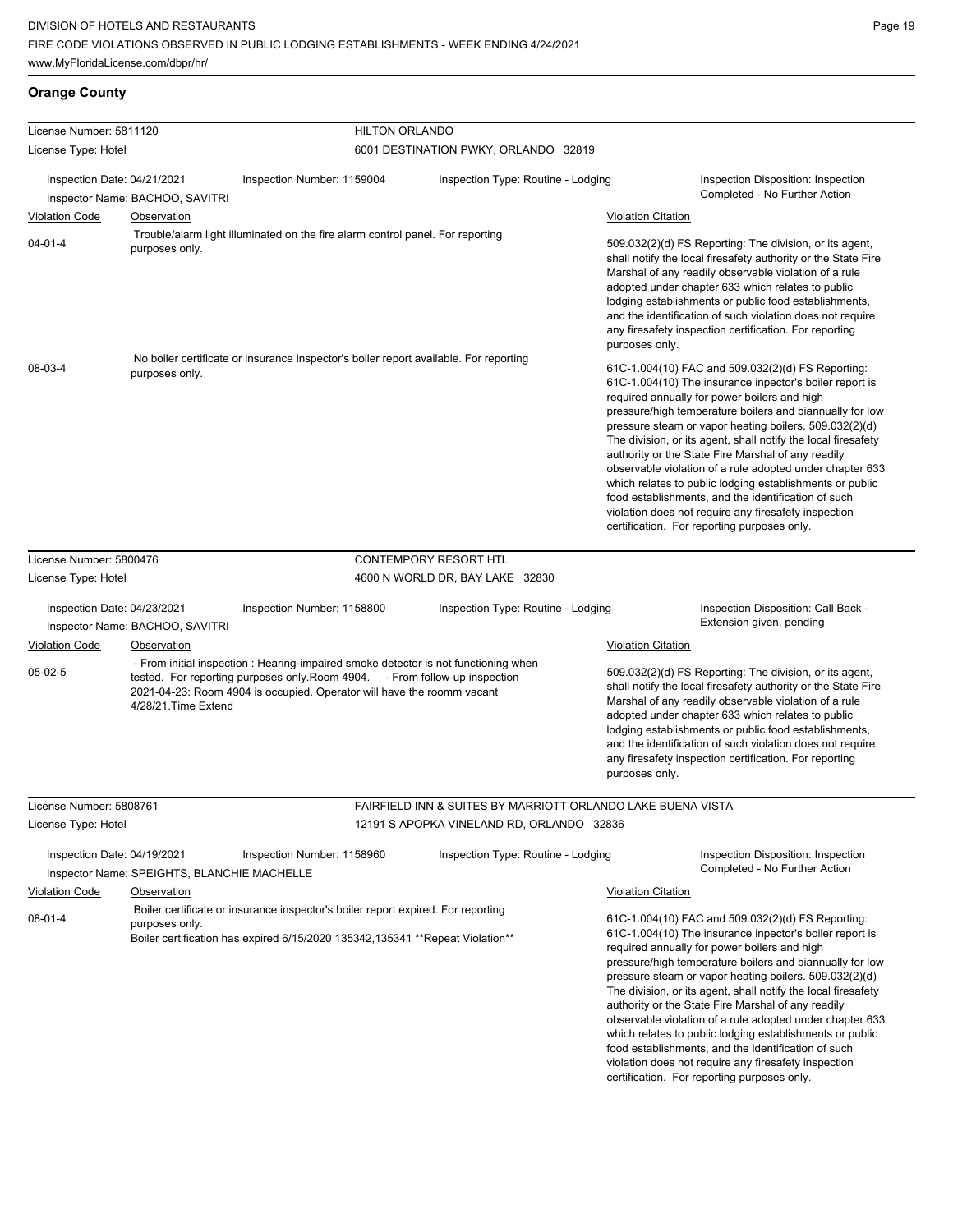## **Palm Beach County**

| License Number: 6013279                                                                                                                                                                                                                                                     |                                      | COURTYARD BY MARRIOTT WEST PALM BEACH AIRPORT                                                                                                                                                                                                         |                                              |                                                                                                                                                                                                                                                                                                                                                                                                                                          |                                                                                                                                                                                                                                                                                                                                                                                                                                                                                                                                                                                                                                                                                                 |  |
|-----------------------------------------------------------------------------------------------------------------------------------------------------------------------------------------------------------------------------------------------------------------------------|--------------------------------------|-------------------------------------------------------------------------------------------------------------------------------------------------------------------------------------------------------------------------------------------------------|----------------------------------------------|------------------------------------------------------------------------------------------------------------------------------------------------------------------------------------------------------------------------------------------------------------------------------------------------------------------------------------------------------------------------------------------------------------------------------------------|-------------------------------------------------------------------------------------------------------------------------------------------------------------------------------------------------------------------------------------------------------------------------------------------------------------------------------------------------------------------------------------------------------------------------------------------------------------------------------------------------------------------------------------------------------------------------------------------------------------------------------------------------------------------------------------------------|--|
| License Type: Hotel                                                                                                                                                                                                                                                         |                                      |                                                                                                                                                                                                                                                       | 1800 CENTRE PARK DR E, WEST PALM BEACH 33401 |                                                                                                                                                                                                                                                                                                                                                                                                                                          |                                                                                                                                                                                                                                                                                                                                                                                                                                                                                                                                                                                                                                                                                                 |  |
| Inspection Date: 04/19/2021                                                                                                                                                                                                                                                 |                                      | Inspection Number: 1158684                                                                                                                                                                                                                            | Inspection Type: Routine - Lodging           |                                                                                                                                                                                                                                                                                                                                                                                                                                          | Inspection Disposition: Call Back -<br>Complied                                                                                                                                                                                                                                                                                                                                                                                                                                                                                                                                                                                                                                                 |  |
|                                                                                                                                                                                                                                                                             | Inspector Name: LANZALOTTO, JR       |                                                                                                                                                                                                                                                       |                                              |                                                                                                                                                                                                                                                                                                                                                                                                                                          |                                                                                                                                                                                                                                                                                                                                                                                                                                                                                                                                                                                                                                                                                                 |  |
| <b>Violation Code</b>                                                                                                                                                                                                                                                       | Observation                          |                                                                                                                                                                                                                                                       |                                              | <b>Violation Citation</b>                                                                                                                                                                                                                                                                                                                                                                                                                |                                                                                                                                                                                                                                                                                                                                                                                                                                                                                                                                                                                                                                                                                                 |  |
| $04 - 01 - 4$                                                                                                                                                                                                                                                               | Priority: Reporting - From follow-up | - From initial inspection : Observed: Trouble/alarm light illuminated on the fire<br>alarm control panel. For reporting purposes only. Unit is giving trouble signs due to<br>faulty equipment. Work order has been put in.                           |                                              | purposes only.                                                                                                                                                                                                                                                                                                                                                                                                                           | 509.032(2)(d) FS Reporting: The division, or its agent,<br>shall notify the local firesafety authority or the State Fire<br>Marshal of any readily observable violation of a rule<br>adopted under chapter 633 which relates to public<br>lodging establishments or public food establishments,<br>and the identification of such violation does not require<br>any firesafety inspection certification. For reporting                                                                                                                                                                                                                                                                          |  |
| $08-01-4$                                                                                                                                                                                                                                                                   | Establishm                           | - From initial inspection : Observed: Boiler certificate or insurance inspector's<br>boiler report expired. For reporting purposes only. Both boiler certificates expired<br>on 1-10-2020 Priority: Reporting - From follow-up inspection 2021-04-19: |                                              |                                                                                                                                                                                                                                                                                                                                                                                                                                          | 61C-1.004(10) FAC and 509.032(2)(d) FS Reporting:<br>61C-1.004(10) The insurance inpector's boiler report is<br>required annually for power boilers and high<br>pressure/high temperature boilers and biannually for low<br>pressure steam or vapor heating boilers. 509.032(2)(d)<br>The division, or its agent, shall notify the local firesafety<br>authority or the State Fire Marshal of any readily<br>observable violation of a rule adopted under chapter 633<br>which relates to public lodging establishments or public<br>food establishments, and the identification of such<br>violation does not require any firesafety inspection<br>certification. For reporting purposes only. |  |
| License Number: 6005016                                                                                                                                                                                                                                                     |                                      |                                                                                                                                                                                                                                                       | <b>TORRECILLA APARTMENTS</b>                 |                                                                                                                                                                                                                                                                                                                                                                                                                                          |                                                                                                                                                                                                                                                                                                                                                                                                                                                                                                                                                                                                                                                                                                 |  |
| License Type: Apartment                                                                                                                                                                                                                                                     |                                      |                                                                                                                                                                                                                                                       | 300 NE 1 ST, BELLE GLADE 33430-3151          |                                                                                                                                                                                                                                                                                                                                                                                                                                          |                                                                                                                                                                                                                                                                                                                                                                                                                                                                                                                                                                                                                                                                                                 |  |
| Inspection Date: 04/20/2021                                                                                                                                                                                                                                                 | Inspector Name: SEVILLA, FREDDY      | Inspection Number: 1500735                                                                                                                                                                                                                            | Inspection Type: Routine - Lodging           |                                                                                                                                                                                                                                                                                                                                                                                                                                          | Inspection Disposition: Call Back -<br>Admin. complaint recommended                                                                                                                                                                                                                                                                                                                                                                                                                                                                                                                                                                                                                             |  |
| <b>Violation Code</b>                                                                                                                                                                                                                                                       | Observation                          |                                                                                                                                                                                                                                                       |                                              | <b>Violation Citation</b>                                                                                                                                                                                                                                                                                                                                                                                                                |                                                                                                                                                                                                                                                                                                                                                                                                                                                                                                                                                                                                                                                                                                 |  |
| - From initial inspection : Marked exit is inaccessible. For reporting purposes only.<br>06-03-4<br>NW corner first floor apartment 6 window cover with plywood.<br>NE corner first floor apartment 9 window cover with plywood.<br>Windows are considered emergency exits. |                                      |                                                                                                                                                                                                                                                       |                                              | 509.032(2)(d) FS Reporting: The division, or its agent,<br>shall notify the local firesafety authority or the State Fire<br>Marshal of any readily observable violation of a rule<br>adopted under chapter 633 which relates to public<br>lodging establishments or public food establishments,<br>and the identification of such violation does not require<br>any firesafety inspection certification. For reporting<br>purposes only. |                                                                                                                                                                                                                                                                                                                                                                                                                                                                                                                                                                                                                                                                                                 |  |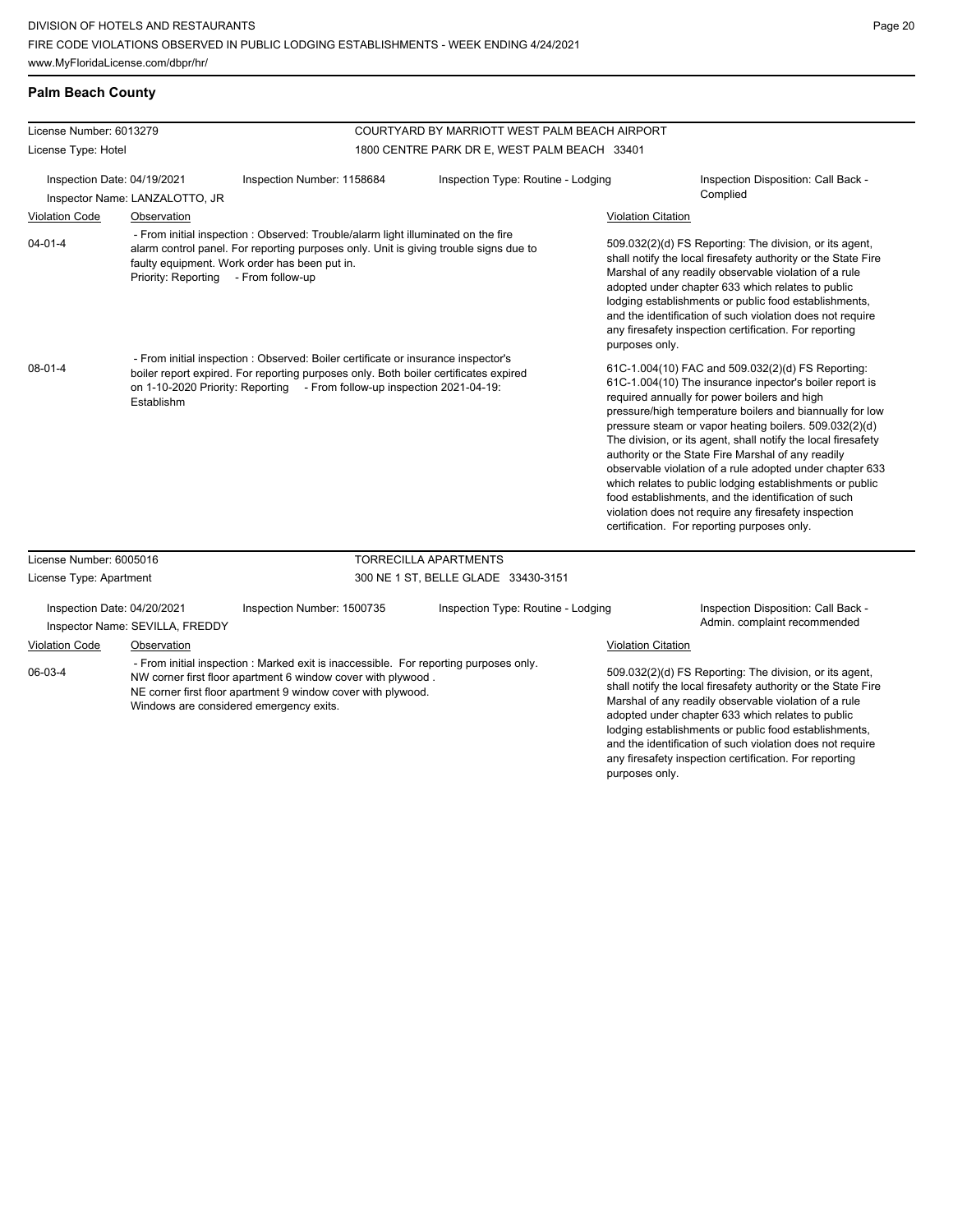## **Pasco County**

| License Number: 6100017               |                                 |                                                                                                                                                       | SADDLEBROOK RESORTS CONDO       |                           |                                                                                                                                                                                                                                                                                                                                                                                                                            |
|---------------------------------------|---------------------------------|-------------------------------------------------------------------------------------------------------------------------------------------------------|---------------------------------|---------------------------|----------------------------------------------------------------------------------------------------------------------------------------------------------------------------------------------------------------------------------------------------------------------------------------------------------------------------------------------------------------------------------------------------------------------------|
| License Type: Vacation Rental - Condo |                                 | 5700 SADDLEBROOK WAY, WESLEY CHAPEL 335434411                                                                                                         |                                 |                           |                                                                                                                                                                                                                                                                                                                                                                                                                            |
| Inspection Date: 04/20/2021           | Inspector Name: COLE, GABRIELLE | Inspection Number: 1088432                                                                                                                            | Inspection Type: Complaint Full |                           | Inspection Disposition: Warning<br>Issued                                                                                                                                                                                                                                                                                                                                                                                  |
| <b>Violation Code</b>                 | Observation                     |                                                                                                                                                       |                                 | <b>Violation Citation</b> |                                                                                                                                                                                                                                                                                                                                                                                                                            |
| $01 - 02 - 4$                         |                                 | Portable fire extinguisher pressure gauge indicates the extinguisher is in need of<br>recharge. For reporting purposes only. By Building 3, Room 352. |                                 |                           | 509.032(2)(d) FS Reporting: (d) The division, or its<br>agent, shall notify the local firesafety authority or the<br>State Fire Marshal of any readily observable violation of<br>a rule adopted under chapter 633 which relates to public<br>lodging establishments or public food establishments,<br>and the identification of such violation does not require<br>any firesafety inspection certification. For reporting |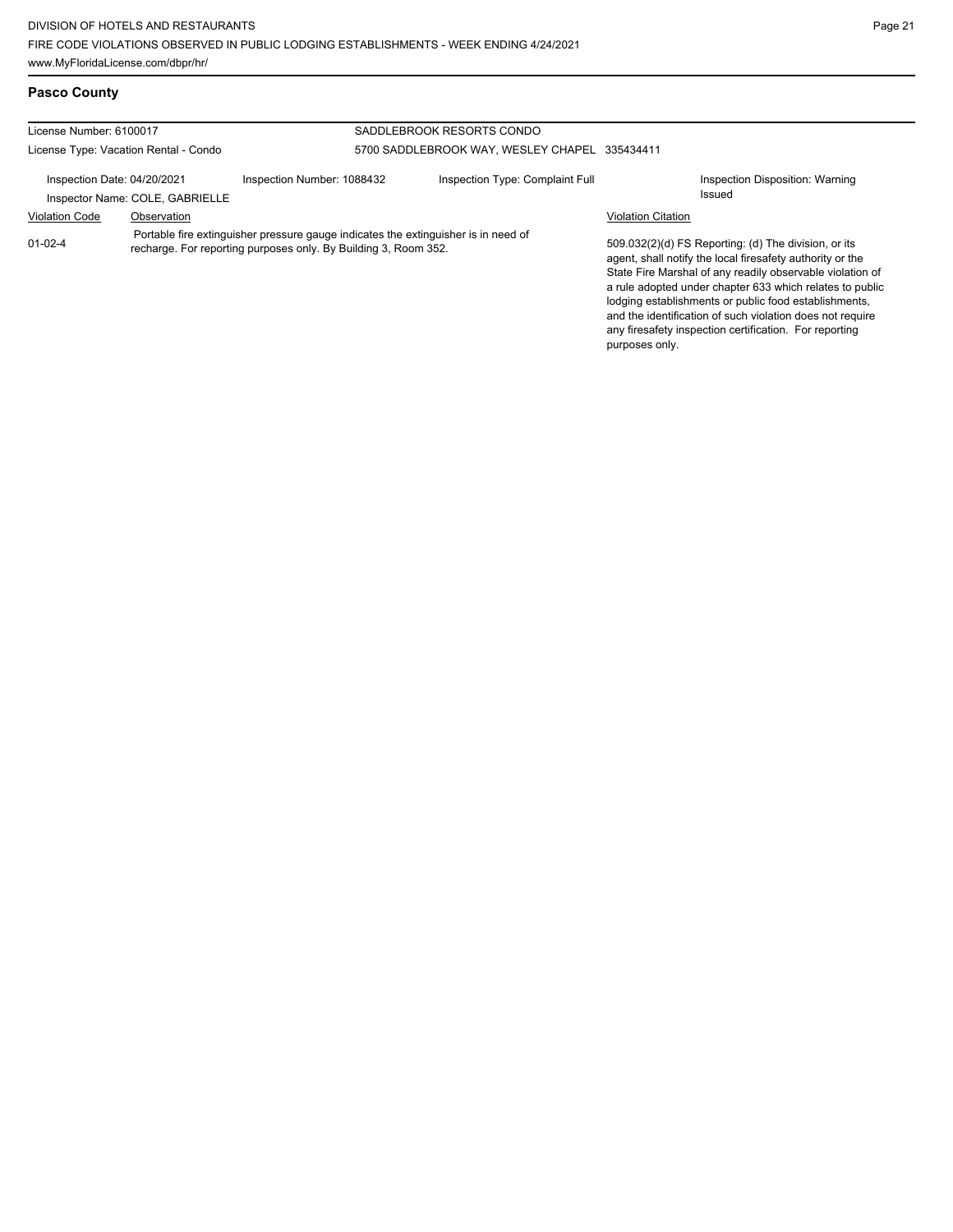**Pinellas County**

any firesafety inspection certification. For reporting

| License Number: 6214797     |                                    | DARTMOOR HOUSE                                                                                                                                                       |                                                         |                           |                                                                                                                                                                                                                                                                                                                                                                                                                            |
|-----------------------------|------------------------------------|----------------------------------------------------------------------------------------------------------------------------------------------------------------------|---------------------------------------------------------|---------------------------|----------------------------------------------------------------------------------------------------------------------------------------------------------------------------------------------------------------------------------------------------------------------------------------------------------------------------------------------------------------------------------------------------------------------------|
| License Type: Apartment     |                                    |                                                                                                                                                                      | 471 9TH AVE NORTH, ST PETERSBURG 33701                  |                           |                                                                                                                                                                                                                                                                                                                                                                                                                            |
| Inspection Date: 04/22/2021 | Inspector Name: THORNCROFT, ROBERT | Inspection Number: 1502853                                                                                                                                           | Inspection Type: Routine - Lodging                      |                           | Inspection Disposition: Inspection<br>Completed - No Further Action                                                                                                                                                                                                                                                                                                                                                        |
| <b>Violation Code</b>       | <b>Observation</b>                 |                                                                                                                                                                      |                                                         | <b>Violation Citation</b> |                                                                                                                                                                                                                                                                                                                                                                                                                            |
| $01 - 02 - 4$               |                                    | Portable fire extinguisher pressure gauge indicates the extinguisher is in need of<br>recharge. For reporting purposes only. Extinguisher at apt 1 on the fist floor |                                                         | purposes only.            | 509.032(2)(d) FS Reporting: (d) The division, or its<br>agent, shall notify the local firesafety authority or the<br>State Fire Marshal of any readily observable violation of<br>a rule adopted under chapter 633 which relates to public<br>lodging establishments or public food establishments,<br>and the identification of such violation does not require<br>any firesafety inspection certification. For reporting |
| License Number: 6216095     |                                    |                                                                                                                                                                      | DOWNTOWN ST PETE APARTMENTS                             |                           |                                                                                                                                                                                                                                                                                                                                                                                                                            |
| License Type: Apartment     |                                    |                                                                                                                                                                      | 535 2 ST N, ST. PETERSBURG 33701                        |                           |                                                                                                                                                                                                                                                                                                                                                                                                                            |
| Inspection Date: 04/22/2021 | Inspector Name: THORNCROFT, ROBERT | Inspection Number: 1506910                                                                                                                                           | Inspection Type: Routine - Lodging                      |                           | Inspection Disposition: Inspection<br>Completed - No Further Action                                                                                                                                                                                                                                                                                                                                                        |
| <b>Violation Code</b>       | Observation                        |                                                                                                                                                                      |                                                         | <b>Violation Citation</b> |                                                                                                                                                                                                                                                                                                                                                                                                                            |
| $01 - 02 - 4$               | extinguisher is in the red         | Portable fire extinguisher pressure gauge indicates the extinguisher is in need of<br>recharge. For reporting purposes only. Inside the hall way of 549#4 fire       |                                                         | purposes only.            | 509.032(2)(d) FS Reporting: (d) The division, or its<br>agent, shall notify the local firesafety authority or the<br>State Fire Marshal of any readily observable violation of<br>a rule adopted under chapter 633 which relates to public<br>lodging establishments or public food establishments,<br>and the identification of such violation does not require<br>any firesafety inspection certification. For reporting |
| 02-08-4                     |                                    | Pile of wood from repairs stored under the stairs in the back of building 549                                                                                        |                                                         | purposes only.            | 509.032(2)(d) FS Reporting: (d) The division, or its<br>agent, shall notify the local firesafety authority or the<br>State Fire Marshal of any readily observable violation of<br>a rule adopted under chapter 633 which relates to public<br>lodging establishments or public food establishments,<br>and the identification of such violation does not require<br>any firesafety inspection certification. For reporting |
| License Number: 6205313     |                                    | <b>SSE APARTMENTS LLC</b>                                                                                                                                            |                                                         |                           |                                                                                                                                                                                                                                                                                                                                                                                                                            |
| License Type: Apartment     |                                    |                                                                                                                                                                      | 2827 DR. M.L.K. JR. STREET NORTH, SANT PETERSBURG 33704 |                           |                                                                                                                                                                                                                                                                                                                                                                                                                            |
| Inspection Date: 04/20/2021 | Inspector Name: LOZANO, KELVIN     | Inspection Number: 1492462                                                                                                                                           | Inspection Type: Routine - Lodging                      |                           | Inspection Disposition: Inspection<br>Completed - No Further Action                                                                                                                                                                                                                                                                                                                                                        |
| <b>Violation Code</b>       | Observation                        |                                                                                                                                                                      |                                                         | <b>Violation Citation</b> |                                                                                                                                                                                                                                                                                                                                                                                                                            |
| $01-06-4$                   | extinguisher next to unit 3 and 8. | Portable fire extinguisher locked in a box with no means of access to the fire<br>extinguisher. For reporting purposes only. No means to break glass sealing fire    |                                                         |                           | 509.032(2)(d) FS Reporting: (d) The division, or its<br>agent, shall notify the local firesafety authority or the<br>State Fire Marshal of any readily observable violation of<br>a rule adopted under chapter 633 which relates to public<br>lodging establishments or public food establishments,<br>and the identification of such violation does not require                                                           |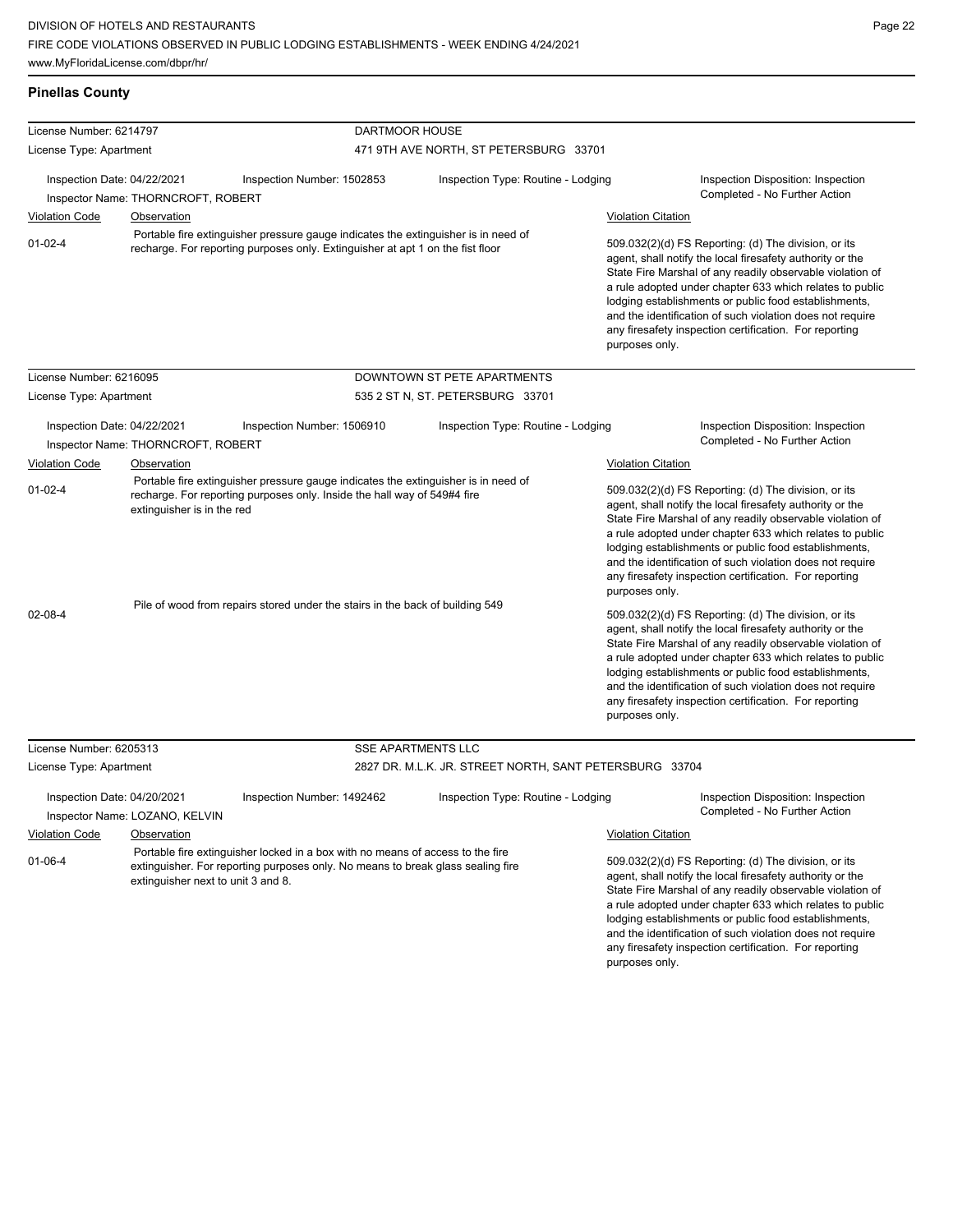| <b>Pinellas County</b>                                                                                                                                                                     |                                  |                                                                                                                                                                                                                                                      |                                            |                                                                                                                                                                                                                                                                                                                                                                                                                                              |                                                                                                                                                                                                                                                                                                                                                                                                                                                                                                                               |                                                                     |
|--------------------------------------------------------------------------------------------------------------------------------------------------------------------------------------------|----------------------------------|------------------------------------------------------------------------------------------------------------------------------------------------------------------------------------------------------------------------------------------------------|--------------------------------------------|----------------------------------------------------------------------------------------------------------------------------------------------------------------------------------------------------------------------------------------------------------------------------------------------------------------------------------------------------------------------------------------------------------------------------------------------|-------------------------------------------------------------------------------------------------------------------------------------------------------------------------------------------------------------------------------------------------------------------------------------------------------------------------------------------------------------------------------------------------------------------------------------------------------------------------------------------------------------------------------|---------------------------------------------------------------------|
| License Number: 6202405                                                                                                                                                                    |                                  |                                                                                                                                                                                                                                                      | SPENCER RECOVERY CENTER                    |                                                                                                                                                                                                                                                                                                                                                                                                                                              |                                                                                                                                                                                                                                                                                                                                                                                                                                                                                                                               |                                                                     |
| License Type: Apartment                                                                                                                                                                    |                                  |                                                                                                                                                                                                                                                      | 601 71 AVE, ST PETERSBURG BCH 337063609    |                                                                                                                                                                                                                                                                                                                                                                                                                                              |                                                                                                                                                                                                                                                                                                                                                                                                                                                                                                                               |                                                                     |
| Inspection Date: 04/23/2021<br>Inspector Name: HARROD, JESSICA<br><b>Violation Code</b>                                                                                                    |                                  | Inspection Number: 1502627                                                                                                                                                                                                                           | Inspection Type: Routine - Lodging         |                                                                                                                                                                                                                                                                                                                                                                                                                                              |                                                                                                                                                                                                                                                                                                                                                                                                                                                                                                                               | Inspection Disposition: Inspection<br>Completed - No Further Action |
|                                                                                                                                                                                            |                                  |                                                                                                                                                                                                                                                      |                                            |                                                                                                                                                                                                                                                                                                                                                                                                                                              | <b>Violation Citation</b>                                                                                                                                                                                                                                                                                                                                                                                                                                                                                                     |                                                                     |
| <b>Observation</b><br>Portable fire extinguisher pressure gauge indicates the extinguisher is<br>$01 - 01 - 4$<br>overcharged. For reporting purposes only. Fire extinguisher on top floor |                                  |                                                                                                                                                                                                                                                      |                                            |                                                                                                                                                                                                                                                                                                                                                                                                                                              |                                                                                                                                                                                                                                                                                                                                                                                                                                                                                                                               |                                                                     |
|                                                                                                                                                                                            |                                  |                                                                                                                                                                                                                                                      |                                            | 509.032(2)(d) FS Reporting: (d) The division, or its<br>agent, shall notify the local firesafety authority or the<br>State Fire Marshal of any readily observable violation of<br>a rule adopted under chapter 633 which relates to public<br>lodging establishments or public food establishments,<br>and the identification of such violation does not require<br>any firesafety inspection certification. For reporting<br>purposes only. |                                                                                                                                                                                                                                                                                                                                                                                                                                                                                                                               |                                                                     |
| License Number: 6203632                                                                                                                                                                    |                                  | <b>SKYLARK MOTEL</b>                                                                                                                                                                                                                                 |                                            |                                                                                                                                                                                                                                                                                                                                                                                                                                              |                                                                                                                                                                                                                                                                                                                                                                                                                                                                                                                               |                                                                     |
| License Type: Motel                                                                                                                                                                        |                                  |                                                                                                                                                                                                                                                      | 10149 GULF BLVD, TREASURE ISLAND 337064808 |                                                                                                                                                                                                                                                                                                                                                                                                                                              |                                                                                                                                                                                                                                                                                                                                                                                                                                                                                                                               |                                                                     |
| Inspection Date: 04/19/2021                                                                                                                                                                | Inspector Name: DAY-WALKER, LISA | Inspection Type: Routine - Lodging<br>Inspection Number: 1214132                                                                                                                                                                                     |                                            |                                                                                                                                                                                                                                                                                                                                                                                                                                              | Complied                                                                                                                                                                                                                                                                                                                                                                                                                                                                                                                      | Inspection Disposition: Call Back -                                 |
| Violation Code                                                                                                                                                                             | Observation                      |                                                                                                                                                                                                                                                      |                                            |                                                                                                                                                                                                                                                                                                                                                                                                                                              | <b>Violation Citation</b>                                                                                                                                                                                                                                                                                                                                                                                                                                                                                                     |                                                                     |
| $07 - 02 - 4$                                                                                                                                                                              |                                  | - From initial inspection : Frayed electrical wire(s). For reporting purposes only.<br>Frayed wires hanging from unit 1 light fixture. ** Repeat Violation** - From<br>follow-up inspection 2021-04-19: ** Time Extended**                           |                                            | 509.032(2)(d) FS Reporting: (d) The division, or its<br>agent, shall notify the local firesafety authority or the<br>State Fire Marshal of any readily observable violation of<br>a rule adopted under chapter 633 which relates to public<br>lodging establishments or public food establishments,<br>and the identification of such violation does not require<br>any firesafety inspection certification. For reporting<br>purposes only. |                                                                                                                                                                                                                                                                                                                                                                                                                                                                                                                               |                                                                     |
| License Number: 6211956                                                                                                                                                                    |                                  | <b>KENWOOD INN</b>                                                                                                                                                                                                                                   |                                            |                                                                                                                                                                                                                                                                                                                                                                                                                                              |                                                                                                                                                                                                                                                                                                                                                                                                                                                                                                                               |                                                                     |
| License Type: Motel                                                                                                                                                                        |                                  |                                                                                                                                                                                                                                                      | 451 34 ST N, ST. PETERSBURG 33713          |                                                                                                                                                                                                                                                                                                                                                                                                                                              |                                                                                                                                                                                                                                                                                                                                                                                                                                                                                                                               |                                                                     |
| Inspection Date: 04/19/2021                                                                                                                                                                |                                  | Inspection Number: 1213833                                                                                                                                                                                                                           | Inspection Type: Routine - Lodging         |                                                                                                                                                                                                                                                                                                                                                                                                                                              |                                                                                                                                                                                                                                                                                                                                                                                                                                                                                                                               | Inspection Disposition: Call Back -                                 |
|                                                                                                                                                                                            | Inspector Name: HOBBS, ANDREW    |                                                                                                                                                                                                                                                      |                                            |                                                                                                                                                                                                                                                                                                                                                                                                                                              |                                                                                                                                                                                                                                                                                                                                                                                                                                                                                                                               | Admin. complaint recommended                                        |
| <b>Violation Code</b>                                                                                                                                                                      | Observation                      |                                                                                                                                                                                                                                                      |                                            |                                                                                                                                                                                                                                                                                                                                                                                                                                              | <b>Violation Citation</b>                                                                                                                                                                                                                                                                                                                                                                                                                                                                                                     |                                                                     |
| $01 - 05 - 4$                                                                                                                                                                              | follow-up                        | - From initial inspection : Portable fire extinguisher obstructed/not accessible. For<br>reporting purposes only. No strikers on any fire extinguishers. - From follow-up<br>inspection 2021-03-17: No strikers observed **Time Extended**<br>- From |                                            |                                                                                                                                                                                                                                                                                                                                                                                                                                              | 509.032(2)(d) FS Reporting: (d) The division, or its<br>agent, shall notify the local firesafety authority or the<br>State Fire Marshal of any readily observable violation of<br>a rule adopted under chapter 633 which relates to public<br>lodging establishments or public food establishments,<br>and the identification of such violation does not require<br>any firesafety inspection certification. For reporting<br>purposes only.                                                                                  |                                                                     |
| License Number: 6212122                                                                                                                                                                    |                                  | <b>REGENCY OAKS</b>                                                                                                                                                                                                                                  |                                            |                                                                                                                                                                                                                                                                                                                                                                                                                                              |                                                                                                                                                                                                                                                                                                                                                                                                                                                                                                                               |                                                                     |
| License Type: Apartment                                                                                                                                                                    |                                  |                                                                                                                                                                                                                                                      | 2751 REGENCY OAKS BLVD, CLEARWATER 33759   |                                                                                                                                                                                                                                                                                                                                                                                                                                              |                                                                                                                                                                                                                                                                                                                                                                                                                                                                                                                               |                                                                     |
| Inspection Date: 04/19/2021                                                                                                                                                                | Inspector Name: BENEDICT, TRACY  | Inspection Number: 1511147                                                                                                                                                                                                                           | Inspection Type: Complaint Full            |                                                                                                                                                                                                                                                                                                                                                                                                                                              | Complied                                                                                                                                                                                                                                                                                                                                                                                                                                                                                                                      | Inspection Disposition: Call Back -                                 |
| <b>Violation Code</b>                                                                                                                                                                      | Observation                      |                                                                                                                                                                                                                                                      |                                            |                                                                                                                                                                                                                                                                                                                                                                                                                                              | <b>Violation Citation</b>                                                                                                                                                                                                                                                                                                                                                                                                                                                                                                     |                                                                     |
| 08-04-4<br>reporting purposes only.<br>inspection 2021-04-19: ** Time Extended**                                                                                                           |                                  | - From initial inspection : Boiler certificate not posted in the boiler room. For<br>Current boiler certification posted in boiler room are expired<br>- From follow-up                                                                              |                                            |                                                                                                                                                                                                                                                                                                                                                                                                                                              | 61C-1.004(10) FAC and 509.032(2)(d) FS Reporting:<br>61C-1.004(10) The insurance inspector's boiler report<br>shall be posted in the boiler room. 509.032(2)(d) The<br>division, or its agent, shall notify the local firesafety<br>authority or the State Fire Marshal of any readily<br>observable violation of a rule adopted under chapter 633<br>which relates to public lodging establishments or public<br>food establishments, and the identification of such<br>violation does not require any firesafety inspection |                                                                     |

certification. For reporting purposes only.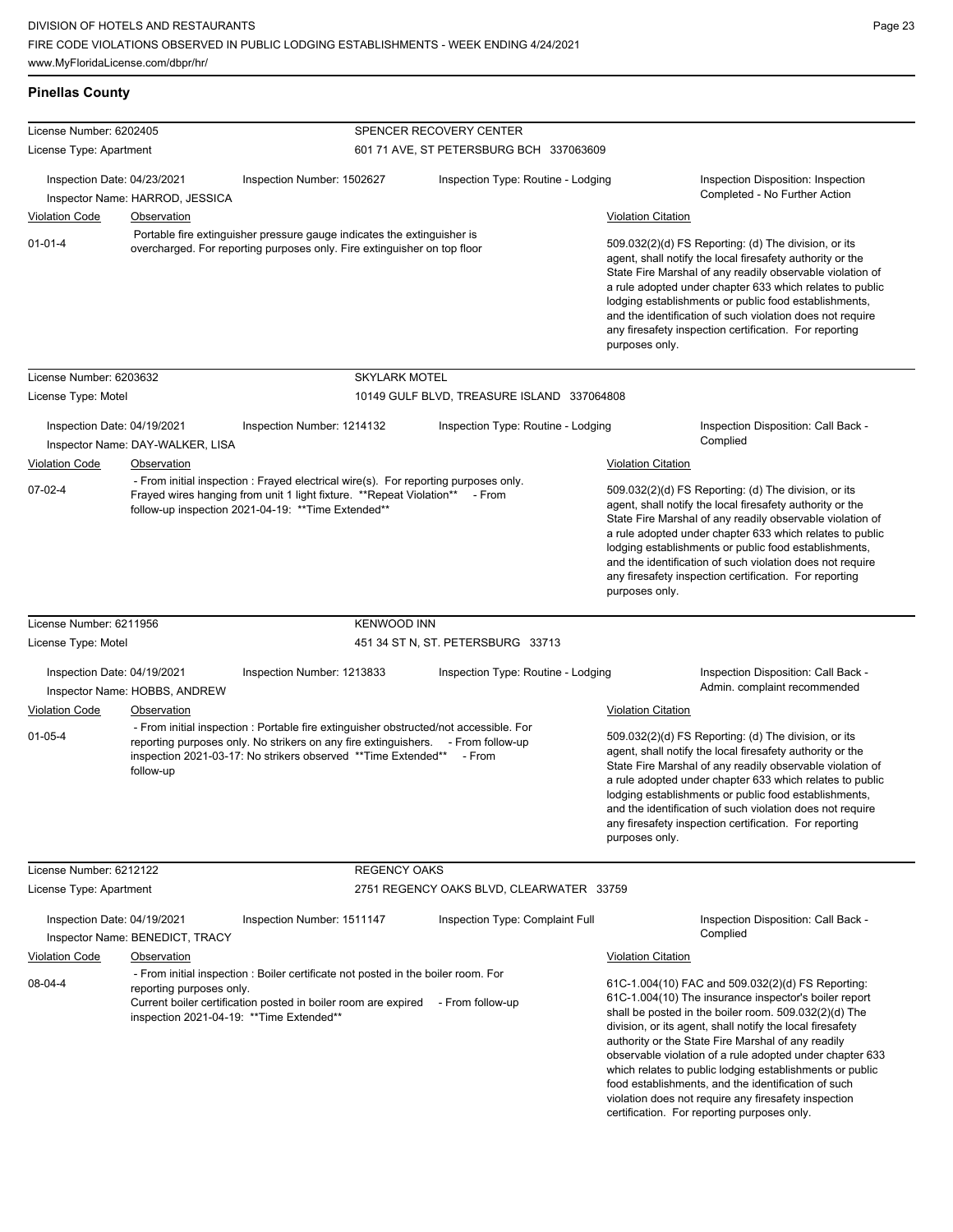purposes only.

Page 24

| License Number: 6210961<br>License Type: Motel<br>Inspection Date: 04/19/2021<br>Inspector Name: LANTIGUA, ROBERTO           |                            | SUPER 8 - AIRPORT                                                             |                                    |                           |                                                                                                                                                                                                                                                                                                                                                                                                                            |
|------------------------------------------------------------------------------------------------------------------------------|----------------------------|-------------------------------------------------------------------------------|------------------------------------|---------------------------|----------------------------------------------------------------------------------------------------------------------------------------------------------------------------------------------------------------------------------------------------------------------------------------------------------------------------------------------------------------------------------------------------------------------------|
|                                                                                                                              |                            | 13260 34TH STREET N, CLEARWATER 33762                                         |                                    |                           |                                                                                                                                                                                                                                                                                                                                                                                                                            |
|                                                                                                                              |                            | Inspection Number: 1216290                                                    | Inspection Type: Routine - Lodging |                           | Inspection Disposition: Warning                                                                                                                                                                                                                                                                                                                                                                                            |
|                                                                                                                              |                            |                                                                               |                                    |                           | Issued                                                                                                                                                                                                                                                                                                                                                                                                                     |
| <b>Violation Code</b>                                                                                                        | Observation                |                                                                               |                                    | <b>Violation Citation</b> |                                                                                                                                                                                                                                                                                                                                                                                                                            |
| $05-02-5$                                                                                                                    | purposes only.<br>No sound | Hearing-impaired smoke detector is not functioning when tested. For reporting |                                    | purposes only.            | 509.032(2)(d) FS Reporting: The division, or its agent,<br>shall notify the local firesafety authority or the State Fire<br>Marshal of any readily observable violation of a rule<br>adopted under chapter 633 which relates to public<br>lodging establishments or public food establishments,<br>and the identification of such violation does not require<br>any firesafety inspection certification. For reporting     |
| License Number: 6216032                                                                                                      |                            |                                                                               | <b>KEL PROPERTIES LLC</b>          |                           |                                                                                                                                                                                                                                                                                                                                                                                                                            |
| License Type: Apartment                                                                                                      |                            |                                                                               | 614 BEVERLY AVE, LARGO 33770       |                           |                                                                                                                                                                                                                                                                                                                                                                                                                            |
| Inspection Date: 04/22/2021<br>Inspector Name: COLE, GABRIELLE                                                               |                            | Inspection Number: 1496807                                                    | Inspection Type: Routine - Lodging |                           | Inspection Disposition: Inspection<br>Completed - No Further Action                                                                                                                                                                                                                                                                                                                                                        |
| Violation Code                                                                                                               | Observation                |                                                                               |                                    | <b>Violation Citation</b> |                                                                                                                                                                                                                                                                                                                                                                                                                            |
| No portable fire extinguisher present on the premises. For reporting purposes<br>$01 - 04 - 4$<br>only. **Repeat Violation** |                            |                                                                               |                                    |                           | 509.032(2)(d) FS Reporting: (d) The division, or its<br>agent, shall notify the local firesafety authority or the<br>State Fire Marshal of any readily observable violation of<br>a rule adopted under chapter 633 which relates to public<br>lodging establishments or public food establishments,<br>and the identification of such violation does not require<br>any firesafety inspection certification. For reporting |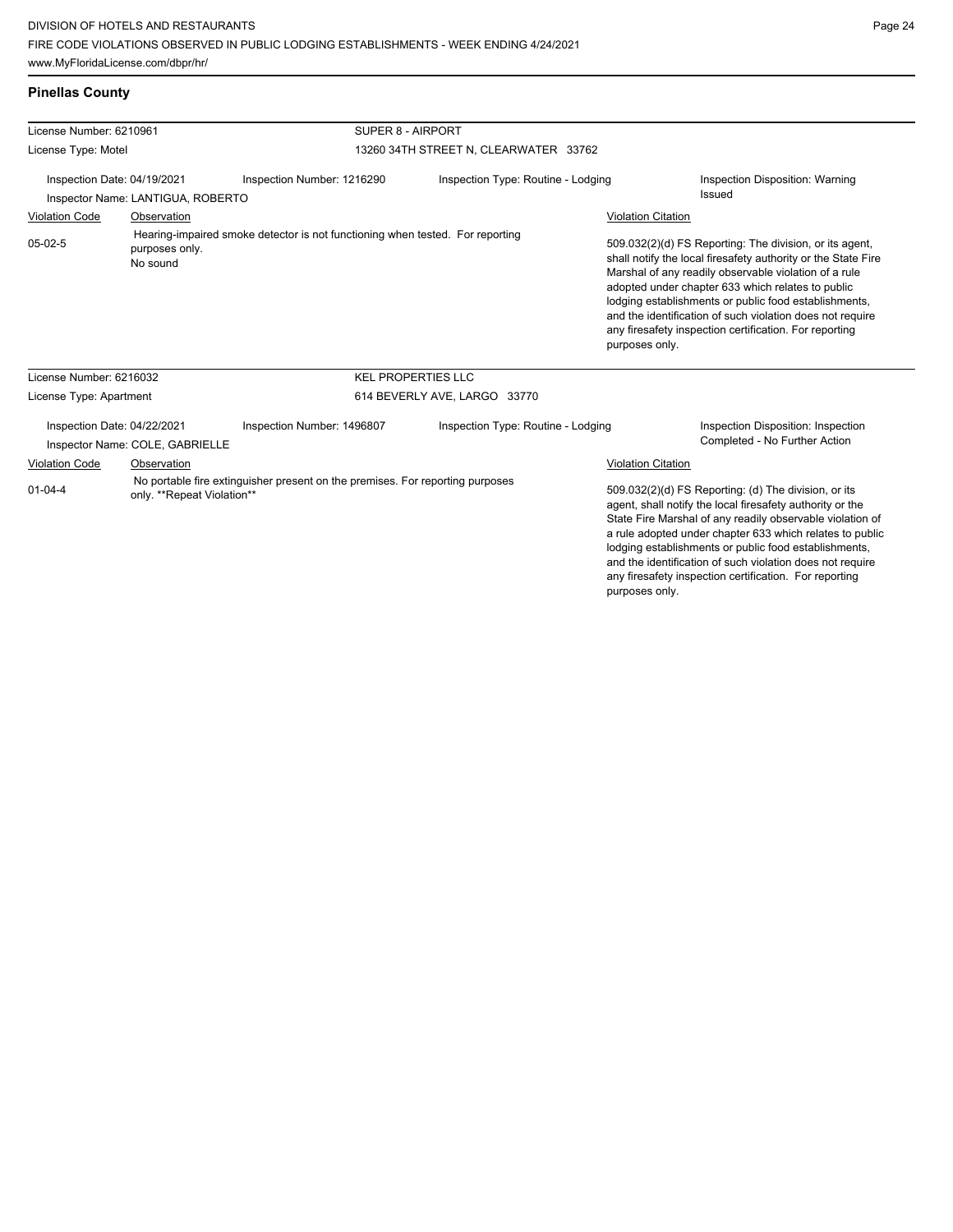certification. For reporting purposes only.

## **Polk County**

| License Number: 6303266     |                                                                                                                                                                  | <b>IMPERIAL SWAN HOTEL &amp; SUITES</b> |                                    |                                                                                                                                                                                                                                                                                                                                                                                                                                                                                                                                                                                                                                                  |
|-----------------------------|------------------------------------------------------------------------------------------------------------------------------------------------------------------|-----------------------------------------|------------------------------------|--------------------------------------------------------------------------------------------------------------------------------------------------------------------------------------------------------------------------------------------------------------------------------------------------------------------------------------------------------------------------------------------------------------------------------------------------------------------------------------------------------------------------------------------------------------------------------------------------------------------------------------------------|
| License Type: Hotel         |                                                                                                                                                                  |                                         | 4141 S FLORIDA AVE, LAKELAND 33813 |                                                                                                                                                                                                                                                                                                                                                                                                                                                                                                                                                                                                                                                  |
| Inspection Date: 04/21/2021 | Inspector Name: BEAULIEU, STEPHANIE                                                                                                                              | Inspection Number: 1159029              | Inspection Type: Complaint Full    | Inspection Disposition: Inspection<br>Completed - No Further Action                                                                                                                                                                                                                                                                                                                                                                                                                                                                                                                                                                              |
| <b>Violation Code</b>       | Observation                                                                                                                                                      |                                         |                                    | <b>Violation Citation</b>                                                                                                                                                                                                                                                                                                                                                                                                                                                                                                                                                                                                                        |
| $08 - 01 - 4$               | Boiler certificate or insurance inspector's boiler report expired. For reporting<br>purposes only.<br>Certificate Expiration:<br>05/14/2020 **Repeat Violation** |                                         |                                    | 61C-1.004(10) FAC and 509.032(2)(d) FS Reporting:<br>61C-1.004(10) The insurance inpector's boiler report is<br>required annually for power boilers and high<br>pressure/high temperature boilers and biannually for low<br>pressure steam or vapor heating boilers. 509.032(2)(d)<br>The division, or its agent, shall notify the local firesafety<br>authority or the State Fire Marshal of any readily<br>observable violation of a rule adopted under chapter 633<br>which relates to public lodging establishments or public<br>food establishments, and the identification of such<br>violation does not require any firesafety inspection |